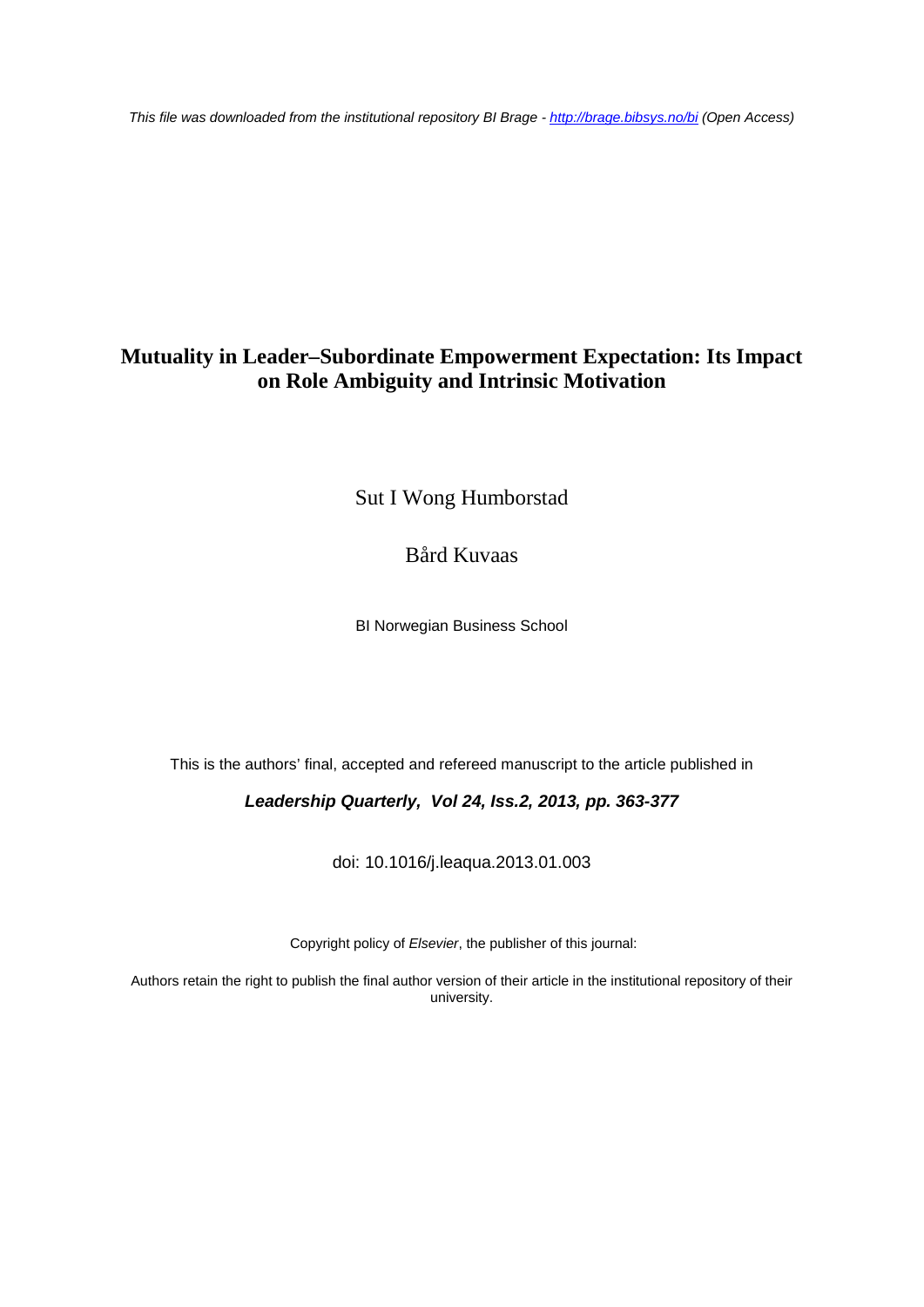## **Mutuality in Leader–Subordinate Empowerment Expectation: Its Impact on Role**

## **Ambiguity and Intrinsic Motivation**

Sut I Wong Humborstad\* Department of Leadership and Organizational Behaviour BI Norwegian Business School Nydalsveien 37, 0484 Oslo, Norway Tel: +47-46410723 Fax: +47-46410701 Email: sut.i.w.humborstad@bi.no

Bård Kuvaas Department of Leadership and Organizational Behaviour BI Norwegian Business School Nydalsveien 37, 0484 Oslo, Norway Tel: +47-46410731 Fax: +47-46410701 Email: bard.kuvaas@bi.no

\*Corresponding author

We gratefully acknowledge the helpful comments on earlier drafts of this article by the editor

Leanne Atwater and three anonymous reviewers.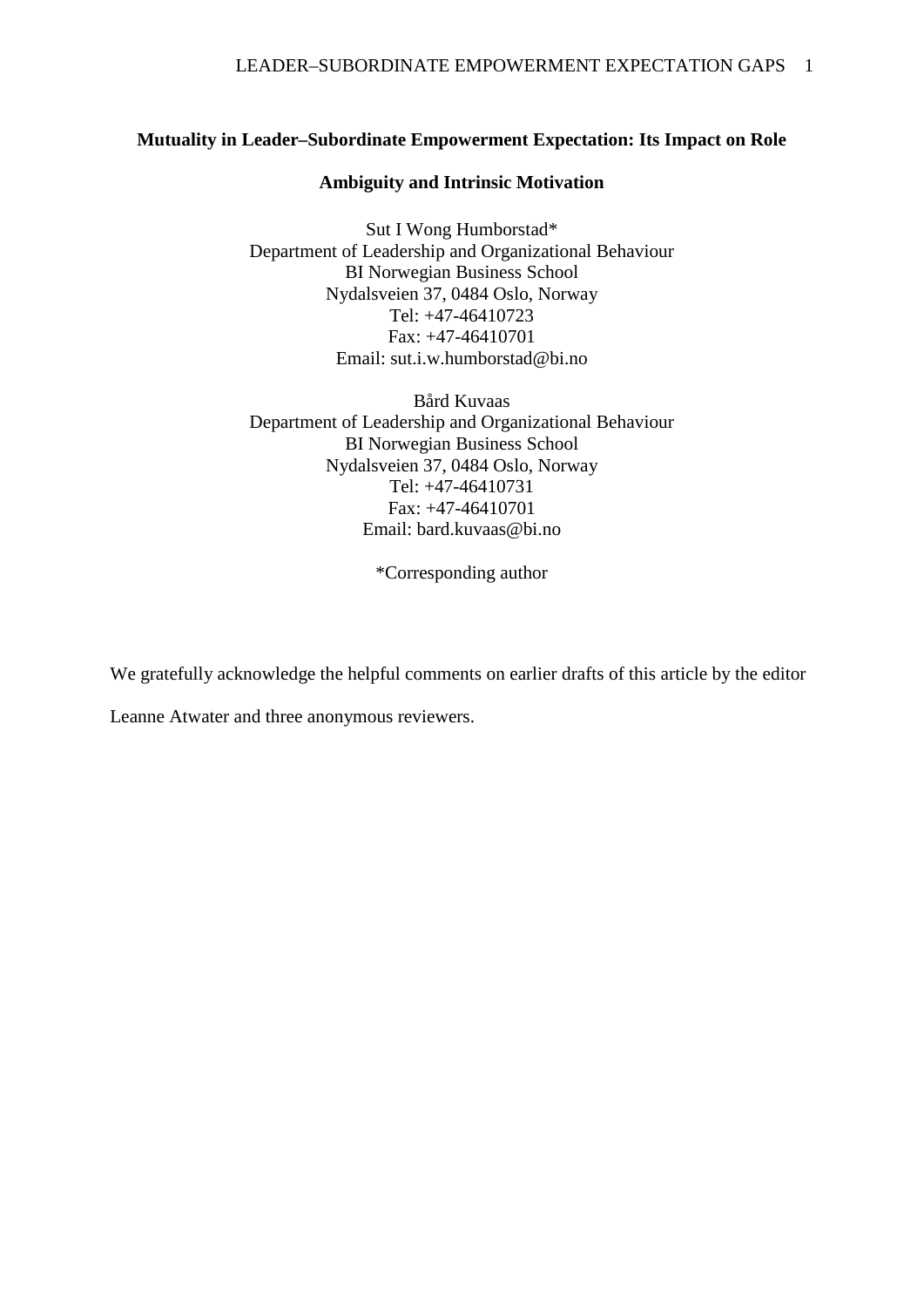## **Abstract**

Drawing on leader role set theory, we examine the relationship between the congruence of leaders' and subordinates' empowerment expectations and subordinates' experiences of role ambiguity and intrinsic motivation. Based on cross-level polynomial regression analysis using 168 subordinates and 33 leaders, the results indicated that the relationship between congruence and role ambiguity and intrinsic motivation vary depending on whether leaders misevaluate subordinate empowerment expectations, as well as whether the expectations match. Specifically, subordinates had low role ambiguity and low intrinsic motivation when leaders' and subordinates' empowerment expectations matched at low levels and when leaders underestimated subordinates' empowerment expectations. However, subordinates had low role ambiguity and high intrinsic motivation when expectations matched at high levels. Furthermore, role ambiguity was high and intrinsic motivation was low when the leaders overestimated subordinates' empowerment expectations. Theoretical and practical implications are discussed.

Keywords: Empowering leadership; expectation; self–other discrepancy; cross-level polynomial regression analysis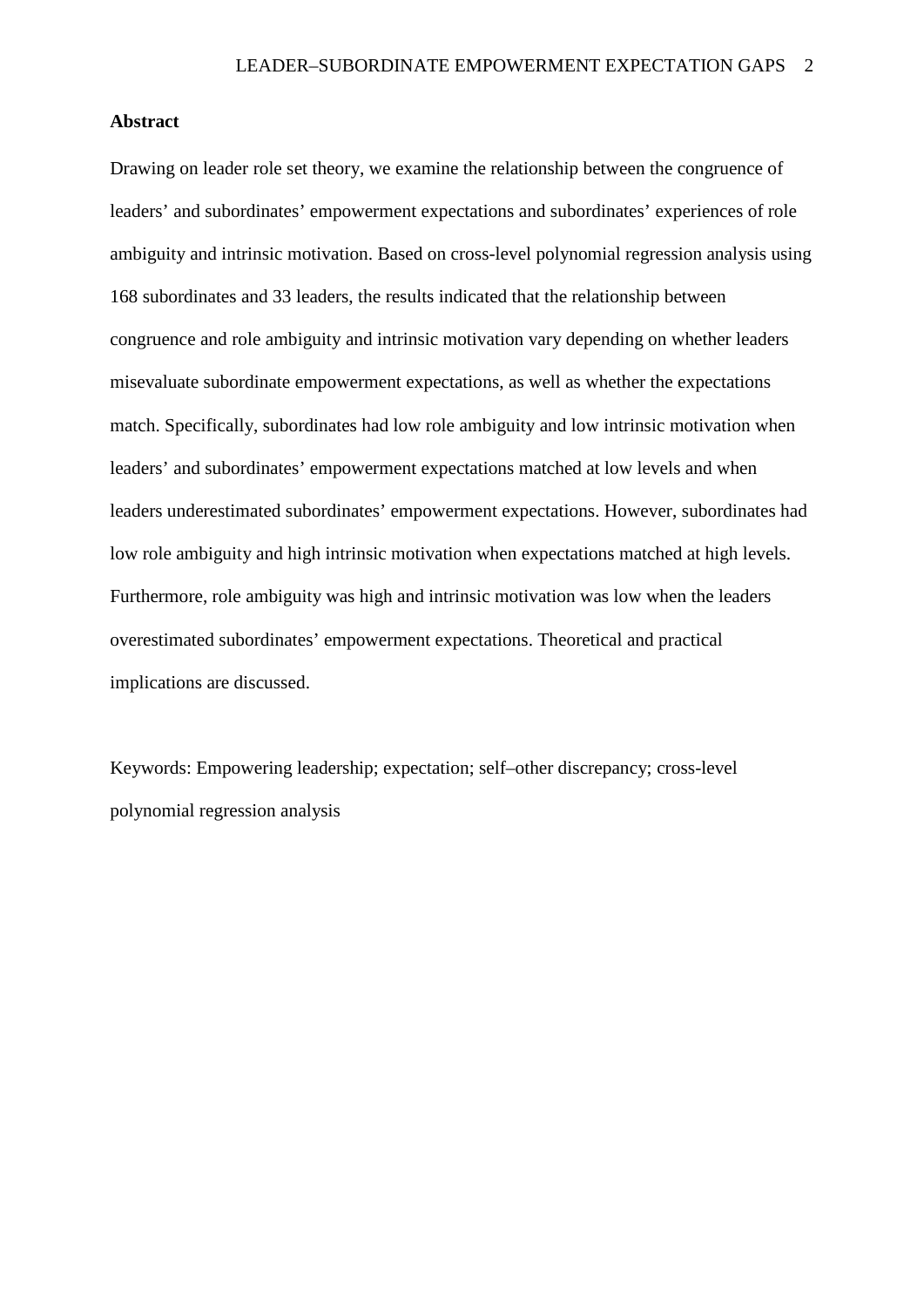There is a potential dilemma inherent in empowerment. On the one hand, to mobilize employees, empowerment removes bureaucratic constraints and is praised as an important means to motivate employees (Gagne & Deci, 2005; Thomas & Velthouse, 1990). On the other hand, empowerment is challenged by increased role ambiguity due to the flexibility it encourages (Collins, 1999). In the literature, the trade-off between the span of control and the level of autonomy is widely debated (Collins, 1999; Wall, Cordery & Clegg, 2002). It is recognized that while empowering leadership, which emphasizes delegation of decisionmaking responsibilities and removal of bureaucratic control, provides a more robust and dynamic infrastructure, that role ambiguity is one of the major challenges for empowerment initiatives (Cordery, Morrison, Wright & Wall, 2010; Wall et al., 2002). While this trade-off is well recognized, little is actually known about its underlying mechanisms. Therefore, in this study we aim to reconcile these two phenomena by developing a contingency theory of the role of mutuality in leader–subordinate expectations in the face of empowerment. Specifically, we posit that role ambiguity and intrinsic motivation vary contingent on the degree to which leader's perception of subordinate empowerment expectations and subordinate's self empowerment expectations match and on whether the match is at high or low levels of empowerment expectations.

In the process of empowerment, subordinates develop aspirations and expectations (Paul, Niehoff & Turnley, 2000). Subordinates form expectations about how the focal leader should behave to empower them. These expectations influence a subordinate's judgment of leader effectiveness (Tsui, Ashford, St. Clair & Xin, 1995). Leaders, on the other hand, form their received roles based on their perceptions of the role expectations sent with some degree of distortion (Katz & Kahn, 1966). The more leaders are aware of the role expectations set by others, the more effective they will be (Tsui et al., 1995). However, a sent- and a receivedrole expectation may not be mutual and leader–subordinate role expectation gaps can be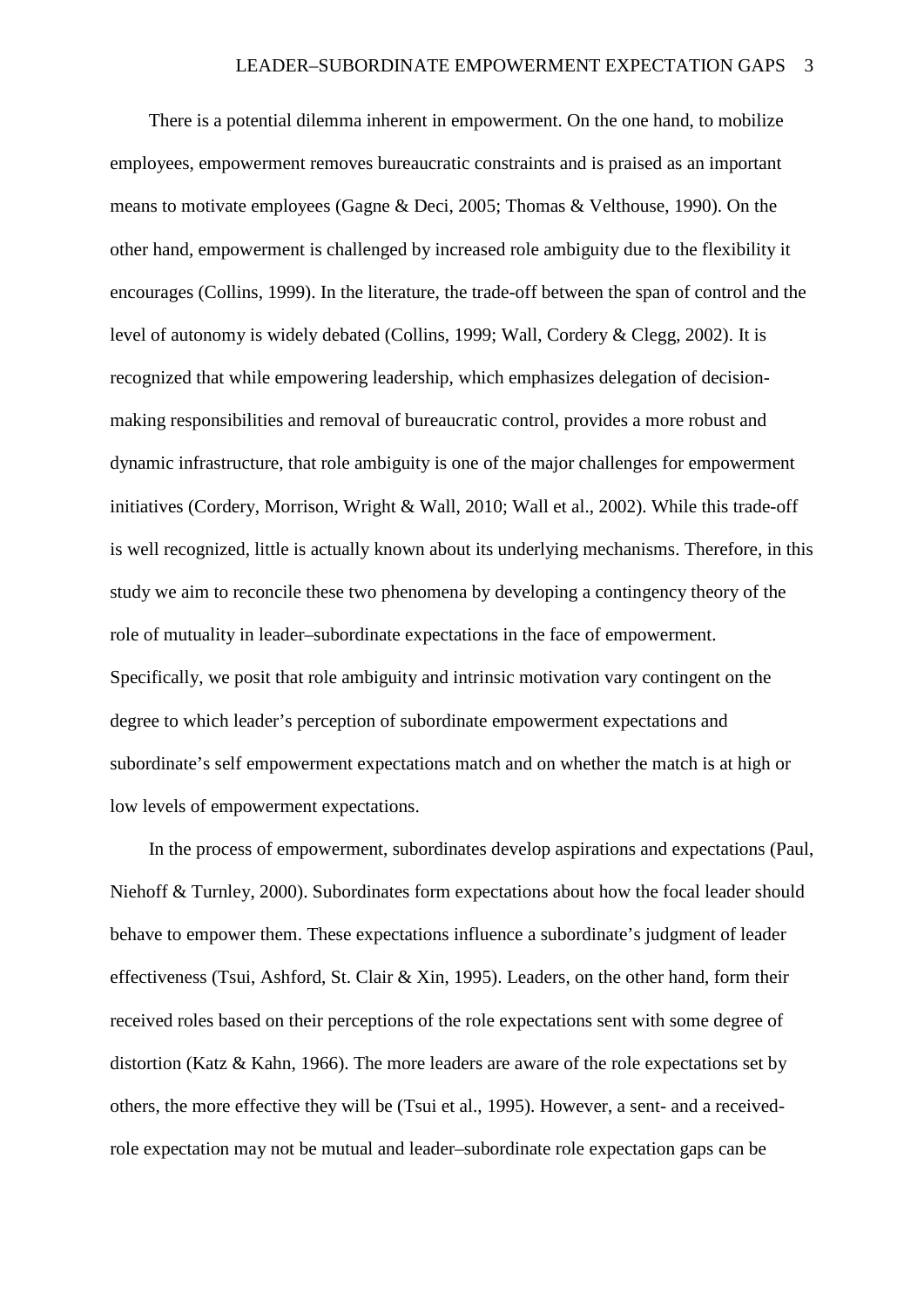detrimental to employee outcomes (Hooijberg & Choi, 2000). Despite the potential importance of such gaps, this line of research is lacking in the body of empowerment literature.

Investigating whether the nature of empowerment expectation gaps have implications for role ambiguity and intrinsic motivation, we also set out to contribute to the empowerment literature in two particular ways. First, we aim to motivate further theoretical efforts directed at specifying how empowerment expectations may contribute to subordinate work motivation and their perceived role ambiguity. Several studies have discussed the roles of empowerment expectations (e.g., Paul et al., 2000; Labianca, Gray, & Brass, 2000) and stress that expectation plays an important role in guiding subordinates' cognitive judgment on how much empowerment is appropriate in a given situation and the generation of subsequent cognitive schema towards empowerment. Using the lens of role set theory, we aim to shed light into the role of empowerment expectation and how such expectations can explain subordinates' attitudinal responses to empowerment.

Second, we seek to contribute to the understanding of the relationship between leaders and subordinates in the process of empowerment. With the help of cross-level polynomial regression and response surface analytic techniques (Edwards, 1994; Jansen & Kristof-Brown, 2005), we elicit the interplay between leaders' perception of subordinate empowerment expectations and subordinates' self empowerment expectations in predicting role ambiguity and intrinsic motivation. By doing so, our study sheds light on the role of leaders' awareness and questions whether the oversimplified "the more empowerment, the better" hypothesis may have constrained the understanding of the dynamics of empowerment. Instead, "the narrower the gap between leader and subordinate expectations for empowerment, the better" hypothesis, and/or "the type of the agreement is what matters"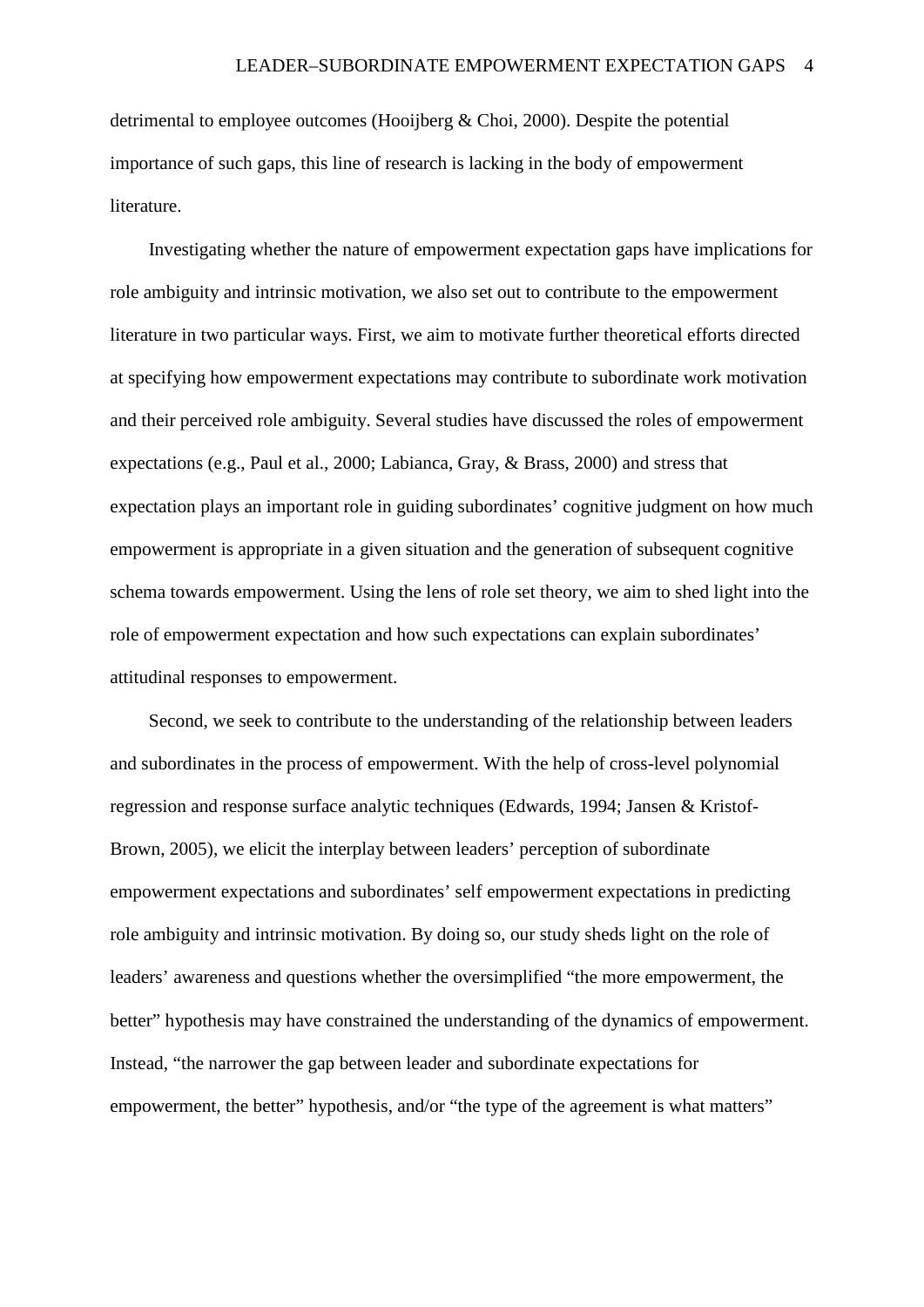hypothesis (in which leaders and subordinates agree at high versus low levels) may provide a more comprehensive picture.

The sample group in the current study consisted of 168 subordinates and 33 leaders within a large manufacturing company. At the time the data were collected, this company had just undergone organizational restructuring and had employed interventions to foster greater employee involvement and responsibility, not only for the products, but also for the production process. As the implementation had been rather recent, the structural changes may not have been fully integrated at the time of data collection. Therefore, many of the individuals, including both leaders and subordinates, were very likely to have been experiencing an adapting phase, in which they were trying to understand what they should expect, with respect to empowerment. This particular adapting phase serves a somewhat unique but appropriate context for this study, as the expectations of empowering leadership at that stage may not have been fully formed among leaders and subordinates within the organization. It is well recognized that organizations are facing a turbulent environment and many are using empowerment interventions to equip themselves to be more flexible and adaptive (Labianca et al., 2000; Spreitzer & Mishra, 2002). Accordingly, this sample should be highly relevant for most contemporary organizations.

#### **Theory and Hypotheses**

Role set theory suggests that organizations are role systems that involve role sending and role taking (Katz & Kahn, 1966). Each focal position in the organizational structure is presented with a set of role expectations and the focal person as a role taker is assumed to act in relation and in response to these expectations (Tsui, 1984). Expectation is defined as a set of beliefs about an event, a product, or a person (Venkatesh & Goyal, 2010), and almost all individuals are believed to entertain aspirations or expectations of outcomes (Oliver,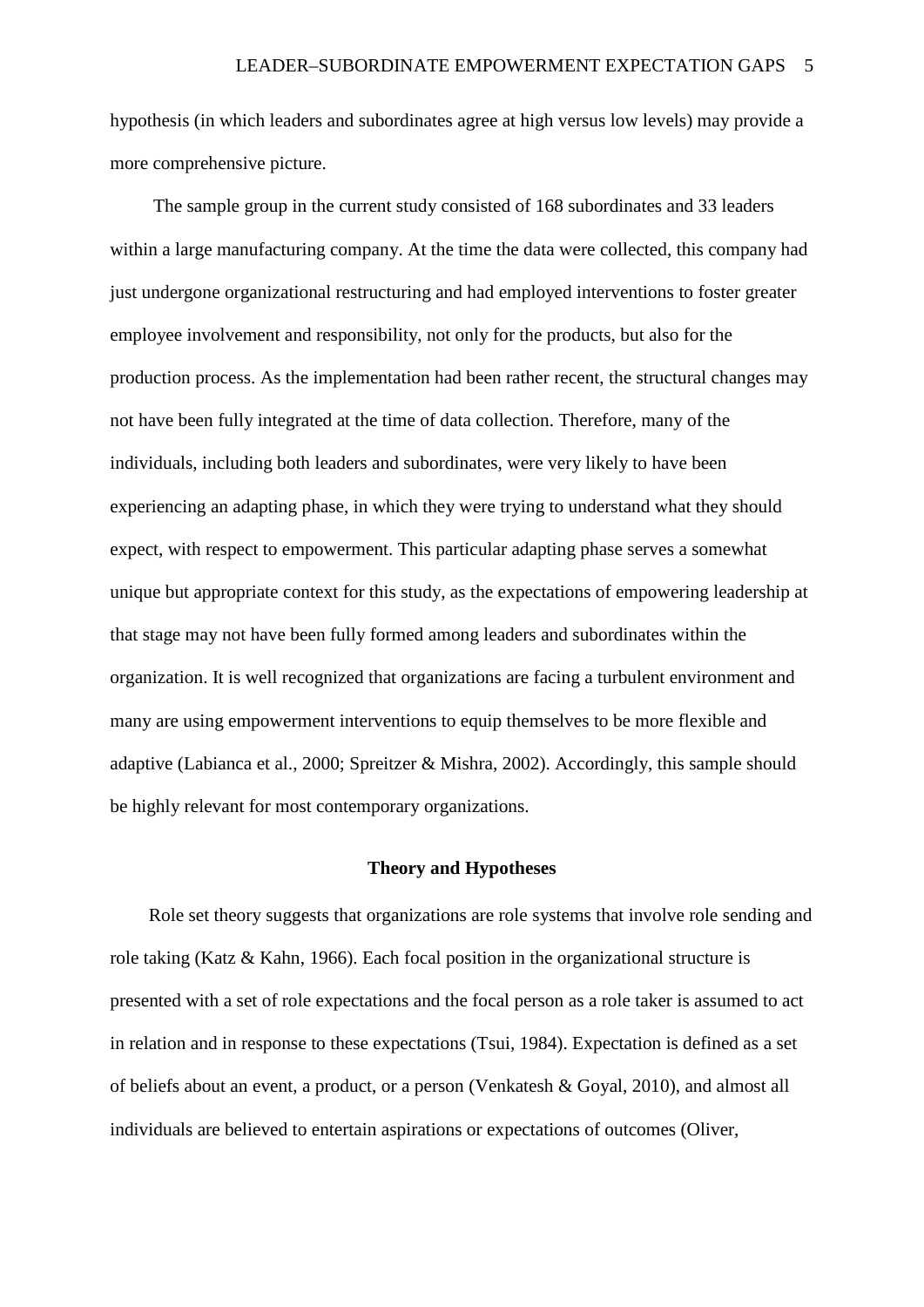Balakrishnan & Barry, 1994). In accordance with role set theory, subordinates as members of a role set each constitute expectations of what their focal leaders should or should not do in relation to the various duties and responsibilities (Marginson & Bui, 2009). In other words, these leader role expectations represent standards that subordinates refer to in order to evaluate the focal leaders' performance (Tsui, 1984). Accordingly, role set expectations represent a central element influencing subordinates' judgments of leader effectiveness and their work-related attitudes and behaviors (Tsui et al., 1995).

The influence of intrapersonal and interpersonal differences on role expectations is recognized (Katz & Kahn, 1978). Subordinate expectations are mostly grounded in selfinterests that comprise their own work objectives, role requirements, personal goals and other goals in the employment contract (Tsui, 1984). On the other hand, the dyadic relationship between the leader and the subordinate may also influence how the subordinate would shape the expectations towards his/her leader (Katz & Kahn, 1978). As one of the activities in rolesending, subordinates tend to communicate their individual expectations to their focal leaders (Katz & Kahn, 1978). Their focal leaders, as the role takers, would then form their received roles based on their perceptions of the role expectations sent with some degree of distortion (Katz & Kahn, 1966). The degree of distortion can be influenced by numerous factors: First, leaders often interpret the role expectations sent based on the positions of the role senders (i.e., subordinates, peers and superiors) (Katz & Kahn, 1978). Thus, the individual variation in empowerment expectations among subordinates may be neglected. Second, the received role expectations are often modified in various ways by the characteristics of the focal leaders, such as demographics, experiences and expertise (Katz & Kahn, 1978). Previous research has found that the focal leaders tend to share more similar views of role expectations with their superiors than with their subordinates (Marginson & Bui, 2009; Pfeffer & Salancik, 1975; Tsui, 1984). The differences in cognitive evaluation of leadership may affect how leaders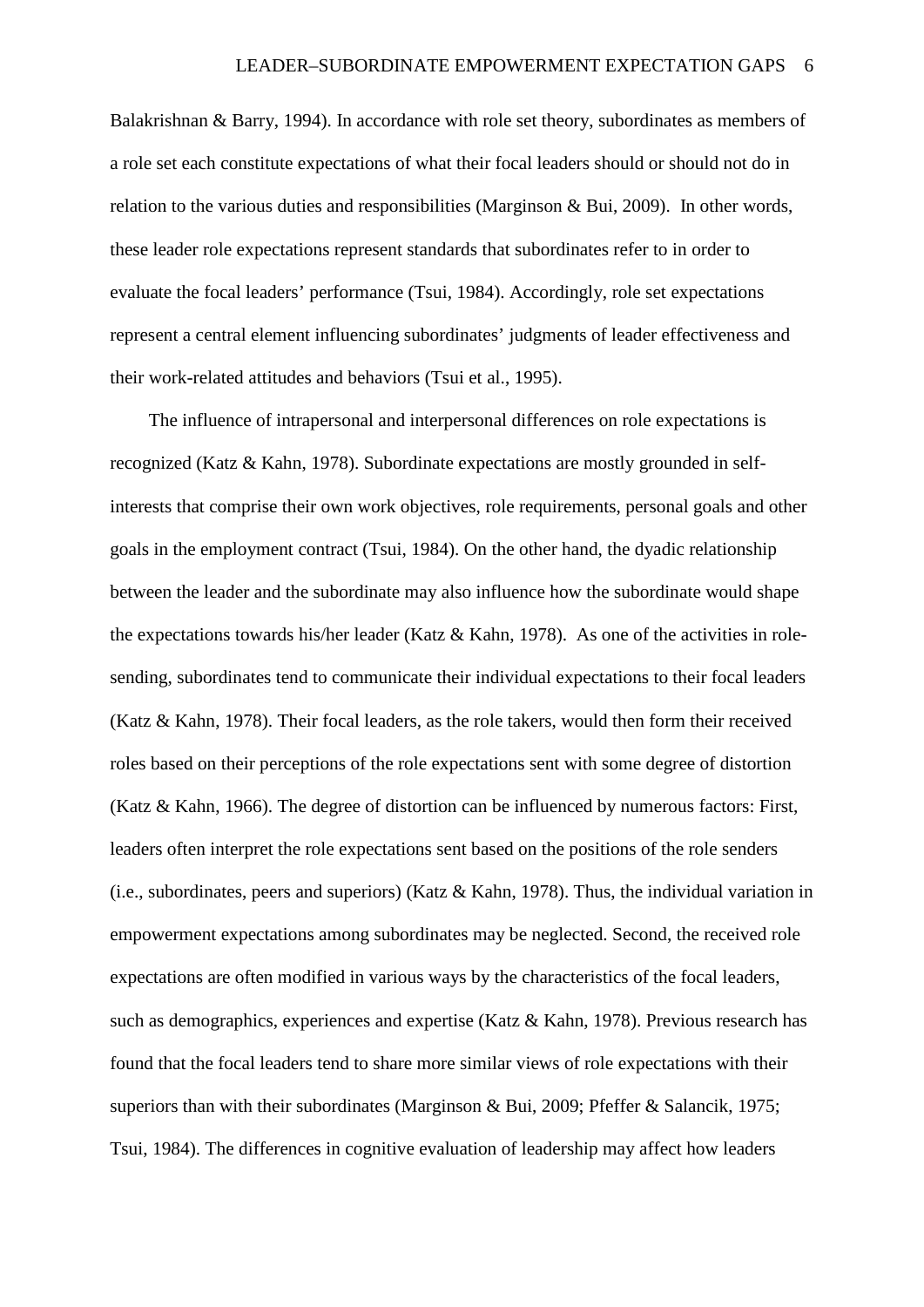interpret subordinate empowerment expectations. Accordingly, the processes of role sending and taking often encounter challenges wherein the sent roles and the received roles may not be mutual (Katz & Kahn, 1978).

In the current study, we expand this line of research and investigate empowerment expectation gaps between leaders and subordinates. Empowerment refers to a process in which the one empowering (A) imparts or bestows power to the one empowered (B). Power is attained in ways that B becomes less resource-dependent on A, and thus B gains greater access to the decision-making process (Lincoln, Travers, Ackers & Wilkinson, 2002). Since we focus on the leader–subordinate dyad, the relational empowerment approach is considered appropriate. The relational empowerment approach is characterized by leader behaviors that decentralize power by involving subordinates in decision-making (Carless, 2004). In this process, empowering leadership is considered as a necessary component (Stewart, Courtright & Manz, 2011).

Empowering leadership is a leadership style which aims to transform followers into their own self-leaders (Pearce & Sims, 2002). It therefore emphasizes the development of follower self-management skills (Pearce & Sims, 2002) by prompting them to develop self-control and to act on their own (Vecchio, Justin & Pearce, 2010). This style is concerned with leaders' actions in sharing power or giving more responsibility and autonomy to subordinates (Srivastava, Bartol & Locke, 2006). Taking this relational empowerment view, empowerment in this study is seen as an interpersonal relationship between leaders and subordinates where empowerment interventions cascade from the upper hierarchy (Liden & Arad, 1996).

There are two ways to approach mutuality: through awareness and reciprocity (Dabos & Rousseau, 2004). We use the awareness perspective. Based on the awareness perspective, we define empowerment expectation gaps as the discrepancies between that which the leaders assume about subordinates' expectations of the leaders' empowerment of them, and the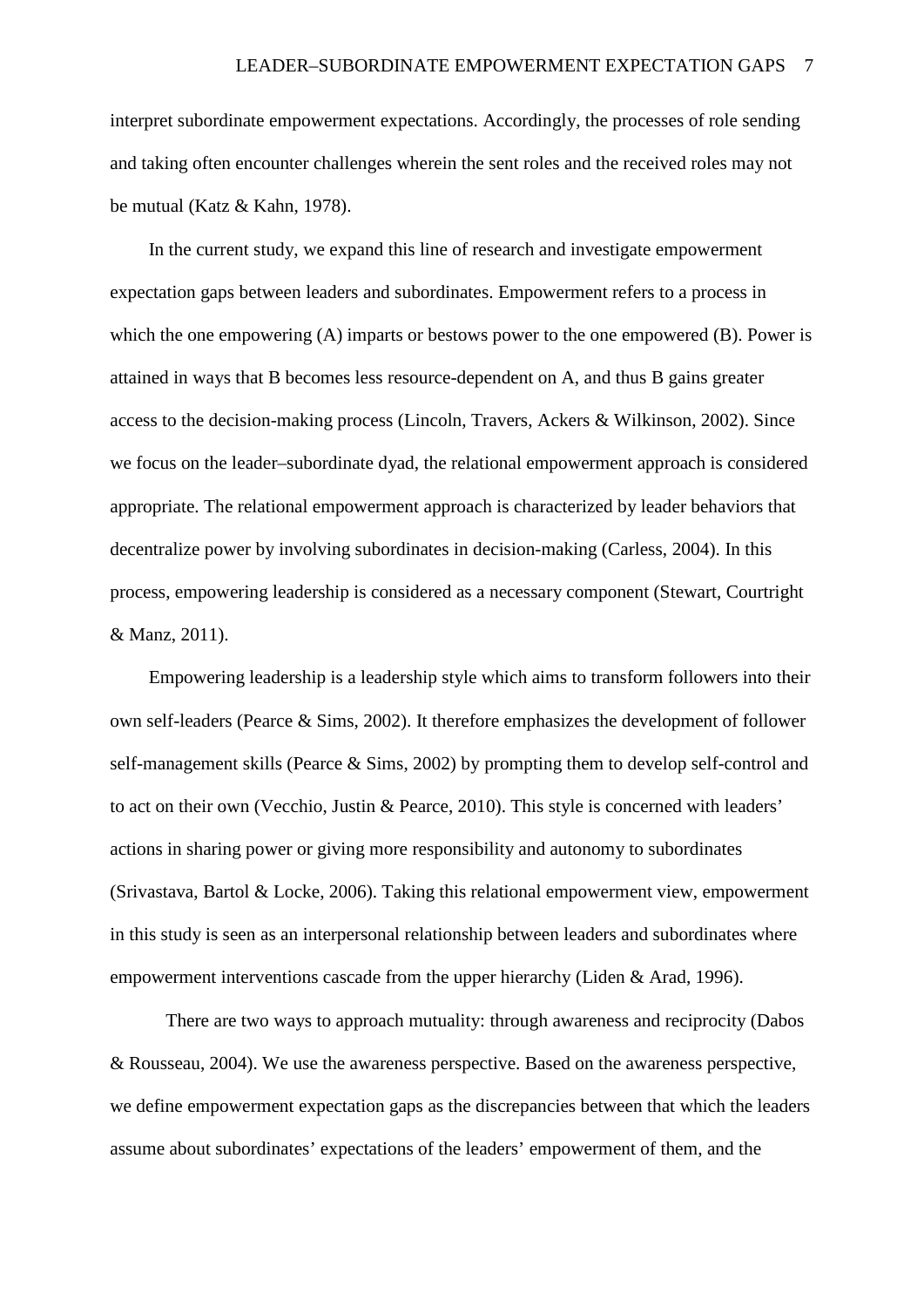subordinates' actual expectations on how the leader should empower them. We expect there to be gaps because earlier research has demonstrated that the behavior of a leader on workrelated issues is influenced more by his/her superiors' expectations and less by those of his/her subordinates (Pfeffer & Salancik, 1975). These findings imply that the superior possesses greater influential power over the focal leader than other constituencies (i.e., the subordinates and the peers) in role setting (Kahn, Wolfe, Quinn & Snoek,1964). In this way, leaders tend to be less aware of the types of leader behaviors their subordinates expect (Hooijberg & Choi, 2000), which, in turn, should result in empowerment expectation gaps.

#### **Empowerment Expectation Gaps and Role Ambiguity**

Role ambiguity is defined as the extent of uncertainty about the expectations of one's roles (Cook, Hepworth, Wall & Warr, 1981). It is an indicator of uncertainty derived from ambiguous conditions experienced (Cicero, Pierro & van Knippenberg, 2010). It reflects subordinate-perceived difficulties in predicting whether and when a complex or simple task response will be required from the subordinate (Cordery et al., 2010). This implies that necessary information available to a given organizational position is lacking (Kahn et al., 1964). The challenges of role ambiguity due to the devolution of decision-making responsibility have also been identified in the literature (Cordery et al., 2010). A contingency argument was developed directed toward the balance between unpredictability and autonomy (Wall et al., 2002); despite its importance, little is known about the variability of autonomy that empowerment brings along (Cordery et al., 2010).

Empowering leadership emphasizes leading others to lead themselves (Vecchio et al., 2010). More specifically, some representative behaviors of empowering leadership include encouraging independent action, opportunity thinking instead of performance thinking, thinking of obstacles as problems, self-development and the use of participative goal setting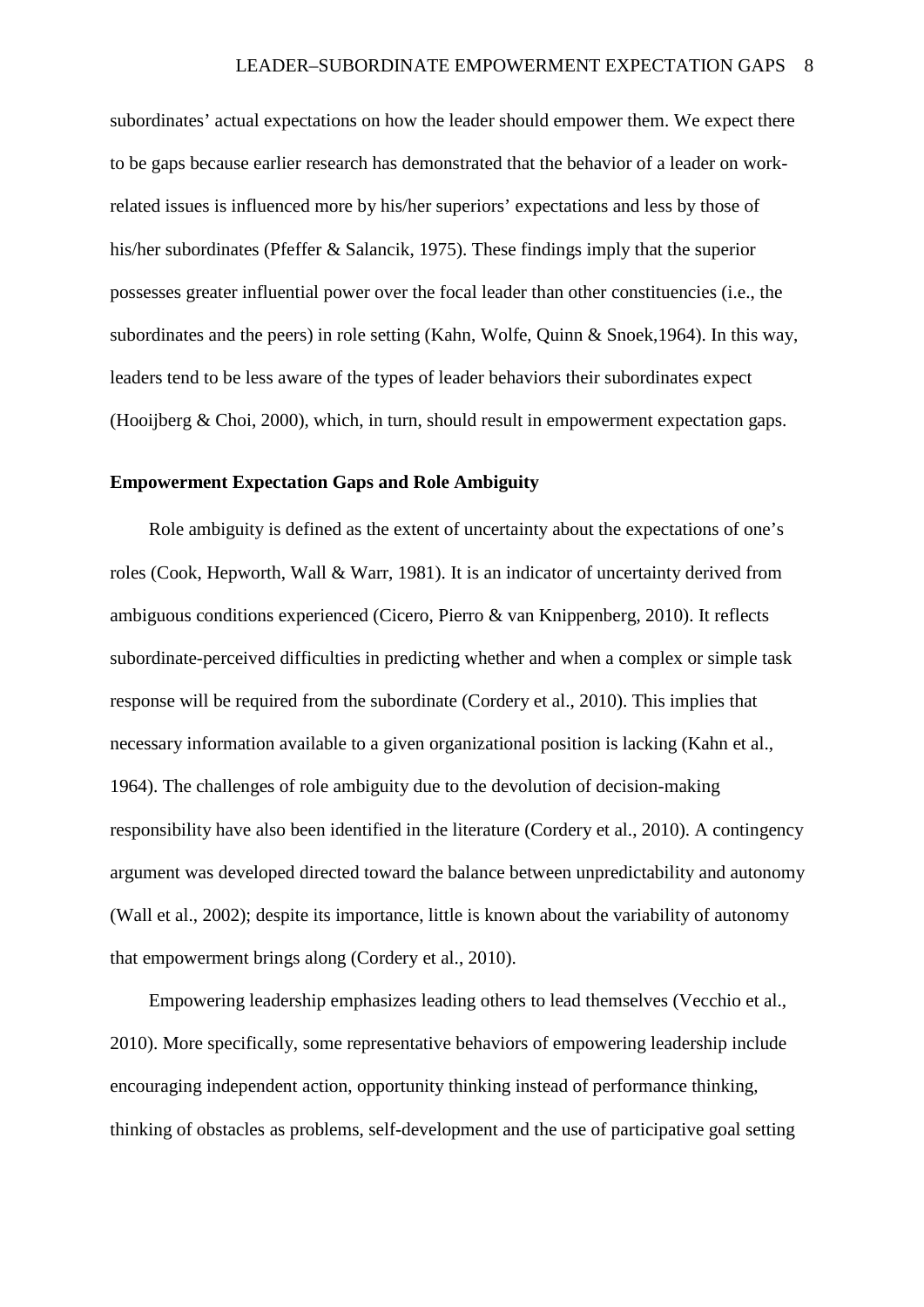(Pearce & Sims, 2002). Leaders pursue empowering leadership models appropriate to their self-leadership behavior, which will subsequently be adopted by their subordinates (Pearce & Sims, 2002). As such, the roles of empowering leaders are to assist subordinates to become their own self-leaders, roles which are different from those in more traditional designs (Ahearne, Mathieu & Rapp, 2005). This requires, however, corresponding changes in leaders' and subordinates' work roles (Wall et al., 2002).

When leaders' and subordinates' ratings of empowerment expectations do not match, it implies that the leaders are less aware of the subordinates' expectations regarding the leader's empowering roles. One reason for this lack of awareness could be that the leaders are arrogant, insensitive, or unwilling to accept input and truthful feedback from others (Gentry, Yip & Hannum, 2010). Discrepancies could also occur when subordinates are reluctant to express (Goleman, Boyatzis & McKee, 2001) or less directly express their expectations to leaders (Tsui & Ashford, 1994).

When the leader does not recognize the subordinates' views about leadership, he/she will make no effort to alter his/her behavior (Atwater, Waldman, Ostroff, Robie & Johnson, 2005). This is because in enacting behavior in an attempt to meet goals or standards, leaders must recognize that their own perceptions are not in line with the goals or standards expected by others (i.e., the subordinates) (Atwater et al., 2005; Fleenor, Smither, Atwater, Braddy, & Sturm, 2010). Turner (2009) has argued that a role is a way of relating to others in a given situation, and with lower leader awareness of subordinate empowerment expectations, leaders are less likely to enact their roles in relating to what subordinates would have expected. Expectations are believed to be a directive element in the sense-making process (Weick, 1995). This process of confirming one's expectations that are grounded in one's own beliefs is considered to be important in driving behaviors (Weick, 1995). When the sent and received empowerment expectations are not mutual, leaders and subordinates do not have a shared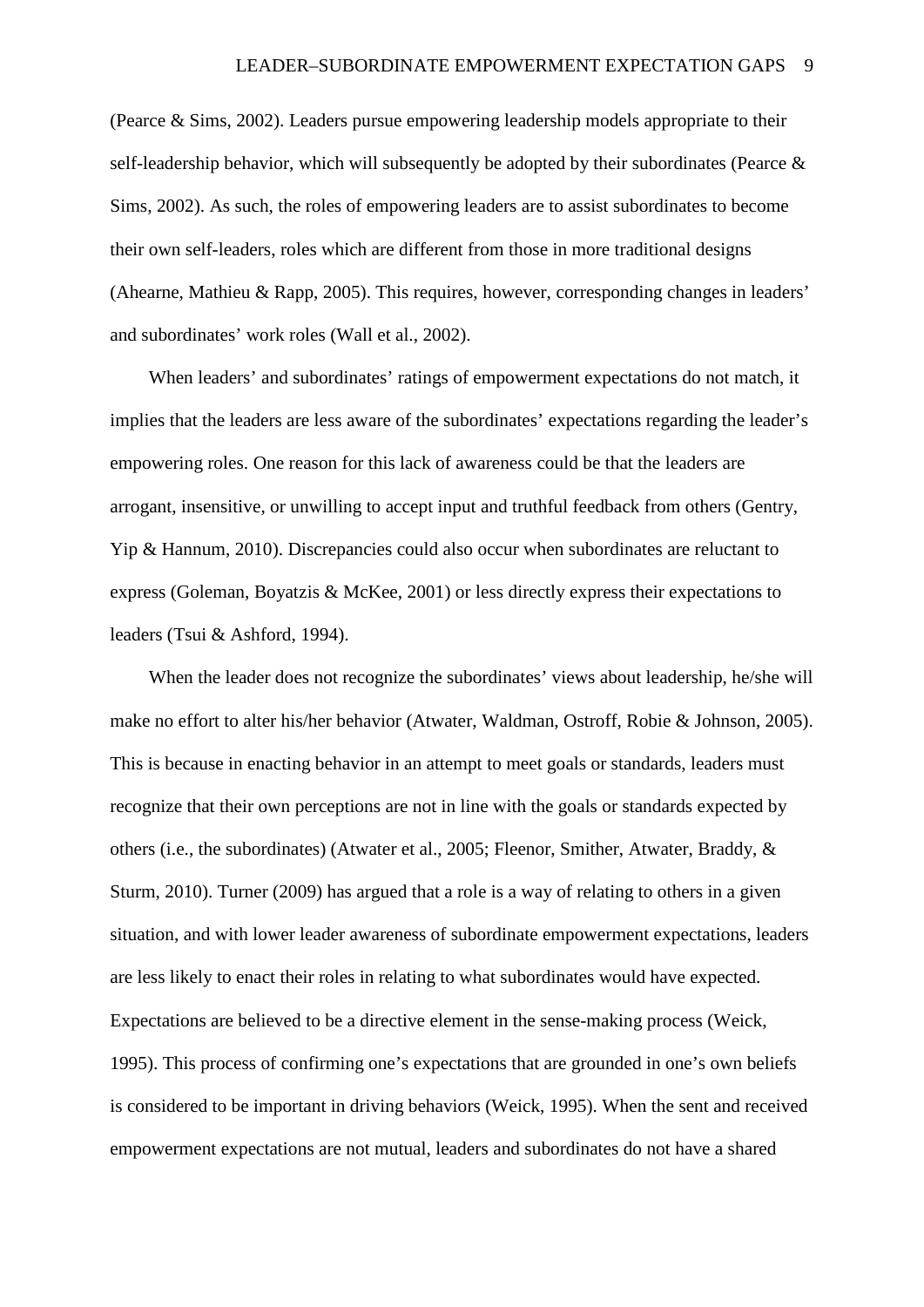understanding of their work roles with one another, and the uncertainty will increase as the behaviors become less predictable (Weick, 1979). Subsequently, subordinates would be less able to make sense of their own work roles.

In contrast, we expect that when leaders are more aware of subordinate empowerment expectations, the role ambiguity of the subordinates should be lower. This is because the congruence in expectations provides subordinates with the basis on which to align their behaviors in organizations (Dabos & Rousseau, 2004), and they can better predict how they are expected to approach their work (Weick, 1979). Moreover, this relationship should remain significant, with the same direction, regardless of whether both levels of empowerment expectations of the leaders and the subordinates are low or both are high, as the perceived role uncertainty should be low in both scenarios. Thus, we posit that:

**Hypothesis 1a**. The more leaders and subordinates agree on the level of subordinate empowerment expectation, the lower the subordinates' role ambiguity will be.

In cases when leaders' and subordinates' empowerment expectations are not mutual, the level of role ambiguity may also be dependent on whether leaders overestimate or underestimate subordinate empowerment expectations. When leaders overestimate subordinate empowerment expectations, they might expect their subordinates to be more selfmanaging with more discretion for decision making (Pearce & Sims, 2002). In addition, the tasks assigned to subordinates could be less structural as the leaders expect the subordinates to take the initiatives themselves to craft their jobs (Spreitzer & Doneson, 2005), while the subordinates might expect otherwise. With greater discretion in decision making and a looser task structure, subordinates might perceive their work roles with less certainty than in a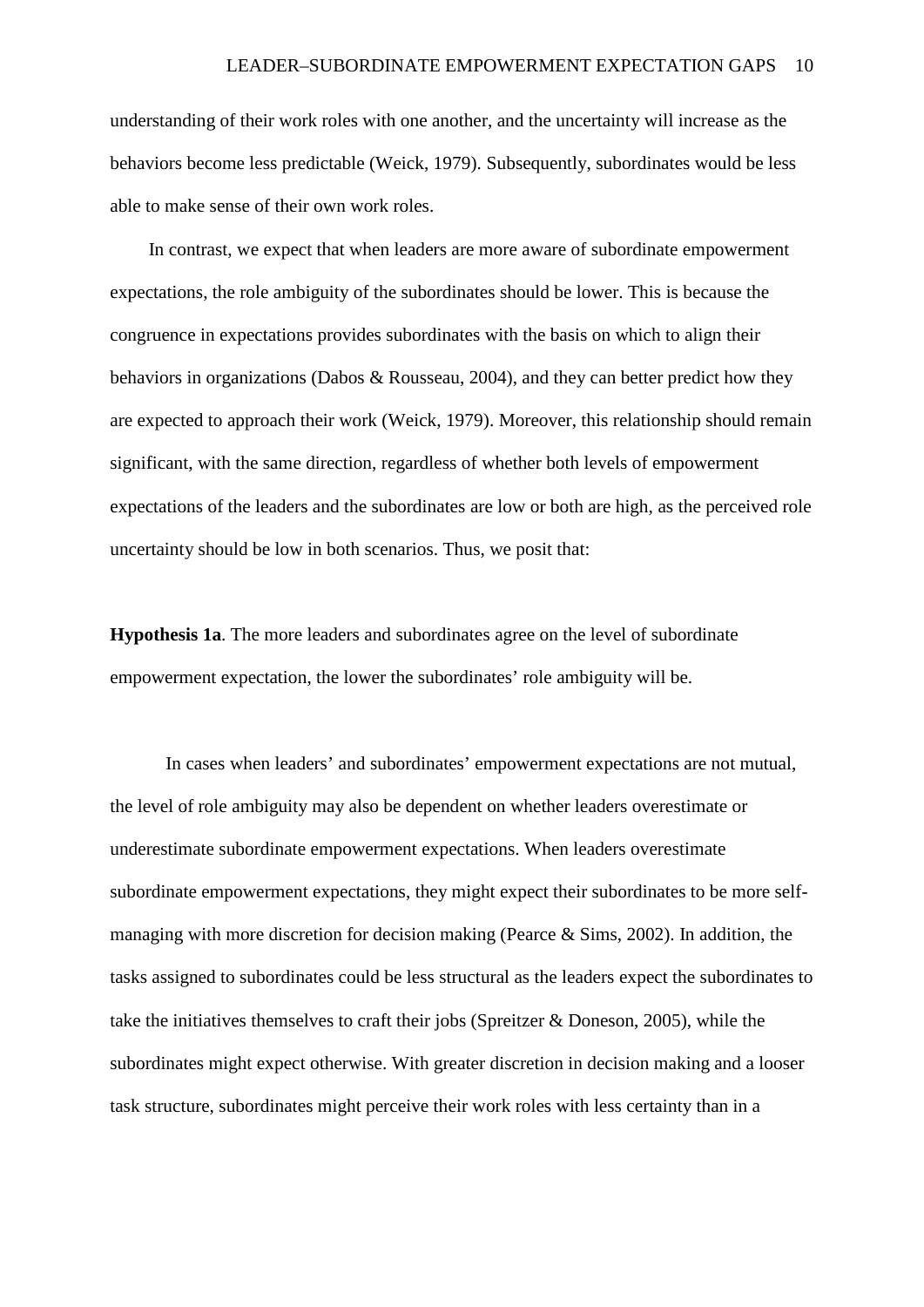situation wherein the leaders underestimate their empowerment expectations and provide more directive and structural leadership. Thus, we posit that:

**Hypothesis 1b**. When leaders and subordinates disagree on the level of subordinate empowerment expectation, subordinates' role ambiguity is higher when leaders overestimate their empowerment expectations than when leaders underestimate them.

#### **Empowerment Expectation Gaps and Intrinsic Motivation**

The motivational model is most commonly used to explain the relationship between empowering leadership behavior and subordinate intrinsic motivation (Huang, Iun, Liu & Gong, 2010). It is assumed that empowerment as sharing power is an incomplete conceptualization without taking into account the motivational effect on employees (Conger & Kanugo, 1988). The motivational model posits that the empowering behavior of leaders increases the degree to which subordinates participate in decision-making, experience greater novelty and challenge, and feel more centrally involved in the work process (Cordery et al., 2010). This will, in turn, foster the subordinate experience of intrinsic motivation (Huang et al., 2010). This relationship, however, is dependent on whether the subordinates take ownership of the delegated decision-making responsibilities and duties (Quinn & Spreitzer, 1997). Empowering leadership will not motivate subordinates unless they realize the values of such leader behaviors (Spreitzer & Doneson, 2005).

Intrinsic motivation is concerned with the desire to exert effort to perform a work task out of interest and/or enjoyment (Gagne, Senecal & Koestner, 1997; Ryan & Deci, 2000). In self-determination theory, the fulfillment of the psychological needs for autonomy, competence, and relatedness are considered as nutrients to cultivate intrinsic motivation (Deci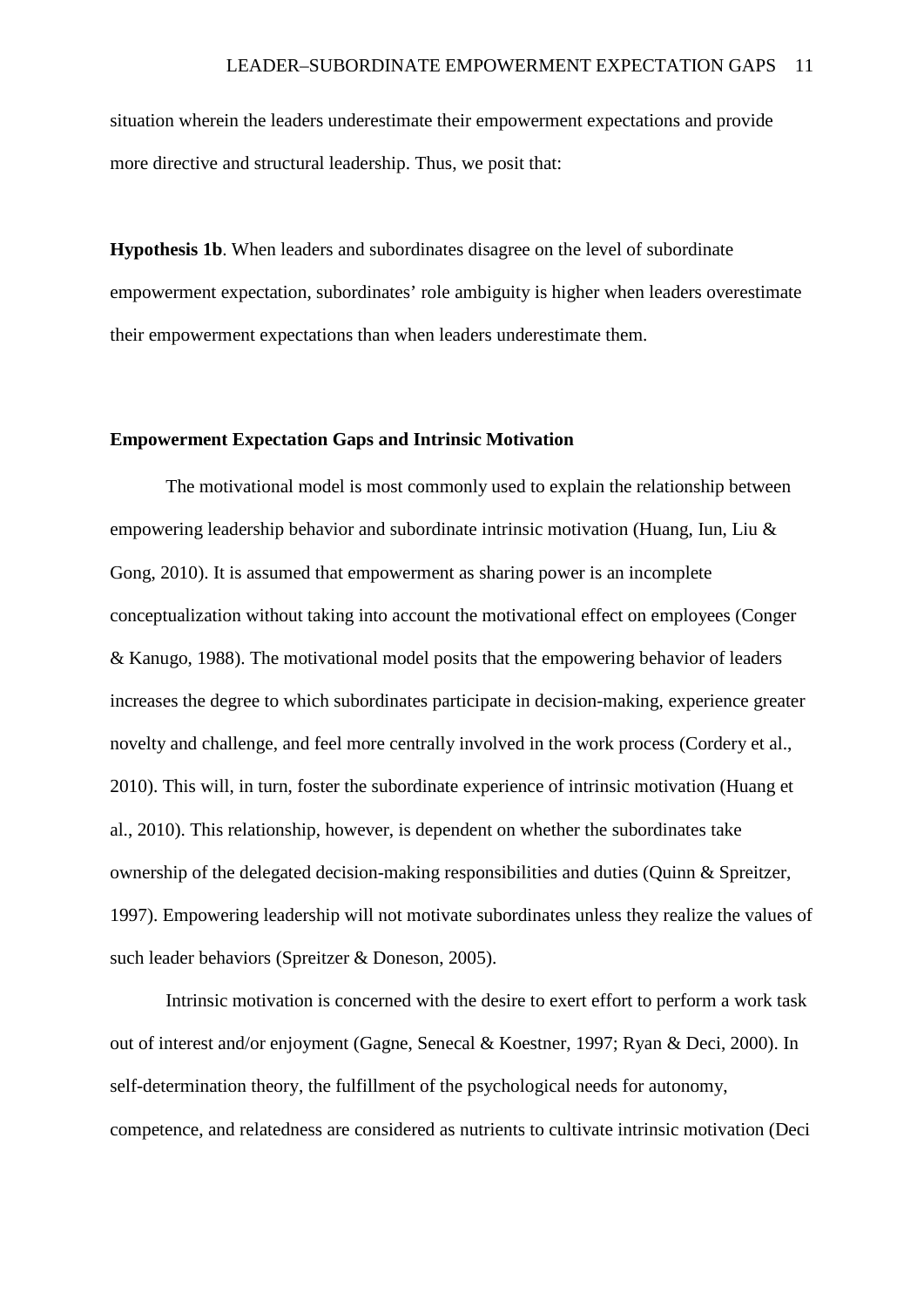& Ryan, 1985). When these needs are satisfied, subordinates will inherently find their jobs to be interesting and satisfying and will be intrinsically motivated (Vallerand & Ratelle, 2004). Moreover, intrinsically motivated subordinates will function more effectively because need satisfaction provides the necessary nutrients for human growth and development (Deci, Koestner & Ryan, 1999). In other words, unfulfilled needs will undermine intrinsic motivation and result in maladaptive consequences (Baard, 2002). In contrast to traditional models of leadership, a leader who pursues empowering leadership is responsible for facilitating self-leadership among his or her subordinates (Pearce & Sims, 2002). The roles of the leaders are to implement conditions that increase the subordinates' feelings of selfefficacy and control, and to nurture conditions that diminish a sense of powerlessness, so that empowered subordinates feel competent and are allowed to exercise influence over their work process as well as make their own decisions (Ahearne et al., 2005; Gibson, Cooper & Conger, 2009; Pearce & Sims, 2002; Vecchio et al., 2010). In contrast to traditional leadership models, this creates a more robust, flexible, and dynamic leadership infrastructure (Ahearne et al., 2005; Cox, Pearce & Sims, 2003). Still, such an infrastructure appears to require the leaders and their subordinates to understand clearly and agree on their decision-making roles and responsibilities; if not, confusion and dissatisfaction may arise (Gibson et al., 2009).

A study by Greguras and Diefendorff (2009) revealed that individual psychological need satisfaction is enhanced when subordinates perceive themselves to fit with their work context (Greguras & Diefendorff, 2009). In other words, either over-fulfillment or underfulfillment of work context would contribute to the experience of person-job misfit, which may hinder the satisfaction of psychological needs. Extending this to empowerment, we expect that unrecognized empowerment expectations, either by overestimation or underestimation, may hamper subordinate need satisfaction. Empowerment expectations provide individuals with cognitive schema to interpret their work roles (Labianca et al., 2000).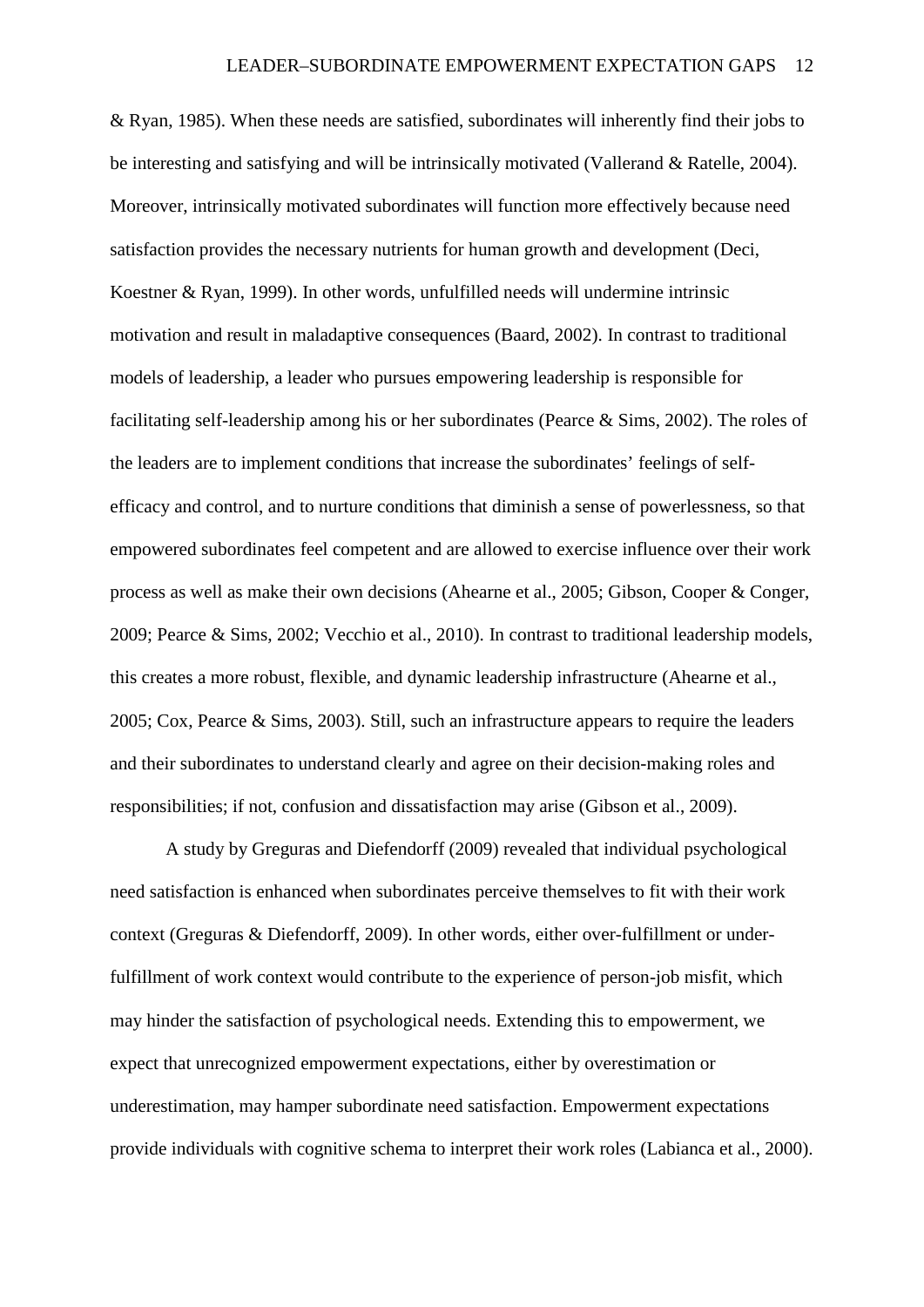When leader empowerment expectations are higher than subordinate empowerment expectations ( $LE > SE$ ), subordinates may see these higher than expected autonomous roles as responsibilities that are unwanted or not fitting to their personal work goals. In addition, they may also not be able to see as many opportunities to work autonomously as what their leaders consider they could. On the other hand, when leader empowerment expectations are lower than subordinate empowerment expectations (LE < SE), subordinates may evaluate their leaders as controlling and their self-determination needs would be under-fulfilled. Accordingly, because leaders are less aware of subordinate empowerment expectations, leaders may overestimate or underestimate the levels of autonomy and self-management that subordinates are expecting. The confusion in decision-making roles and leader facilitation in participative goal and other settings may be in conflict with the subordinates' innate psychological needs to facilitate self-motivation. As such, the subordinates' expectations of how empowerment should be carried out by the leaders could be unmet, resulting in reduced intrinsic motivation. Thus, we hypothesize that:

**Hypothesis 2a**. The more leaders and subordinates disagree on subordinate empowerment expectations, the lower the subordinates' intrinsic motivation will be.

Unlike the case for role ambiguity, the agreement of empowerment expectations between leaders and subordinates should be related to higher individual intrinsic motivation when the matched expectations are high. Subordinates who possess high empowerment expectations may have different motivational orientations than those who possess low empowerment expectations. Typically, empowered subordinates are given greater autonomy and responsibility for their work (Hakimi, van Knippenberg & Giessner, 2010). Moreover, they are also given greater opportunities for self-development so as to enable them to be more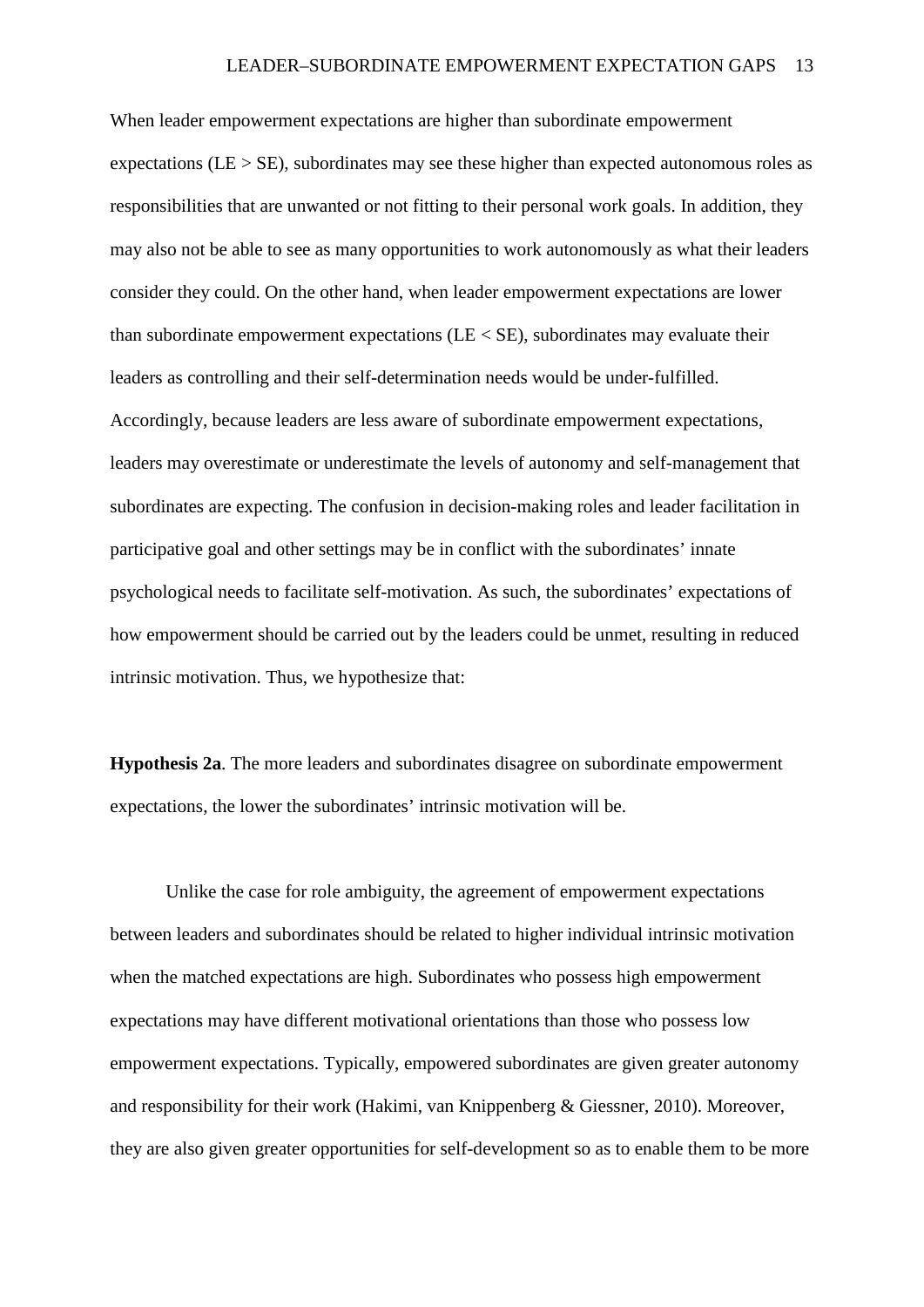adaptive (Pearce & Sims, 2002). Previous studies have revealed that subordinates who seek to develop new skills and to exercise autonomous tasks tend to see themselves as strongly intrinsically motivated, whereas subordinates who seek control tend to be more extrinsically motivated (Amabile, Hill, Hennessey & Tighe, 1994; Deci & Ryan, 1985). Subordinates with high empowerment expectations working with leaders, who also possess high empowerment expectations, are likely to receive greater autonomy and involvement in decision-making at work than in situations where subordinates' and leaders' empowerment expectations match at lower levels. Accordingly, subordinates with high empowerment expectations see the extra autonomy and participation in decision making given by their leaders as something positive and evaluate their jobs to be more intrinsically motivating. Thus, individual intrinsic motivation should be higher when leader and subordinate empowerment expectations are both high than when they are both low. Thus, we hypothesize that:

**Hypothesis 2b**. When leaders and subordinates agree on the level of subordinate empowerment expectation, subordinates' intrinsic motivation will be higher for matched empowerment expectations at higher levels than for matched empowerment expectations at lower levels.

### **Method**

#### **Sample**

Data were collected by surveys distributed to both leaders and their subordinates. The sample consisted of first-line workers in a large-sized manufacturing corporation in Norway. The target participants were geographically distributed at five different locations. Except for subordinate gender and team size (number of subordinates), no other significant difference was observed among the respondents across locations. The subordinates were all highly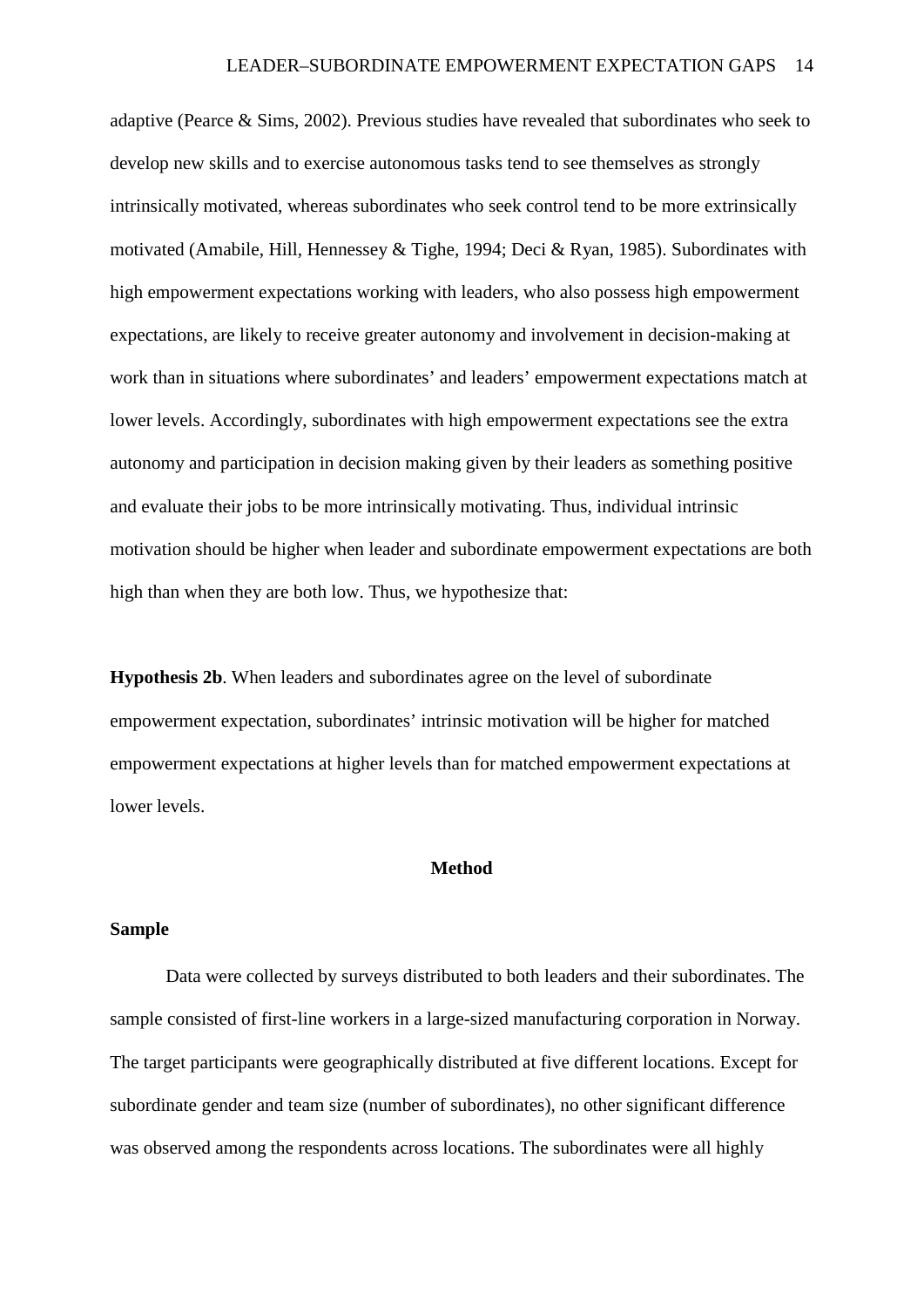skilled individuals who worked in teams with similar work tasks reporting to corresponding unit team leaders.

Prior to the distribution of the surveys, the researchers received from the human resource department of that organization a list of the work unit leaders and their corresponding subordinates. The researchers then assigned unique individual identification numbers to each leader and subordinate. The surveys (either web-based or pencil-and-paper) given to the target sample were marked with the individual identification numbers for matching purposes. The surveys were first distributed through a web-based tool (Confirmit) to 771 subordinates and 47 corresponding supervisors. The respondents were given three weeks to reply. Completed surveys were received from 130 (17%) subordinates and 28 (60%) leaders. However, as many of the target participants did not have regular Internet access at work, a paper survey was posted to those who had not answered the web-based survey. This resulted in 100 (13%) additional responses from the subordinates and 6 (13%) from the leaders. In total, 230 (30%) subordinates and 34 (72%) leaders returned their surveys during the period from November 2010 to February 2011. Since, in some cases, responses were not received from subordinates or leaders, the final sample consisted of 168 pairs of leader– subordinate ratings, including 168 (22%) subordinates and 33 (70%) leaders. The number of subordinates reporting to the same leader in the matched sample ranged from 1 to 12.

Of the 168 subordinates, 18 were women and 136 were men (14 did not report their gender). Their average age was 42. 33% had obtained a junior high school education; 29% had obtained a senior high school education; 13% had a university degree; 8% had obtained primary school education; 5% had pre-university education; and 3% had a master's degree. On average, they had been working for the current organization for approximately 19 years. The average age and tenure of the 33 supervisors were 47 and 19 years, respectively; 3 were women and 29 were men. Approximately 25% of the leader sample had obtained a university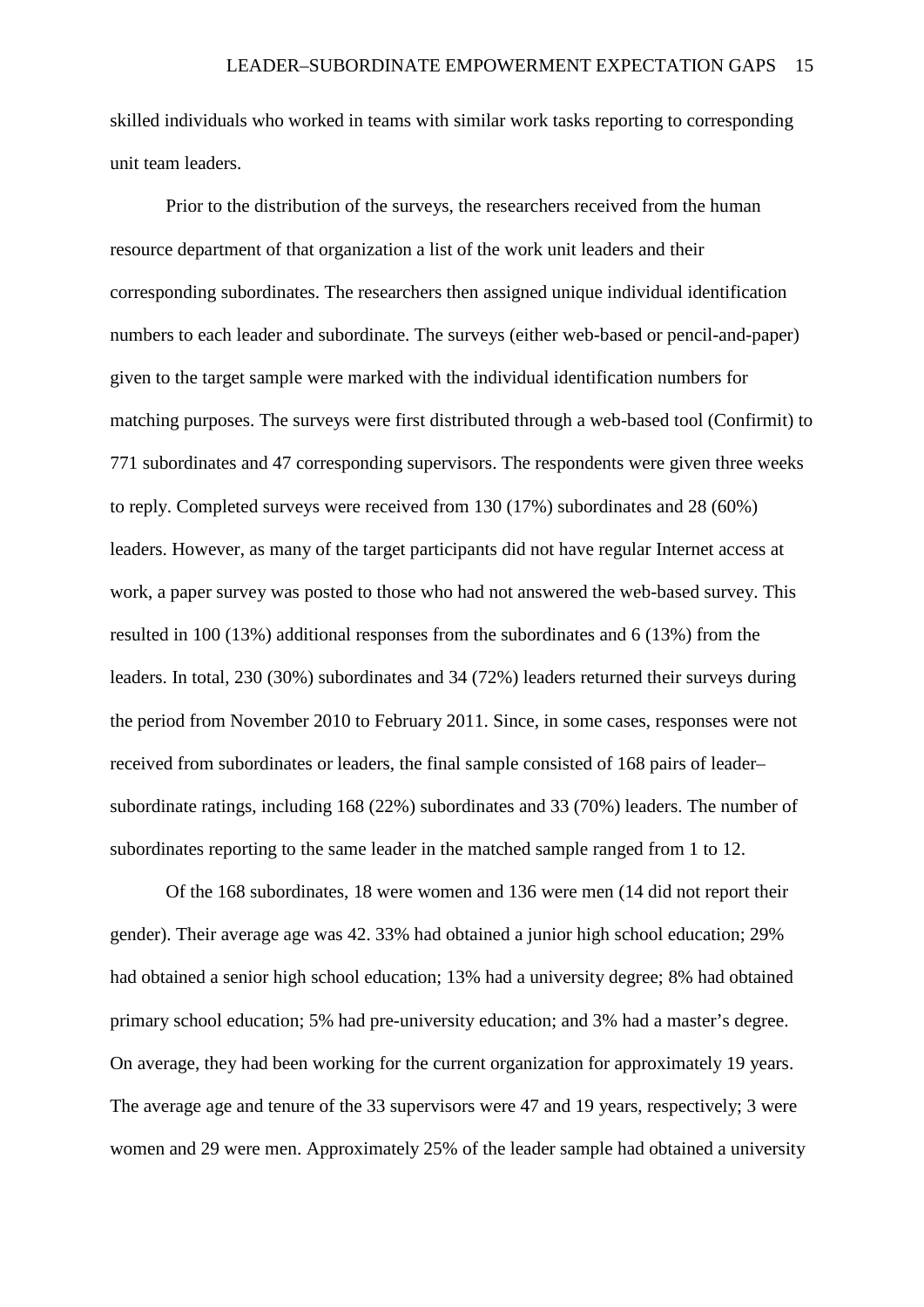degree, while 18% had obtained junior high school education; another 18% had senior high school education; 15% had a master's degree; and 8% had primary school education.

Mean comparisons were performed to examine whether there were differences between the final sample ( $N = 168$ ) and the subordinate sample without leaders' ratings ( $N =$ 63). Except for gender, no difference was observed for the subordinate demographic variables, including age ( $M = 38.29$  versus  $M = 38.69$ , *n.s.*), education attainment ( $M = 2.55$ ) versus  $M = 2.10$ , *n.s.*) and organizational tenure ( $M = 16.71$  versus  $M = 17.29$ , *n.s.*). There were also no significant differences observed with respect to the three subordinate-rated independent and dependent variables studied, including subordinate empowerment expectation (M = 3.94 versus M = 4.03, *n.s.*), role ambiguity (M = 2.05 versus M = 1.92, *n.s.*) and intrinsic motivation ( $M = 3.48$  versus  $M = 3.40$ , *n.s.*). Thus, we concluded that selective bias of the leaders was not a problem in the present study.

#### **Measures**

Two major actions were taken in this study to ensure reliable and valid measures. First, all the measures, except the leader empowering behavior expectation scale, were adopted from prior research, ensuring that they had been previously tested and proven to be reliable and valid. Empowering leadership expectation and role ambiguity were originally written in English, and a translation from English to Norwegian was undertaken by a native Norwegian who also had an academic background. To ensure the reliability and validity of the translation for these items, each item was translated back from Norwegian to English by a second translator and compared with the original text by three highly educated individuals who were fluent in both English and Norwegian. Some modifications were made after the review. Second, the questionnaire was pre-tested with a pilot sample of 15 individuals to ensure that all the directions and items were clearly understood. The data and feedback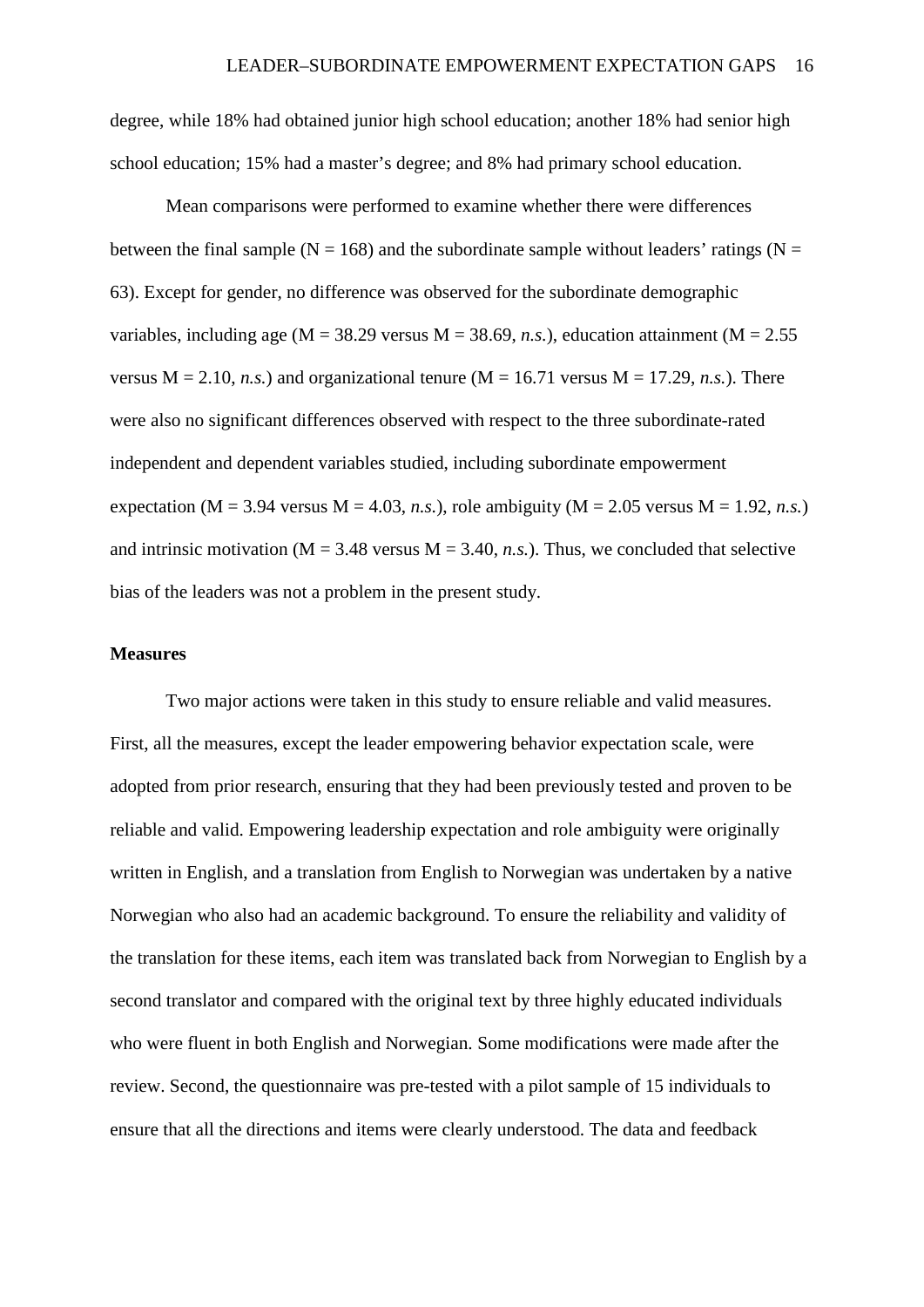collected from the pilot test were reviewed, and minor modifications were made regarding language issues.

All the items were measured using a 5-point Likert scale, ranging from 1 (strongly disagree) to 5 (strongly agree). Empowering leadership expectation was modified from Ahearne et al.'s (2005) scale, consisting of 12 items and four subscales: 1. Enhancing the meaningfulness of the work (e.g., "*I expect my manager to help me understand how my objectives and goals relate to those of the company*"); 2. Fostering participation in decisionmaking (e.g., "*I expect my manager to make many decisions together with me*"); 3. Expressing confidence in high performance (e.g., "*I expect my manager to believe that I can handle demanding tasks*"); 4. Providing autonomy from bureaucratic constraints (e.g., "*I expect my manager to allow me to do my job my way*"). This scale was also modified to measure the leaders' perceptions of their subordinates' expectations in terms of their empowering roles (e.g., "*My subordinates expect me to help them understand how their objectives and goals relate to those of the company*").

*Role ambiguity*. Role ambiguity was measured by a four-item scale developed by Rizzo, House and Lirtzman (1970). An example item from this scale is: "*I know what my responsibilities are*" (Rizzo et al., 1970). To ease the interpretation of the findings, the items were reverse coded so that higher values imply higher perceived role ambiguity.

*Intrinsic motivation.* Intrinsic motivation was measured by a six-item scale developed and validated by Kuvaas and Dysvik (2009). An example item is: "*My job is so interesting that it is a motivation in itself*" (Kuvaas & Dysvik, 2009).

*Control variables*. Recent studies stress the consideration of the potential influence of demographic variables on motivational processes (Kanfer & Ackerman, 1989; Payne, Youngcourt & Beaubien, 2007); education, gender, age, and organizational tenure of both leaders and subordinates were therefore used as control variables. Education was measured by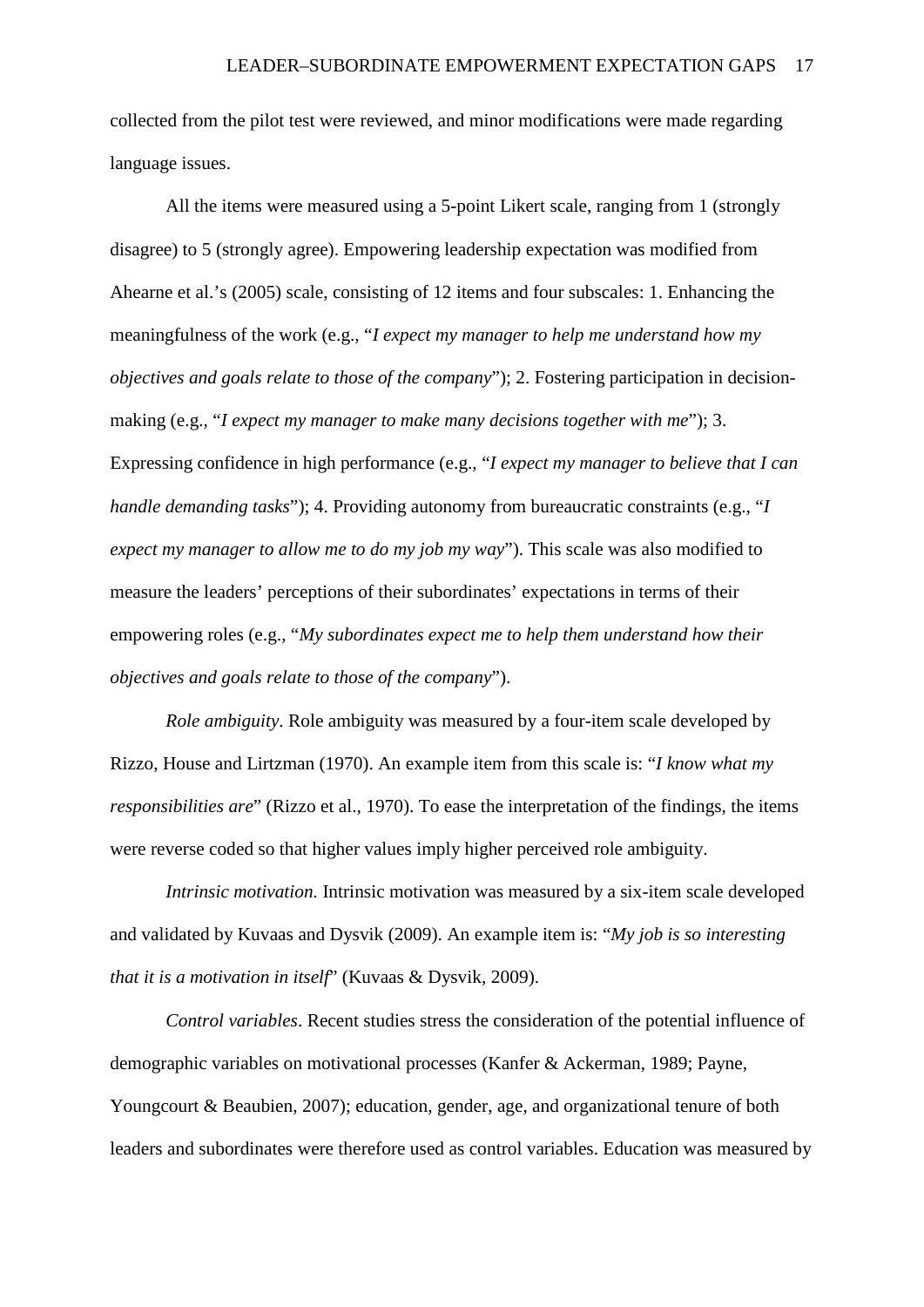six categories ranging from primary school education to a master's degree involving more than five years. Because education is a categorical variable, it was recoded into five dummy variables for further analyses. The respondents reported their ages and organizational tenures in true years. In addition, to control the size of the work team, the number of subordinates who reported directly to the leaders was also included.

#### **Procedures**

To examine the hypotheses, a cross-level polynomial regression analysis was applied (Edwards & Parry, 1993; Jansen & Kristof-Brown, 2005). Polynomial regression procedures avoid many shortcomings, such as the reliance on simple statistical techniques apparent in much of the previous difference scores research (e.g., correlation or calculated gap score) (Atwater et al., 2005; Edwards, 1994; Fleenor et al., 2010; Gibson et al., 2009). Moreover, combined with the response surface methodology, it permits precise description and evaluation of the difference scores relationships studied (Edwards & Parry, 1993).

The polynomial regression analysis begins with a representation of the conceptual model as unconstrained regression equations (Edwards, 2002; Edwards & Parry, 1993). There are four constraints in support of the hypothesized models. First, the variance explained by the equation differs from zero. Second, the coefficients follow the prior posited pattern. Third, the constraints corresponding to the model are satisfied. Fourth, the variance explained by higherorder terms is significant (Edwards, 2002, p. 363). The two component measures were centered using a common value midway between their means (Lambert, Edwards & Cable, 2003). Centering the scales reduces multicollinearity between the component measures (i.e., leader and subordinate empowerment expectations) and their associated higher-order terms (Aiken & West, 1991).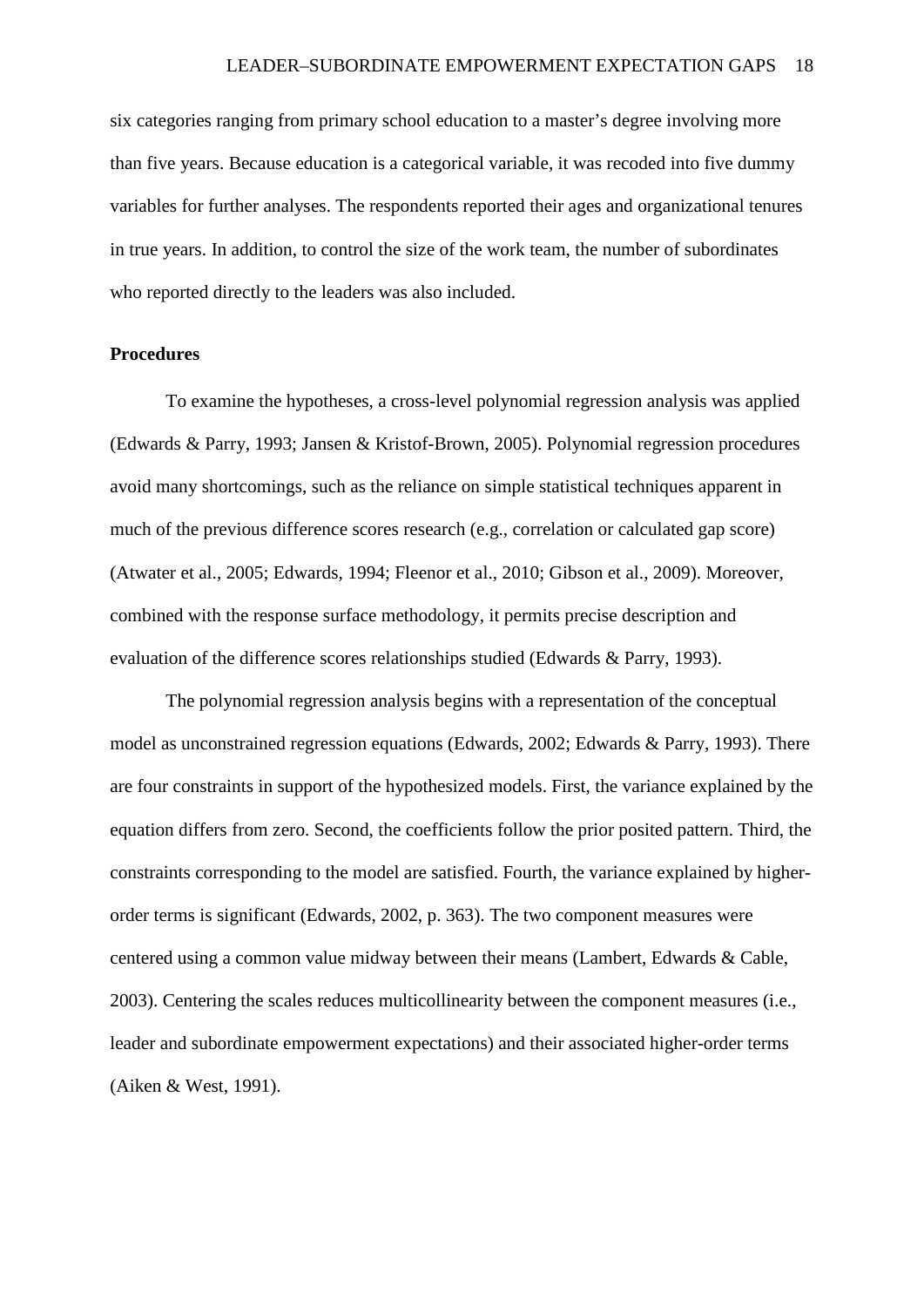In the present study, because some of the subordinates shared the same leaders, there is potential shared variance due to non-independence (Jansen & Kristof-Brown, 2005; Zhang, Wang & Shi, 2012). The non-independence with work units could bias the standard error estimate and the hierarchical linear modeling (HLM) technique is recommended (Jansen & Kristof-Brown, 2005). Moreover, HLM also overcomes the shortcomings of aggregating individual data to the group level (Hofmann, 1997). Data aggregation would weaken the statistical power and would discard meaningful individual level variance that may lead to inappropriate inferences (Hofmann, 1997; Raudenbush & Bryk, 2002).

HLM analytical strategy allows variables at multiple levels in a nested structure to be formally represented by submodels at their own levels. These submodels express the relationships among variables within and across given levels in order to specify how variables at one level influence variables at another (Raudenbush & Bryk, 2002). Therefore, we adapted the cross-level polynomial regression analysis where it incorporates the polynomial regression model within HLM. In the case of our study, subordinate empowerment expectation, role ambiguity and intrinsic motivation were analyzed at Level 1, while leader empowerment expectation was analyzed at Level 2. Adapting the cross-level polynomial regression method (Jansen & Kristof-Brown, 2005), the HLM equations were as follows:

Level 1 equation:

 $Z = b_0 + b_1X + b_2X^2 + e.$ Level 2 equations:  $b_0 = \gamma_{00} + \gamma_{01} Y + \gamma_{02} Y^2 + \mu_0$  $b_1 = \gamma_{10} + \gamma_{11}Y + \mu_1$ ,  $b_2 = \gamma_{02} + \mu_2$ .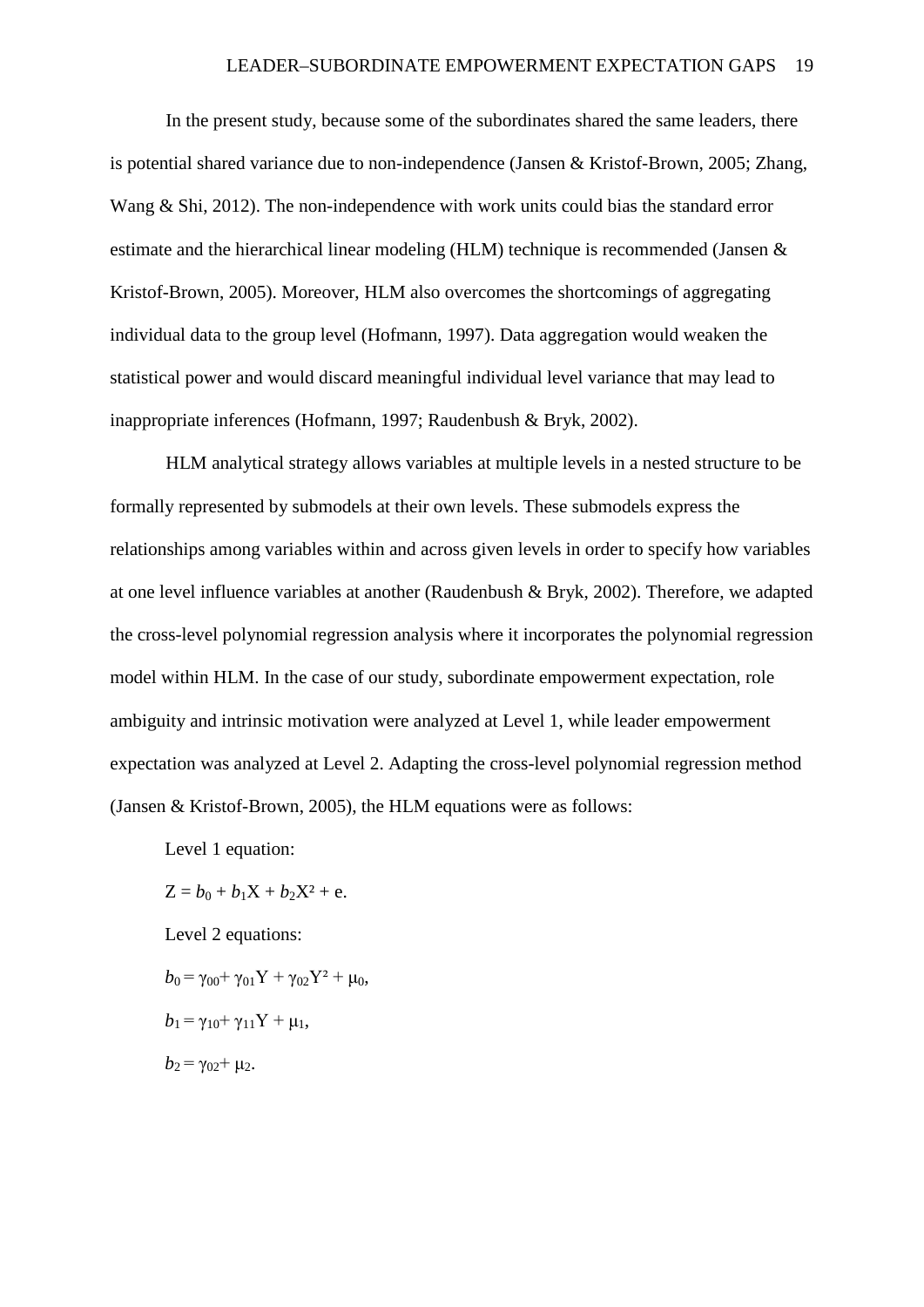Z represents the outcome variable of interest (i.e., role ambiguity and intrinsic motivation). X represents subordinate empowerment expectation and Y represents leader empowerment expectation.

To test the hypotheses, we regressed the independent variables of interest on the set of control variables, the two component scores and their squared terms, and the cross product, using the HLM equations specified above. Then, response surface analyses were employed to test the slopes of the surfaces along the confirmation  $(Y = X)$  and disconfirmation  $(Y = -X)$ axes. Besides providing the basis necessary for testing the feature of the surfaces corresponding to the quadratic regression equations, response surface analyses also enabled formal interpretation of the results generated from the cross-level polynomial regression analyses by providing a nuanced view of the relationships between the combinations of leader and subordinate empowerment expectation and the outcome variables (Shanock, Baran, Gentry, Pattison & Heggestad, 2010).

H1a posited that both positive and negative empowerment expectation gaps will be positively related to role ambiguity. In addition, role ambiguity remains at lower levels along the line of agreement. Therefore, the curvilinear slopes of the response surface increase as the subordinate ratings deviate from the leader ratings in either direction. This hypothesis will be supported if the curvilinear slope, which is given by  $a_4 = b_3 - b_4 + b_5$ , (where  $b_3$  is the  $\beta$  for subordinate ratings squared,  $b_4$  is the  $\beta$  for the cross product of subordinate and leader ratings, and  $b_5$  is the  $\beta$  for leader ratings squared) is significant and positive. Moreover, the linear slope of the surface along  $Y = X$  (the congruence axis) is not significantly different from zero. Thus, the linear slope, which is given by  $a_1 = b_1 + b_2$ , of the congruence axis should not be different from zero within the 95% confidence interval. H2a posited that positive and negative empowerment expectation gaps will be negatively related to intrinsic motivation. Therefore, the curvilinear slopes  $a_4$  of the response surfaces of intrinsic motivation decrease as the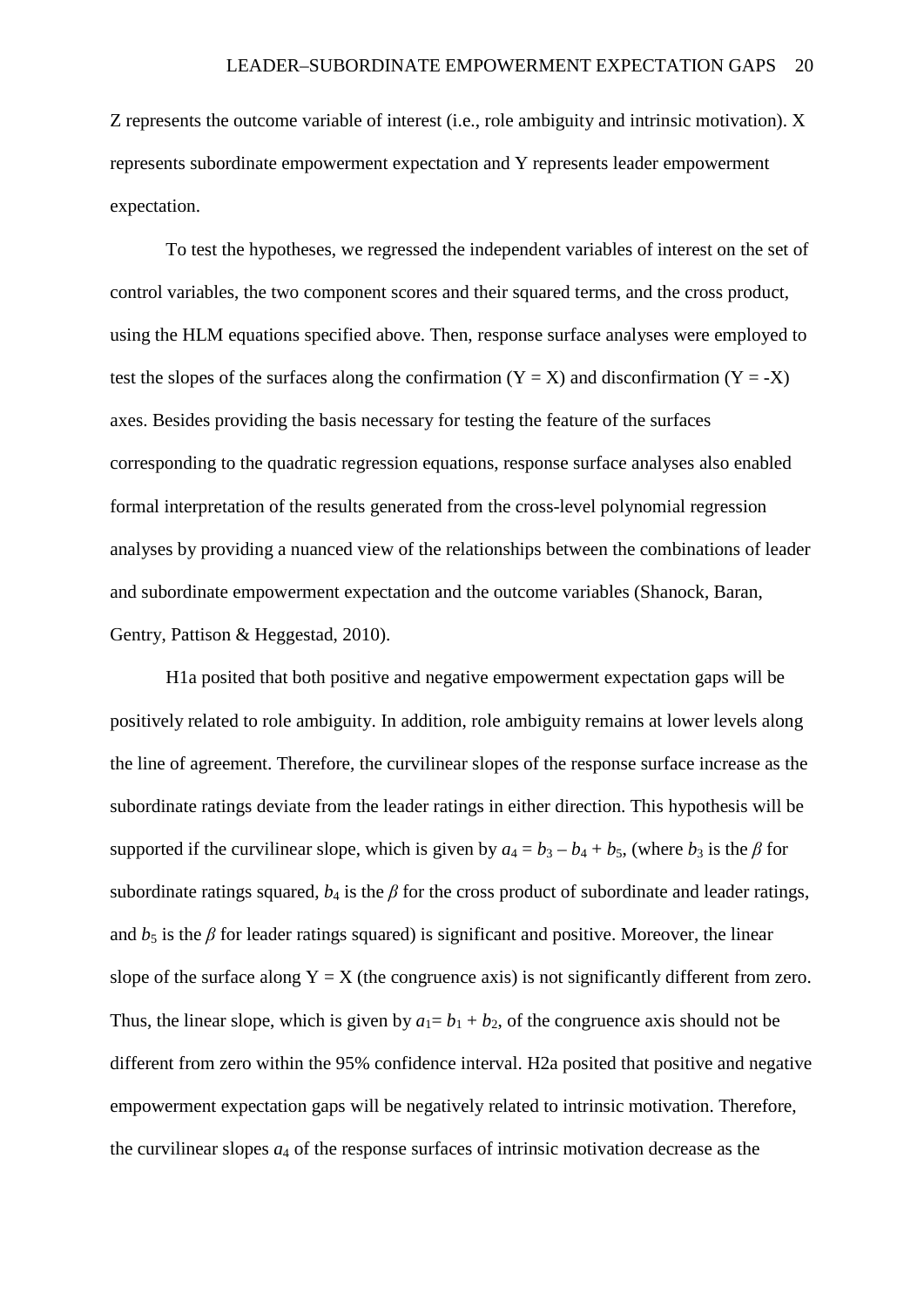subordinate ratings deviate from the leader ratings in either direction. This hypothesis will be supported if the curvilinear slope is significant and negative.

H1b posited that role ambiguity would be lower when the leaders underestimate subordinates' empowerment expectations than when the leaders overestimate them. As such, a negative linear slope along the incongruence axis  $(Y = -X)$ , which is given as  $a_3 = b_1 - b_2$ (where  $b_1$  is the  $\beta$  for subordinate ratings and  $b_2$  is the  $\beta$  for leader ratings), would give support to this hypothesis. Additionally, H2b hypothesized that intrinsic motivation is higher when both leaders' and subordinates' ratings are high than when both are low. Converting this into statistical tests, the hypothesis suggests that the linear slope  $a_1$  of the surface along the Y  $=$  X line is greater than zero, meaning that intrinsic motivation should increase along the line of perfect fit. Therefore, the linear slope of the congruence axis should be significant and positive. Thus, a1 differing significantly from and greater than zero would provide statistical support for the hypothesis (H2b) (Edwards & Parry, 1993).

Response surface analyses are susceptible to outliers (Lambert et al., 2003). Therefore, the regression equations that examined the hypothesized models with role ambiguity and intrinsic motivation as dependent variables, respectively, were screened using student adapted residuals, leverage, and Cook's D statistics criteria (Fox, 1991; Lambert et al., 2003). Observations that were clearly discrepant from others on the screen-plots and exceeded the recommended cut-off values were removed from the analyses. In total, three cases were affected for the regression model with role ambiguity as the dependent variable, and five cases were affected for the regression model with intrinsic motivation as the dependent variable.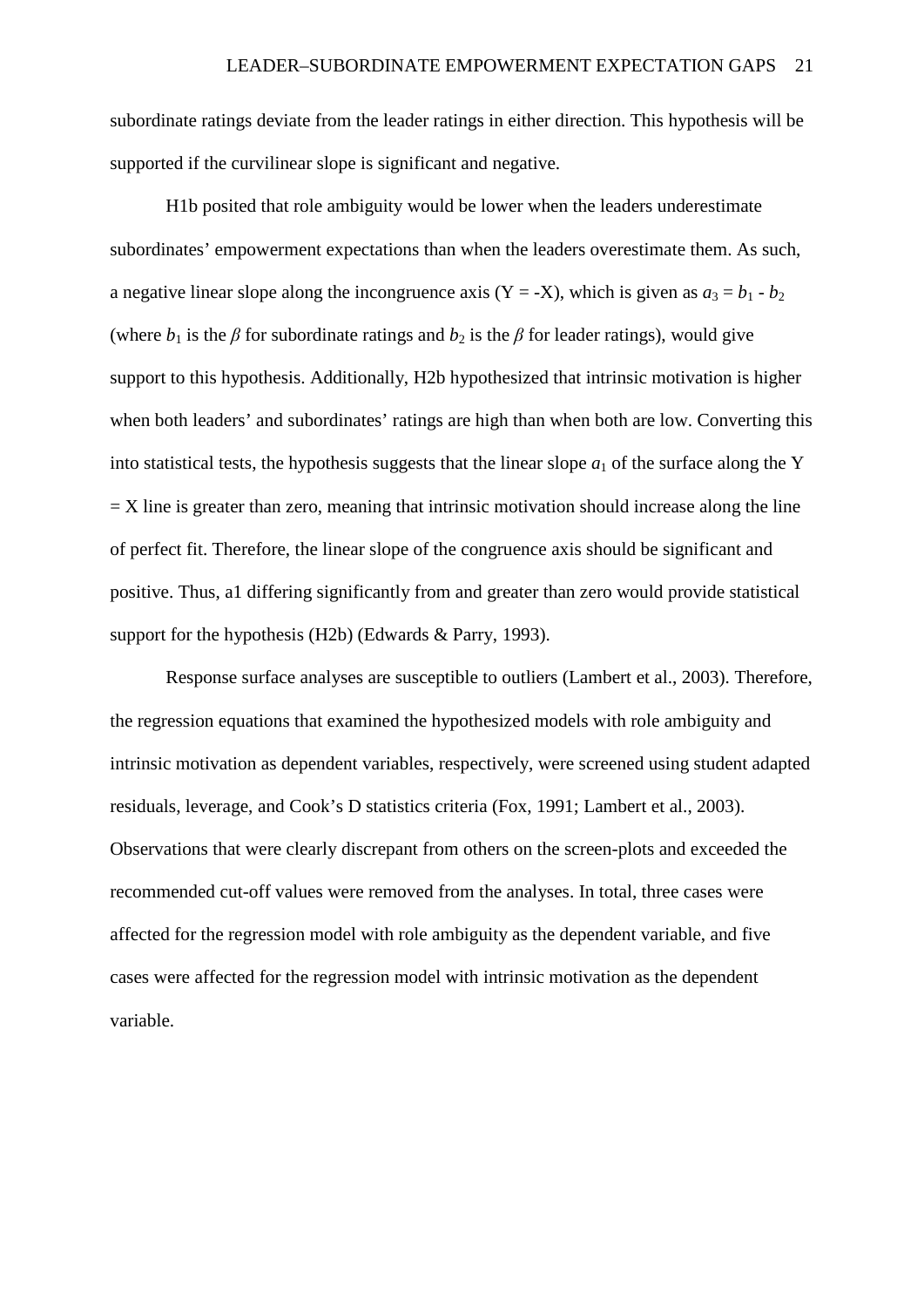## **Results**

Because we used modified versions of Ahearne et al.'s (2005) empowering leader behavior scale, a principal components analysis was performed to validate the factor structure of the constructs (Weinfurt, Bryant & Yarnold, 1994). We examined 34 items derived from four constructs: subordinate rating on empowerment expectation, leader rating on subordinate empowerment expectation, individual role ambiguity, and intrinsic motivation. The amount of variance explained that was accounted for by subordinate empowerment expectation was14.70 %, 14.36 % by leader rating on subordinate empowerment expectation, 8.61 % by role ambiguity, and 12.96 % by intrinsic motivation. Taken together, these four components accounted for a total of 50.63 % of variance. The common cut-off component loading of 0.5 and cross-loadings of less than |.10| were adapted as the criteria for item retention (Pedhazur & Schmelkin, 1991; Deemer, Carter & Lobrano, 2010). Out of the 34 items, three items (one from subordinate empowerment expectation, one from role ambiguity, and one from leader empowerment expectation) demonstrated factor loadings lower than the criterion levels and were thus removed. Although one item in the leader rating on the subordinate empowerment expectation scale demonstrated a loading of .46, which was slightly lower than the 0.5 cut-off, the cross-loadings with the other three factors were relatively low, ranging from 0.03 to -0.12. Thus, the item was retained. The remaining 31 items loaded (the component loadings ranged from 0.53 to 0.83) on their corresponding constructs, demonstrating a satisfactory structure with four distinct components. The four subscales of empowerment expectation (either of the leaders or of the subordinates) loaded on a single component, consistent with previous studies that used the original empowering leadership scale (e.g., see Ahearne et al., 2005; Zhang & Bartol, 2010). They were thus collapsed into one overall scale. An assessment of the potential multicollinearity of all the independent variables was carried out using variance inflation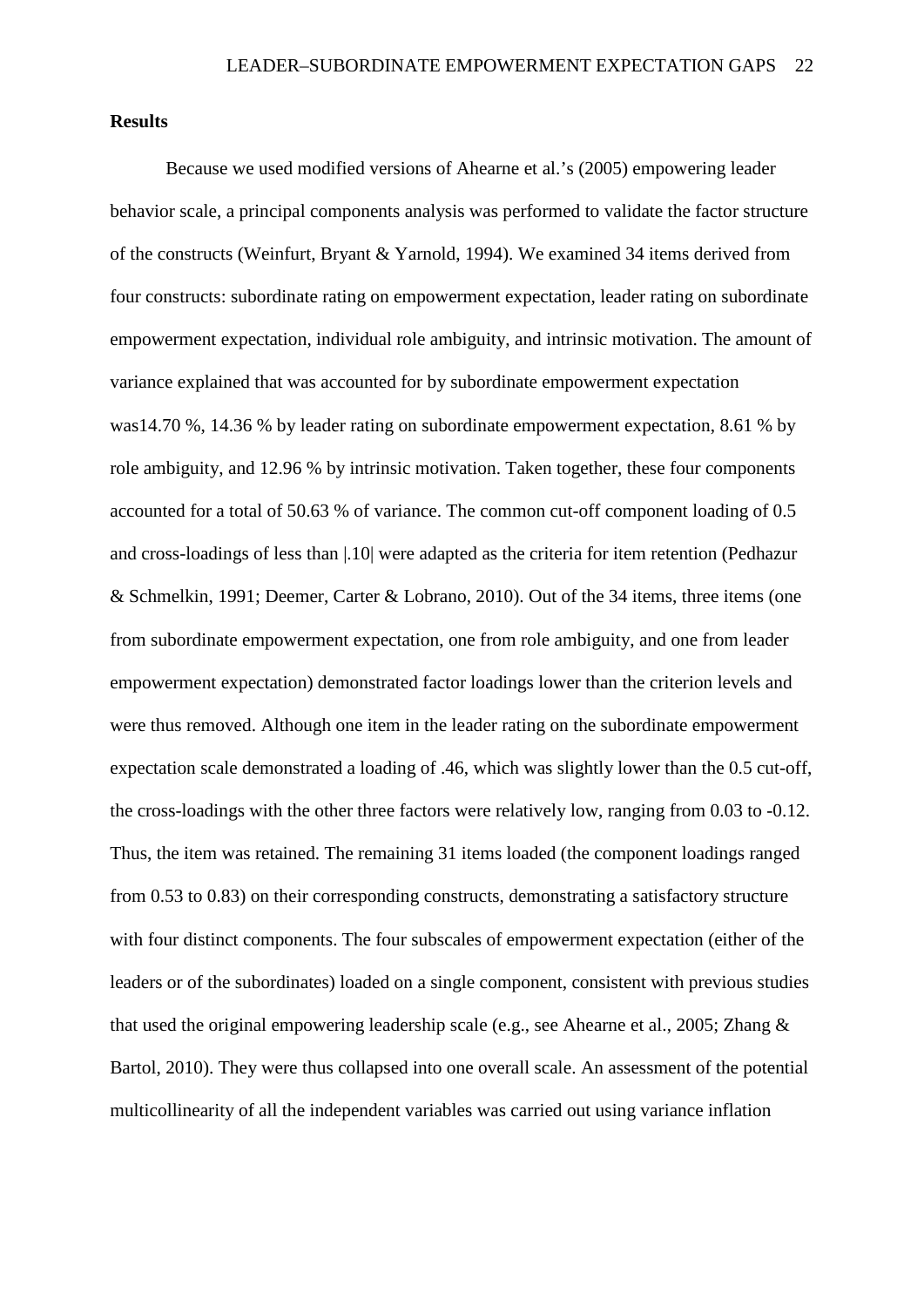component scores, and all the values were far below 10 (Hair, Anderson, Tatham & Black, 1998).

----------------------------------------------------------

Insert TABLE 1 about here

----------------------------------------------------------

The means, standard deviations, coefficient alphas, and inter-correlations for the study's variables are depicted in Table 2. An internal consistency analysis of the items measured was conducted using Cronbach's alpha, where values above 0.70 are usually deemed to be acceptable for research purposes (Nunnally, 1978). The Cronbach's alpha values of the four constructs measured ranged from 0.79 to 0.88. Thus, all the constructs measured in this study reached satisfactory internal consistency. The means and standard deviations of the variables measured indicated good dispersion and little evidence of floor or ceiling effects (Edwards, 2002). According to our theorizing, the correlations among the variables were modest in magnitude and directions. Accordingly, the descriptive statistics and correlations indicate that the measures were suitable for this study. For the demographic variables, both of the leaders and of the subordinates, those that were not correlated to any of the predictors and outcome variables were removed from further analyses in order to downsize the number of relevant variables included in the polynomial regression models.

----------------------------------------------------------

Insert TABLE 2 about here

----------------------------------------------------------

As some of the subordinate respondents shared the same leaders, a test of interdependence between the groups was needed to examine the potential independence errors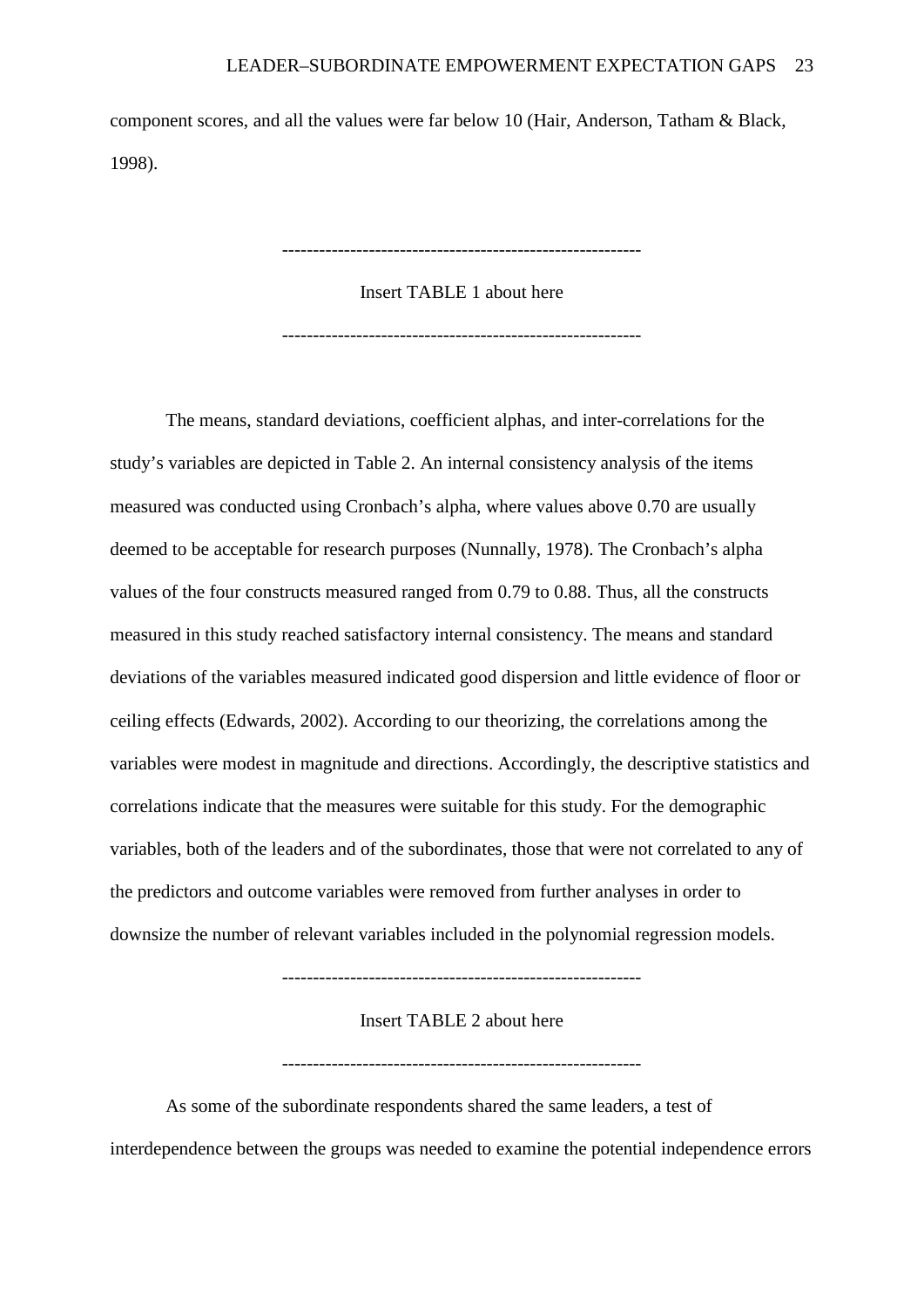of the dyadic relationships investigated (Gonzalez & Griffin, 2000). The intra-dyadic similarity can be assessed by the significance of the variance of the dependent variables at the individual level (i.e., role ambiguity and intrinsic motivation) that can be explained by the predictors at the group level (Gonzalez & Griffin, 2000). Thus, using the leader as the group identity, null hierarchical models, with role ambiguity and intrinsic motivation as the dependent variables at the individual level without any predictor, were used to test the significance of their interdependence (Gonzalez & Griffin, 2000). The results revealed that there were no significant unexplained between-group variances of role ambiguity and intrinsic motivation with *p*-values greater than the 0.05 level. However, the unexplained variations of role ambiguity and intrinsic motivation within groups who shared the same leaders were significant at the *p*-value levels of less than 0.01. This implies that role ambiguity and intrinsic motivation varied among subordinates, but the variations did not demonstrate systematic patterns among subordinates across leaders.

In addition, we tested whether subordinate empowerment expectations varied within and among different leaders and the examination yielded significant results at the p-values of less than 0.05 and 0.10 respectively. Sauley and Bedeian (1989) demonstrated that for relatively smaller samples, such as the final sample (33 leaders) in this study, a *p*-value of less than 0.10 is considered to be satisfactory. The results revealed that subordinate empowerment expectations varied within and across different leader groups. This implies that among subordinates with the same leaders there was a considerable amount of variation in terms of their empowerment expectations. This variation could be due to individual differences in terms of their backgrounds and experiences (Katz & Kahn, 1966). On the other hand, they also tended to share more similar expectations regarding leader empowering behaviors than others who worked under different leaders. The variation among leaders could be due to more normative determinants directed to the team structure and goals. This finding is consistent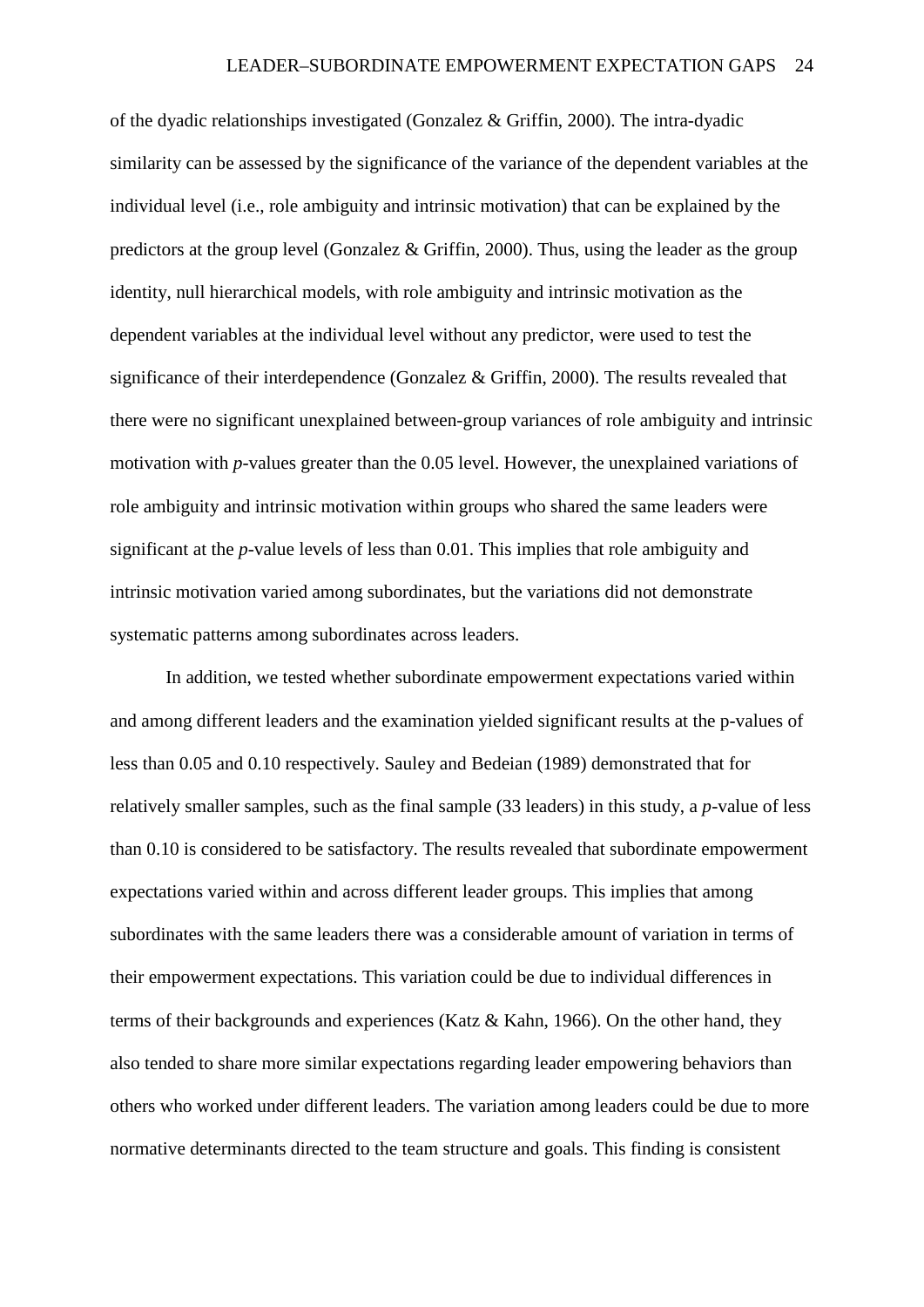with role se theory, pinpointing the complexity of role expectations that being influenced by both personal and normative attributes (Katz & Kahn, 1978). To test the hypotheses, we then conducted cross-level polynomial regression analyses. Table 3 shows the fixed effects estimates of the parameters, including the set of control variables, the two component scores, their squared terms and their cross product (the interaction term). With respect to role ambiguity, the unconstrained equation indicates that this was minimized when the leaders were more aware of the subordinates' empowerment expectations and increased as their expectations deviated from each other in either direction. For intrinsic motivation, the results indicate that it was maximized when the subordinate–leader ratings were similar and decreased as they deviated. The interaction terms of subordinate and leader empowerment expectations were significant for both role ambiguity and intrinsic motivation. Both models demonstrated more significant increases in the total explained variance than the null models. Based on the results generated from the polynomial regression models, response surface analyses were performed to examine the significance of the hypothesized expressions.

----------------------------------------------------------

Insert TABLE 3 about here

----------------------------------------------------------

## **Role ambiguity as the dependent variable**

H1a posited that role ambiguity increases on either side of the point of perfect fit. This implies a parabolic surface that is U-shaped along the incongruence  $(Y = -X)$  line. In other words, role ambiguity would be higher when leader empowerment expectations are higher than subordinate empowerment expectations  $(LE > SE)$  and when leader empowerment expectations are lower than subordinate empowerment expectations ( $LE < SE$ ). This expression was examined by testing the significance of the curvilinear slope  $a_4$  of the disconfirmation axis. The curvilinear slope was positive (convex), but non-significant  $(a_4 =$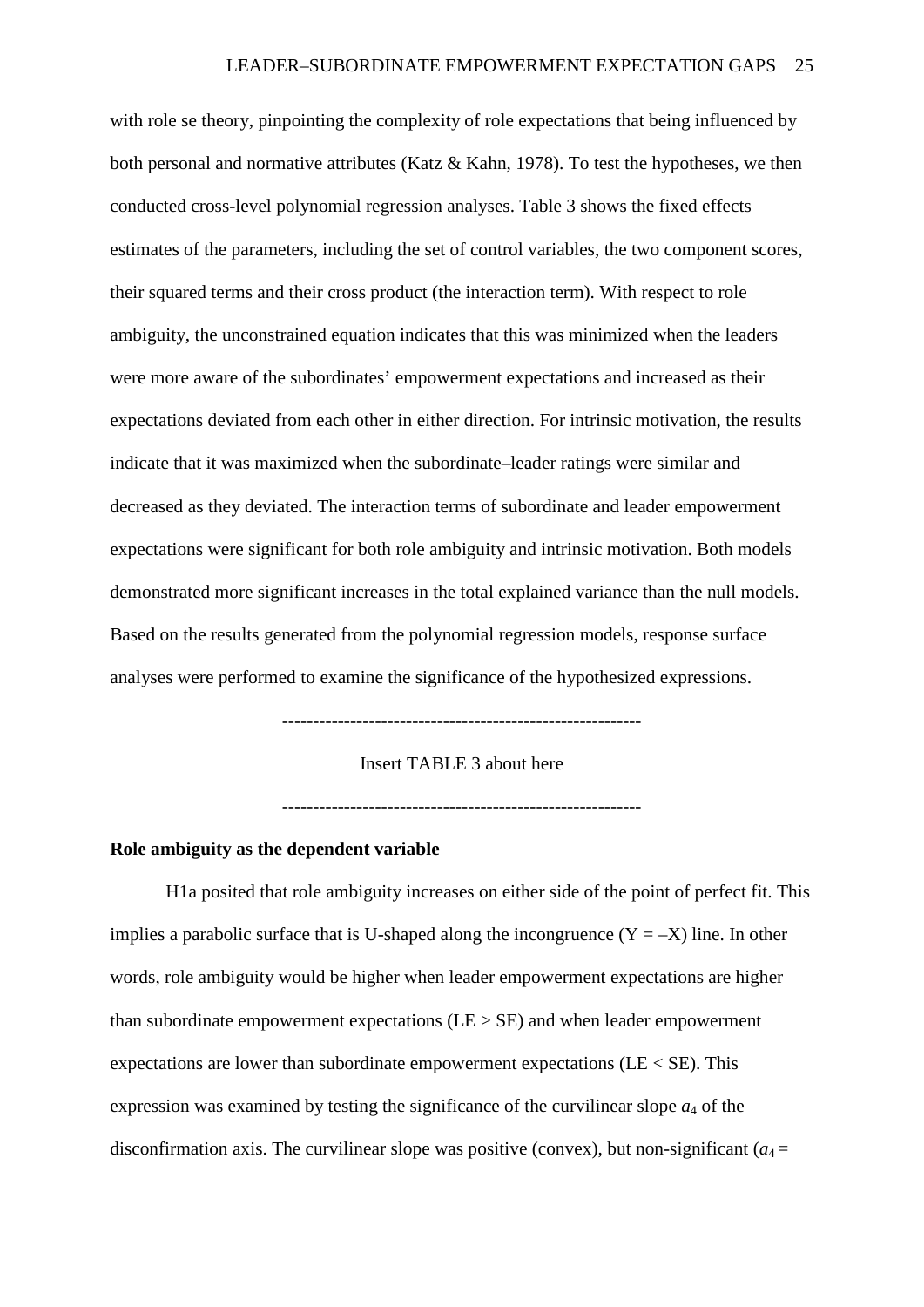.51,  $p > .05$ ), as shown in Table 3. However, the linear slope  $a_1$  along the congruence (Y = X) axis was examined to investigate whether role ambiguity would stay low along the agreement line. The 95% confidence interval of the linear slope  $a_1$  included zero with a lower bound of -0.29 and an upper bound of 0.54. This means that the linear slope was not significantly different from zero. Thus, the null hypothesis of role ambiguity being higher/lower from one region to another is rejected. Taken together, the results imply that role ambiguity remained at lower levels when they agreed at low levels as when they agreed at high levels, which provides partial support for H1a. For H1b, the linear slope on the disconfirmation line  $a_3 = b_1$  $-b_2$  was significant and negative ( $a_3 = -.82$ ,  $p < .01$ ) implying that subordinates had higher role ambiguity when the leaders overestimated their empowerment expectations ( $LE > SE$ ) than when the leaders underestimated them  $(LE < SE)$ , as illustrated in Figure 1, providing support for H1b.



Insert FIGURE 1 about here

----------------------------------------------------------

# **Intrinsic motivation as the dependent variable**

H2a hypothesizes that intrinsic motivation decreases on either side of the perfect fit (i.e., when  $LE > SE$  and when  $LE < SE$ ). This hypothesis implies an inverted U-shaped (concave) surface along the incongruence line  $(Y = -X)$ . Thus, the curvilinear slope along the incongruence line *a*<sup>4</sup> should be significant and negative. The results demonstrate a strong inverted U-shaped surface along the incongruence line  $(a_4 = -1.28, p < .05)$ , as shown in Figure 2. That is, subordinates had lower intrinsic motivation when the leaders overestimated their empowerment expectations (LE  $>$  SE) and when the leaders underestimated them (LE  $<$ SE), providing support for H2a.

----------------------------------------------------------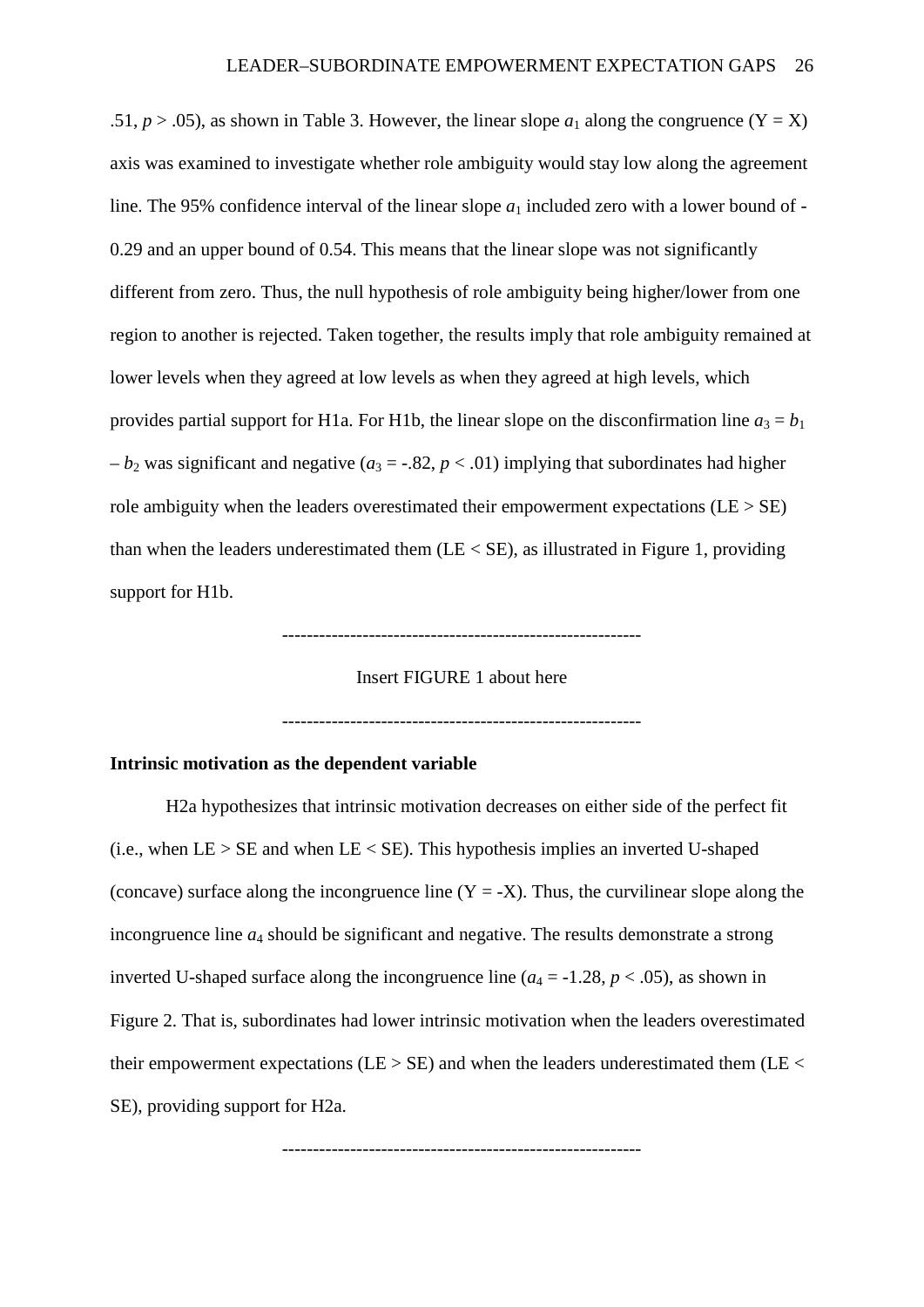## Insert FIGURE 2 about here

----------------------------------------------------------

The linear slope  $a_1$  of the response surface of intrinsic motivation (H2b) along the congruence line  $(Y = X)$  was also tested. The linear slope was positive and significant  $(a_1 =$  $.67, p < .01$ ), providing support for H<sub>2</sub>b. That is, intrinsic motivation increases along the matched empowerment expectation line. As such, subordinates had higher intrinsic motivation in the region where both leader and subordinate empowerment expectations were high (agreed at high levels) than in the region where both leader and subordinate empowerment expectations were low (agreed at low levels).

## **Discussion**

The current study contributes to the empowerment literature by shedding light on the roles of subordinate empowerment expectations and leaders' awareness of these expectations. Whereas the vast majority of empowerment research has focused on subordinates' perceived experiences of empowerment, our findings suggest that expectations of subordinates also serve as an important component in the evaluation of how subordinates respond to empowering leadership. In addition, our study also stresses the importance of leaders' awareness of subordinate empowerment expectations. By incorporating self-other agreement literature, we suggest that subordinates evaluate empowerment not only based on their expectations, but also by leaders' awareness of their expectations. This contributes to the literature pertaining to the relational empowerment perspective by extending the understanding of leader-subordinate interpersonal relationships in the face of empowerment. As empowerment requires commitment from both leaders and subordinates, previous research recognizes the importance of leader-subordinate interpersonal relationships to the effectiveness of empowerment (Aryee & Chen, 2006; Avolio, Zhu, Koh, & Bhatia, 2004;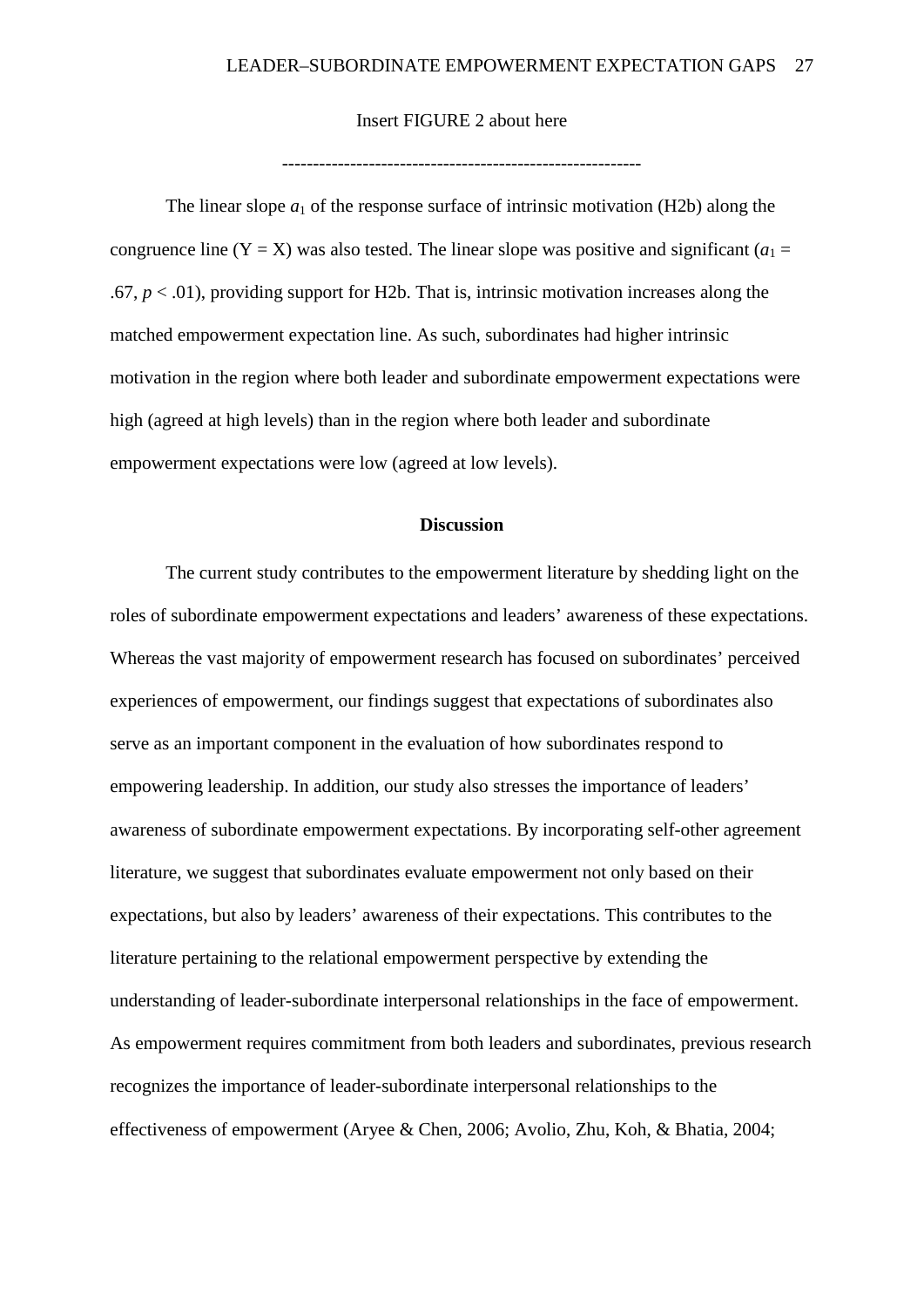Gao, Janssen & Shi, 2011; Liden, Wayne & Sparrowe, 2000; Wat & Shaffer, 2005). The findings of our study indicate that dyadic interactions could be substantially different in situations in which leaders are aware and in which they are not aware of their subordinates' individual empowerment expectations. More specifically, more aware leaders seem to be able to better align their behaviors to each subordinates' expectations.

With respect to role ambiguity, the results indicate that the levels of role ambiguity were particularly higher when subordinate empowerment expectations were overestimated. In addition, the levels of role ambiguity were lower when both leaders' and subordinates' ratings matched, providing a partial support to H1a. This may imply that when leaders are more aware of subordinates' empowerment expectations, subordinates will have a greater understanding of their work roles within the organization. This finding is consistent with the sense-making literature, implying that interlocked behavior is more predictable for the actors within the organization and therefore perceived uncertainties otherwise increase (Weick, 1979).

On the other hand, the linear (negative) slope on the incongruence line was significant (H1b). This implies that role ambiguity increases when leaders' ratings are higher than subordinates' individual expectations (i.e.,  $LE > SE$ ), but not in the opposite situation wherein leaders' ratings are lower than subordinates' individual expectations (i.e., LE < SE). In other words, leaders' overestimation of empowerment expectations is positively related to subordinates' experiences of role ambiguity. Although the response surface figure (Figure 1) reveals a slight upward curvature in the region where subordinate empowerment expectation is higher than the leaders' rating (LE < SE), the curvature did not yield statistical significance. Accordingly, while role ambiguity is significantly higher in the region where leaders overevaluate subordinates' individual empowerment expectations, it is not significantly higher in the region where leaders under-evaluate subordinates' empowerment expectations. One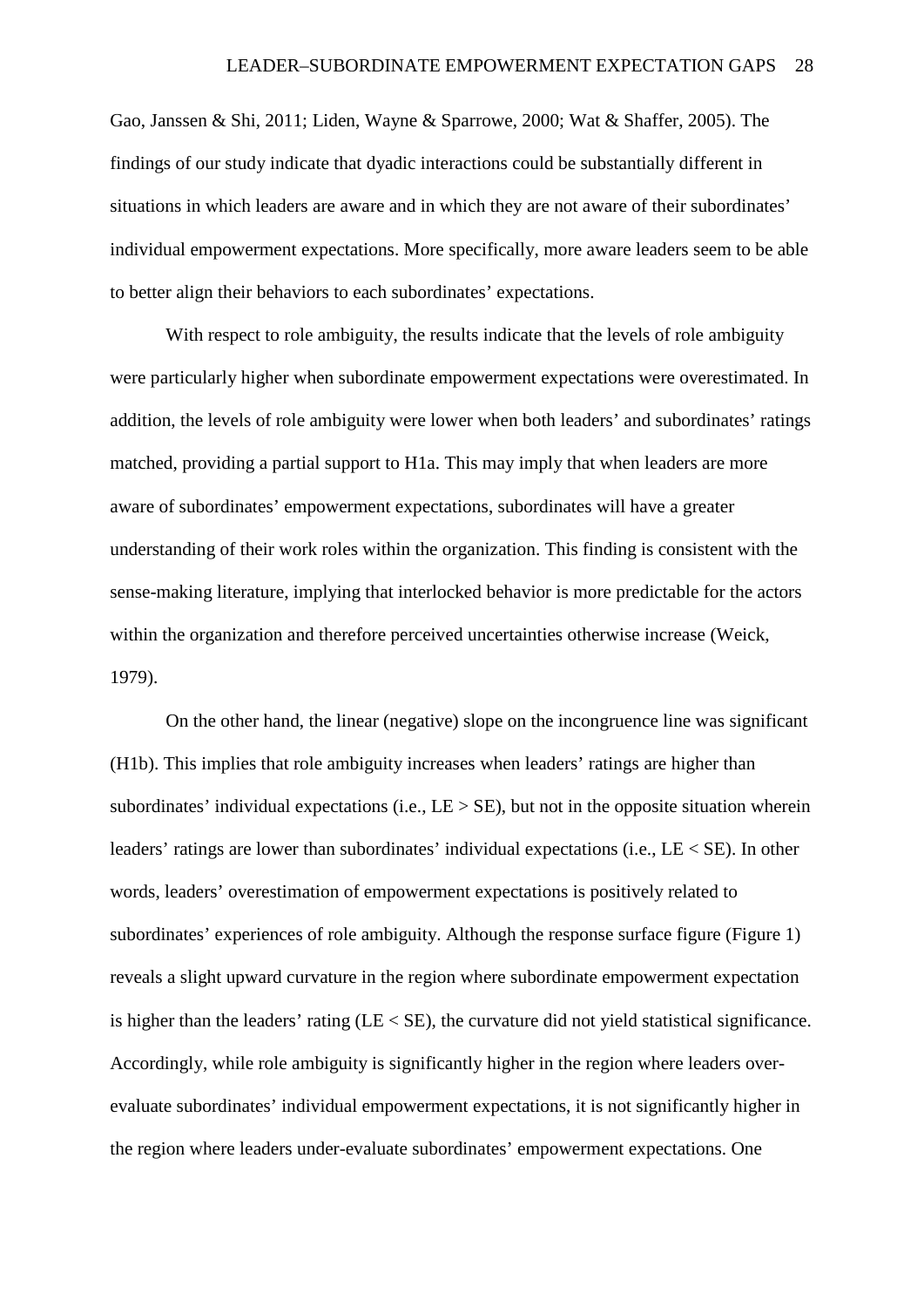possible explanation for these observations is that, according to structural empowerment theory, the empowerment structure (i.e., organizational policy and hierarchical structure, etc.) might constrain subordinates. Nevertheless, they often look for latent opportunities to alter the structure in which they are placed (Kanter, 1977). This argument is further supported and elaborated by Spreitzer (1995), who argued that subordinates who feel empowered do not see their work as static, but as something that can be shaped by their actions. As such, subordinates with high empowerment expectations might be less dependent on their leaders and have a more active orientation toward their work role in terms of looking for boundaries at work and trying to make sense of their work role in determining which actions to take to shape their work. Future research investigating this possibility is warranted.

We also observed some unexpected findings regarding the relationships between the leader–subordinate empowerment expectation gap and role ambiguity. The results indicate an inverted U-shaped curvilinear relationship with leader–subordinate empowerment expectations along the congruence line  $(Y = X)$ . Although the non-significant linear slope provides support that role ambiguity remains at lower levels when leader–subordinate empowerment ratings are high and when they are low (H1a), the significant and negative curvilinear slope indicates that role ambiguity increases in the region when both leaders' and subordinates' individual ratings are modest. This could mean that when both leaders and subordinates agree at a modest level, even though their ratings match, the interpretations of how these empowerment expectations should be related to their work roles would be looser than in situations when both agree at higher or at lower levels. Accordingly, it is not only about matching the empowerment expectations between leaders and subordinates; it might also be wise to pay attention to the degree of agreement. Our findings suggest that subordinates seem to benefit from having high empowerment expectations that are also recognized by their leaders, but more research is needed on role ambiguity before firm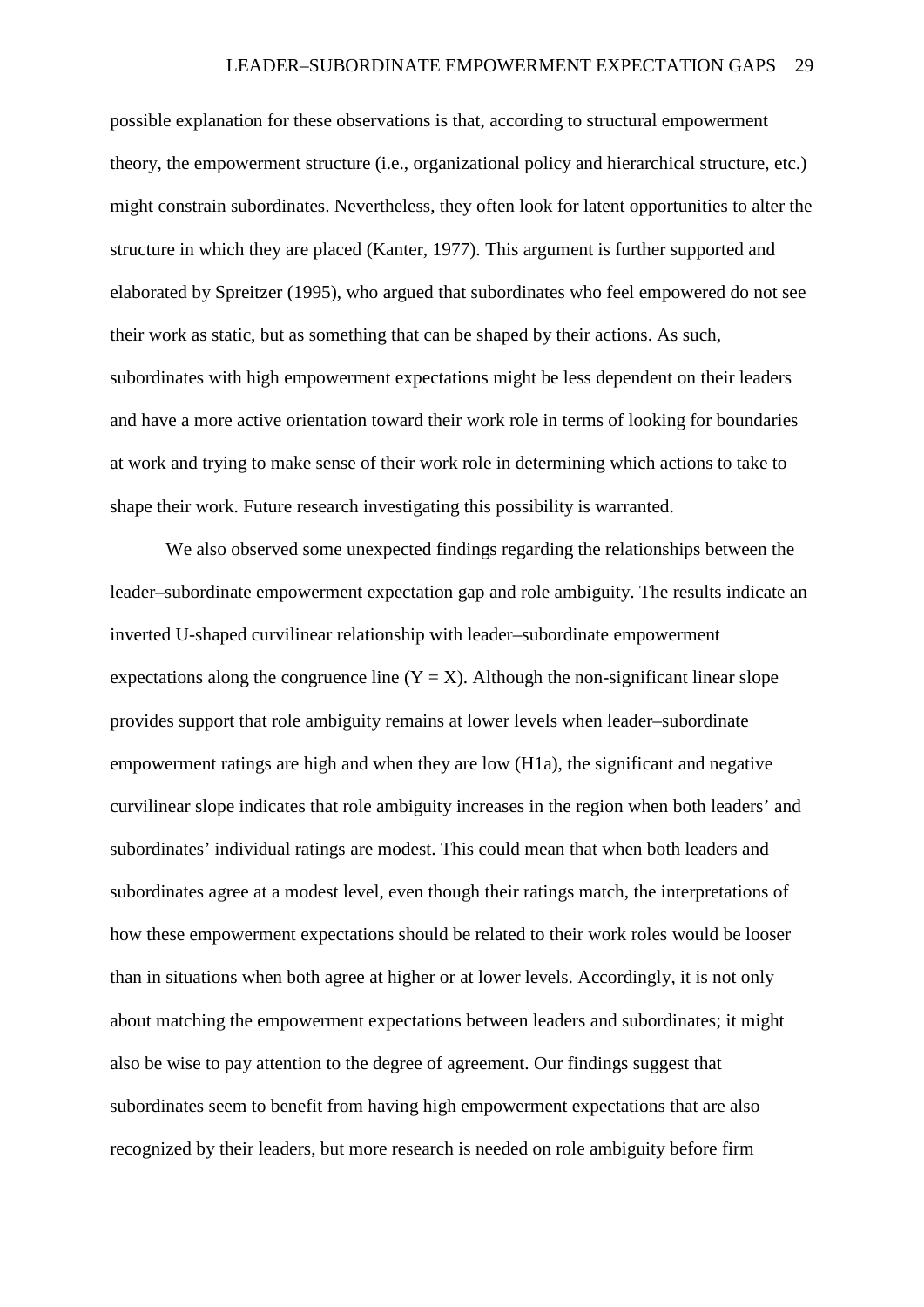conclusions can be drawn. Taken together, our findings imply that the unstructured task assignment and the discretion of decision-making that are higher than subordinates' individual expectations may be significant contributors to the experience of role ambiguity.

The results for intrinsic motivation imply that the less the leader is aware of subordinates' individual empowerment expectations (either  $LE > SE$  or  $LE < SE$ ), the lower the intrinsic motivation of the subordinate (H2a). In addition, our findings indicate that subordinates' intrinsic motivation is higher in the region where both agree at high levels than where both agree at low levels (H2b). Across the large body of research on motivation, it is generally agreed that intrinsic motivation is associated with positive organizational and individual outcomes, including, to name a few, more citizenship behaviors, higher work performance and affective commitment (Deci & Ryan, 1985; Gagne & Deci, 2005; Kuvaas, 2006; Piccolo & Colquitt, 2006). Thus, based on our findings, leaders should not only improve their communication with their subordinates in order to match their expectations, but also try to interlock the empowerment expectations with those of their subordinates at a higher level.

Both cross-level polynomial regression models indicate that role ambiguity and intrinsic motivation fluctuate differentially along the congruence and incongruence lines. Seemingly, empowerment does not necessarily increase intrinsic motivation and, at the same time, increases role ambiguity. Role ambiguity and intrinsic motivation might even move in opposite directions in relation to empowerment. This provides us with a nuanced understanding on the dilemma of role ambiguity versus intrinsic motivation for empowerment implementation.

**Varying in the same directions**. Role ambiguity and intrinsic motivation are both lower in the region where leaders and subordinates agree at lower to modest levels. The same situation applies when leaders' ratings are lower than subordinates' individual ratings ( $LE <$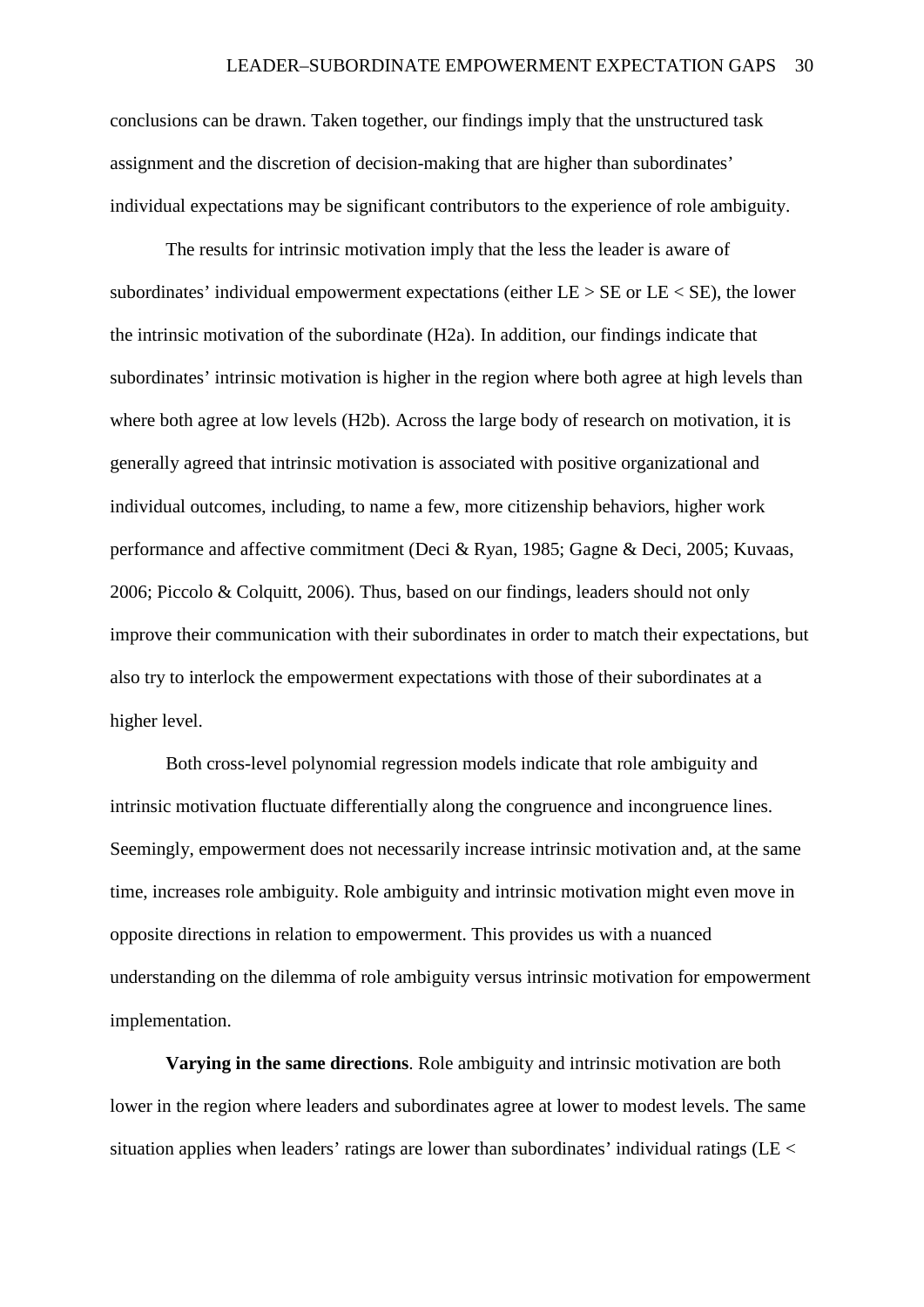SE). These results are consistent with the current empowerment literature, indicating that, in these specific situations, companies might face a dilemma in which, on the one hand, they benefit from having subordinates who are clear about their work roles due to the structured task assignment and limited discretion at work (Cordery, et al., 2010), but, at the same time, the companies might also suffer from having demotivated subordinates due to the lack of autonomy and opportunities to shape their own work (Thomas & Velthouse, 1990).

**Varying in opposite directions**. Role ambiguity is highest and intrinsic motivation is lowest in the region where leaders' ratings are higher than subordinates' individual empowerment expectations ( $LE > SE$ ). Leader overestimation of subordinate expectation is strongly related to detrimental employee outcomes; leaders should not blindly assume high empowering expectations without taking action to facilitate high empowerment expectations among subordinates. This particular observation also highlights investigations into the antecedents of empowerment expectations as a potentially fruitful avenue for future research. As discussed in previous research, empowerment comes with extra responsibilities, autonomy, and duties (Collins, 1999; Spreitzer, 2008), and whether subordinates see these as burdens or challenges has an important bearing on how they would expect and respond to empowerment at work. In addition to such attitudes, whether subordinates are ready for empowerment with respect to competences may also be relevant to how empowerment expectations are formed. Empowering leadership is about facilitating subordinates to be their own self-leaders (Pearce & Sims, 2002). It involves certain skills, competences, and understandings of organizational procedures and policy in order to be able to make decisions on how to approach work (Vecchio et al., 2010). Without such necessary skills and competencies, subordinates might not feel comfortable with the extra responsibilities and autonomy, which in turn may lower their empowerment expectations.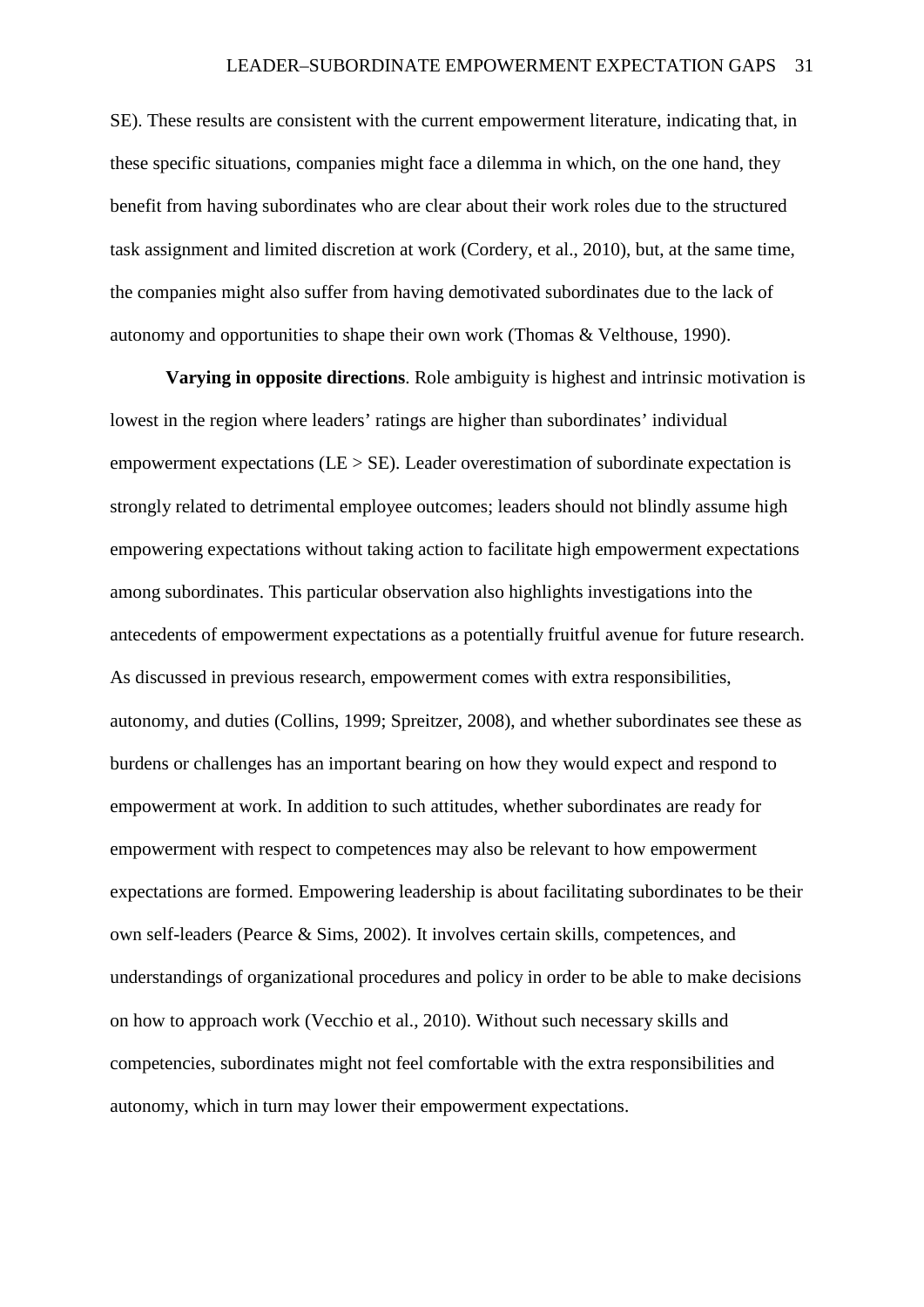On the other hand, role ambiguity is lowest and intrinsic motivation is highest in situations where leaders and subordinates agree at higher levels. This appears to be the most ideal scenario of the four. Under this situation, companies would not suffer from having either high role ambiguity or de-motivated subordinates. On the contrary, they benefit from having highly motivated subordinates who are clear about their work roles. This may imply that when leaders recognize a high level of subordinate empowerment expectation, to fulfill their roles, they provide their subordinates with greater autonomy, decision-making latitude and fewer bureaucratic constraints. Extra responsibilities and greater involvement are even required for the jobs; subordinates with high empowerment expectations accept and enjoy their work roles. This sheds light on the discussion in the current empowerment literature in which we might be able to seek solutions to the dilemmas that empowering leadership may generate.

In addition, we found that among other demographic variables, leader age was positively related to subordinate intrinsic motivation. This implies that subordinates who worked under older leaders tended to demonstrate higher intrinsic motivation. A metaanalytic study by Kooij, De Lange, Jansen, Kanfer, and Dikkers (2011), reveals a positive relationship between age and intrinsic motivation. It is argued that, unlike younger leaders who rely more on externally oriented primary control strategies, older leaders tend to employ secondary control strategies that amplify preferences for intrinsically rewarding features of the job (Kooij et al., 2011). As such, the preferences of these secondary control strategies to reinforce intrinsic rewards might have been highlighted by the older leaders and affected their subordinates.

Finally, the present study underscores Follett's position that, in order for empowerment to grow, there is a collective responsibility and a reciprocal influencing relationship between management and workers (Follett, 1918). That is, management and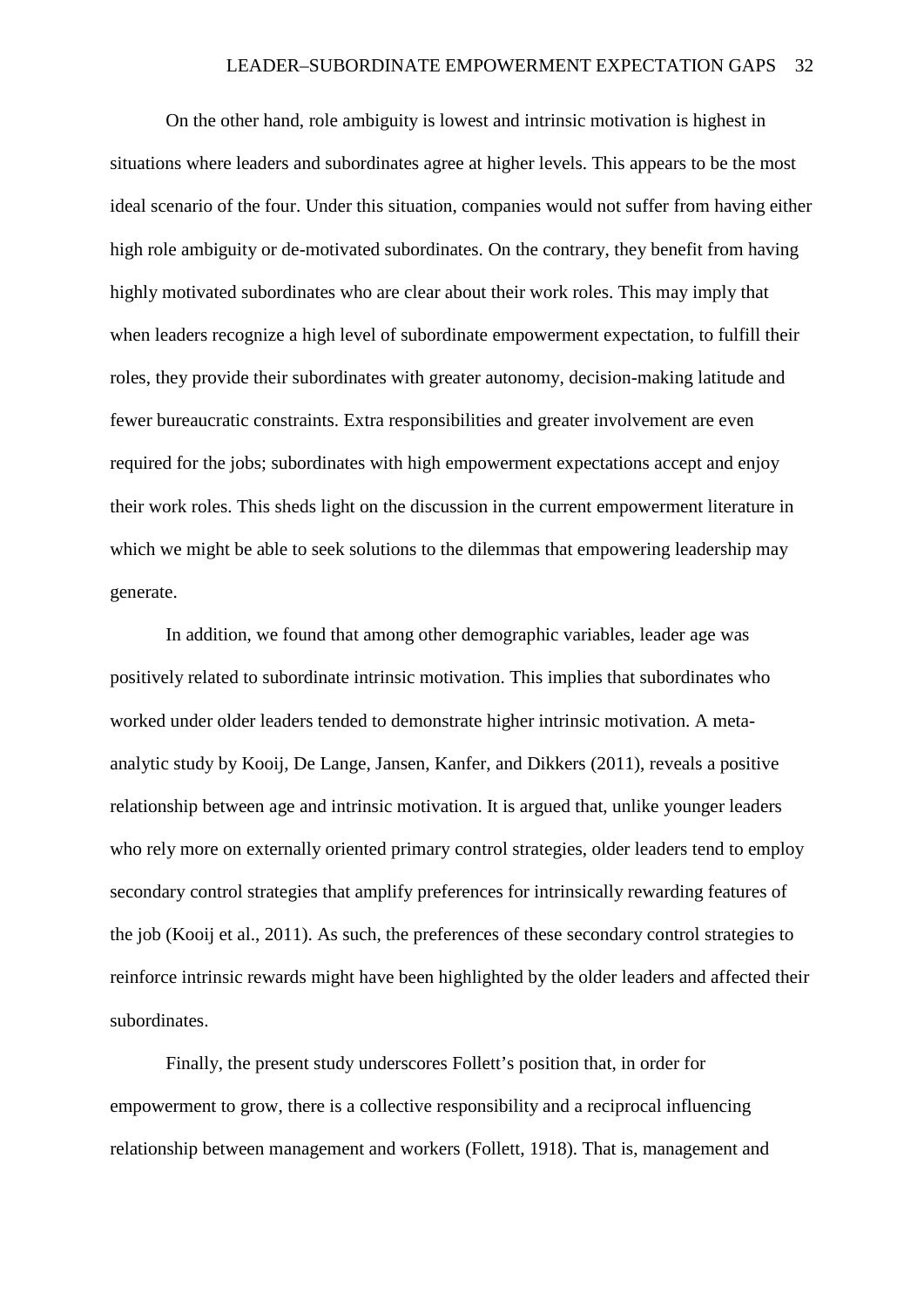workers each have a level of influence on the other (Boje & Rosile, 2001). Only with joint inquiry and joint action can we jointly develop power (Follett, 1941). Empowerment should, therefore, not be determined without considering other subordinates' own opinions. Otherwise, empowerment may just be disempowerment. If subordinates are to be empowered, their opinions on the practices need to be heard and integrated.

### **Limitations and Conclusion**

Some of the values obtained in the surface analysis for the dependent variables fell outside of the scale range, i.e., 1 to 5, and the interpretation of the results was only based on the portion of the surface that lies above the bivariate distribution of X and Y. This might imply that the findings are less stable. However, given the relative small sample size, i.e., 168 subordinates and 33 leaders, the significant results obtained are considerable. Still, attention should be paid to the potential weaknesses in terms of reliability.

Moreover, the findings of the present study are based on cross-sectional data and a cross-sectional design cannot examine the causality of the relationships studied. Also, the stability of expectation is a topic of debate in expectation disconfirmation theory (Irving & Meyer, 1994). Whether leader empowerment expectation, subordinate empowerment expectation, and individual and organizational outcomes are reciprocally related would therefore be an interesting topic for future research. Longitudinal studies are recommended in order to investigate the potential reciprocal nature over time.

This study focused on the mutuality of leaders' and subordinates' ratings of subordinate empowerment expectations. An interesting avenue for future research would be to investigate whether the leaders' reciprocity of subordinates' empowerment expectations would also have an effect on subordinates' outcomes (Dabos & Rousseau, 2004). Future investigation on this issue is warranted. Moreover, previous studies in the self-other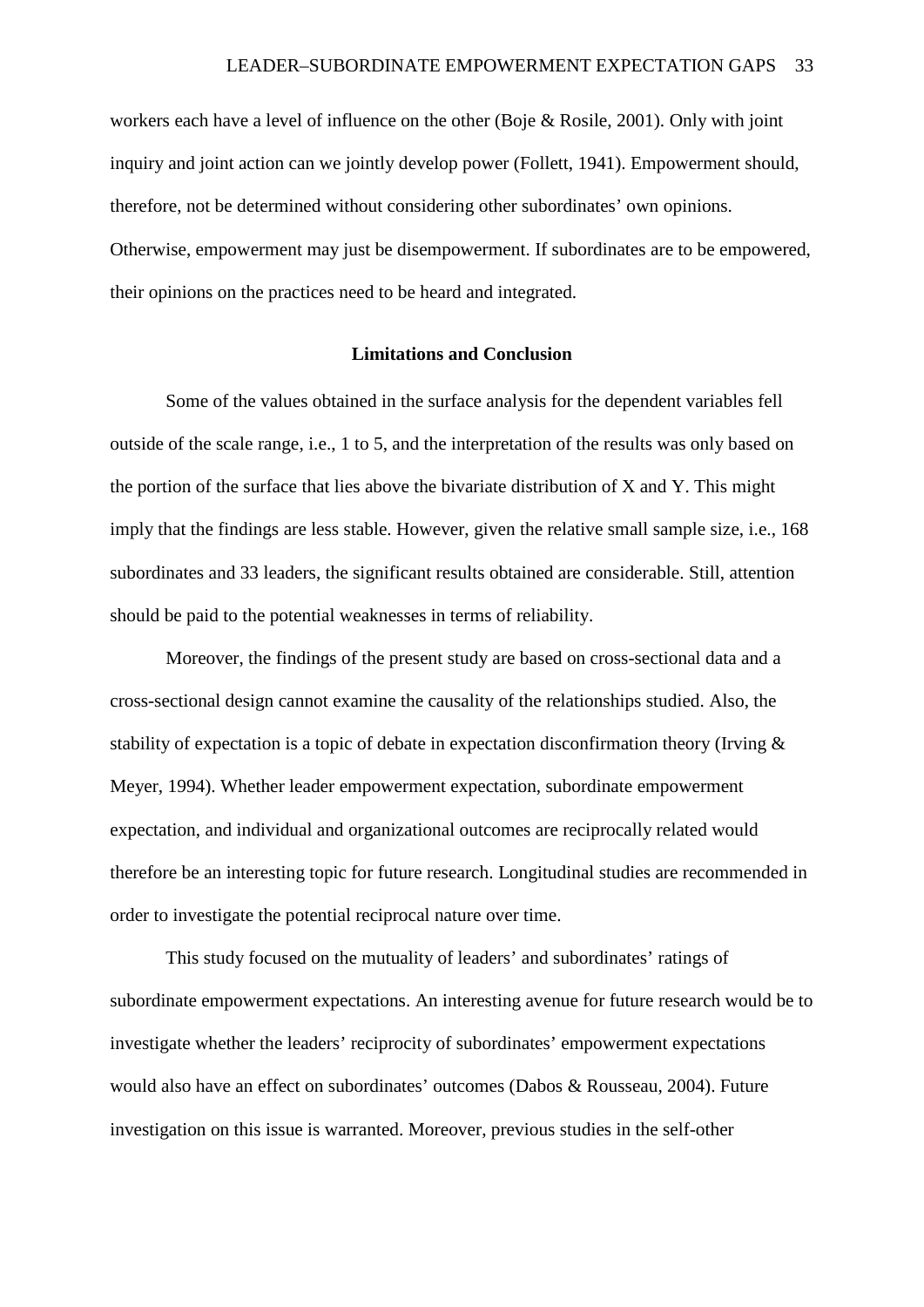agreement literature have provided us with evidence on a wide range of antecedents, such as raters' biographical characteristics, their cognitive ability and the contextual factors that could affect self–other agreement/disagreement (Fleenor et al., 2010). Although we included a wide set of demographic variables to control for their potential influence on role ambiguity and intrinsic motivation, we cannot exclude the possibility that the inferences claimed could be attributed to other variables. As noted by an anonymous reviewer, subordinates often fail to make clear distinctions about different leader behaviors as evidenced by the findings in the 360 degree literature wherein different leader attributes are often collapsed into a single scale. Accordingly, a research opportunity that deserves more attention is to investigate whether our findings are applicable to other and more generalized leader expectation gaps. Despite the merits of this question, however, a study by Pearce and Sims (2002) examined team effectiveness across various leadership styles including aversive, directive, transactional, transformational, and empowering leader behaviors. They found that these leadership styles were distinct from each other and that empowering leadership was most effective. Moreover, our theorizing leads to the potential dilemma inherent in empowerment (increased autonomy versus role ambiguity), to which we consider the alleged leader–subordinate empowerment expectation gaps particularly relevant.

Even though our sample may have been appropriate with respect to observing empowerment expectation gaps between leaders and subordinates due to the recent structural change, it remains an empirical question whether the gaps are large enough in other organizations to impact on employee outcomes. Accordingly, whether our findings can be generalized needs to be tested by research in other organizations. Finally, since we investigated constructs that offer few alternatives to self-reported data, future research should investigate employee outcomes that can be measured by other sources (e.g., peers, managers, or measures of objective performance, if available).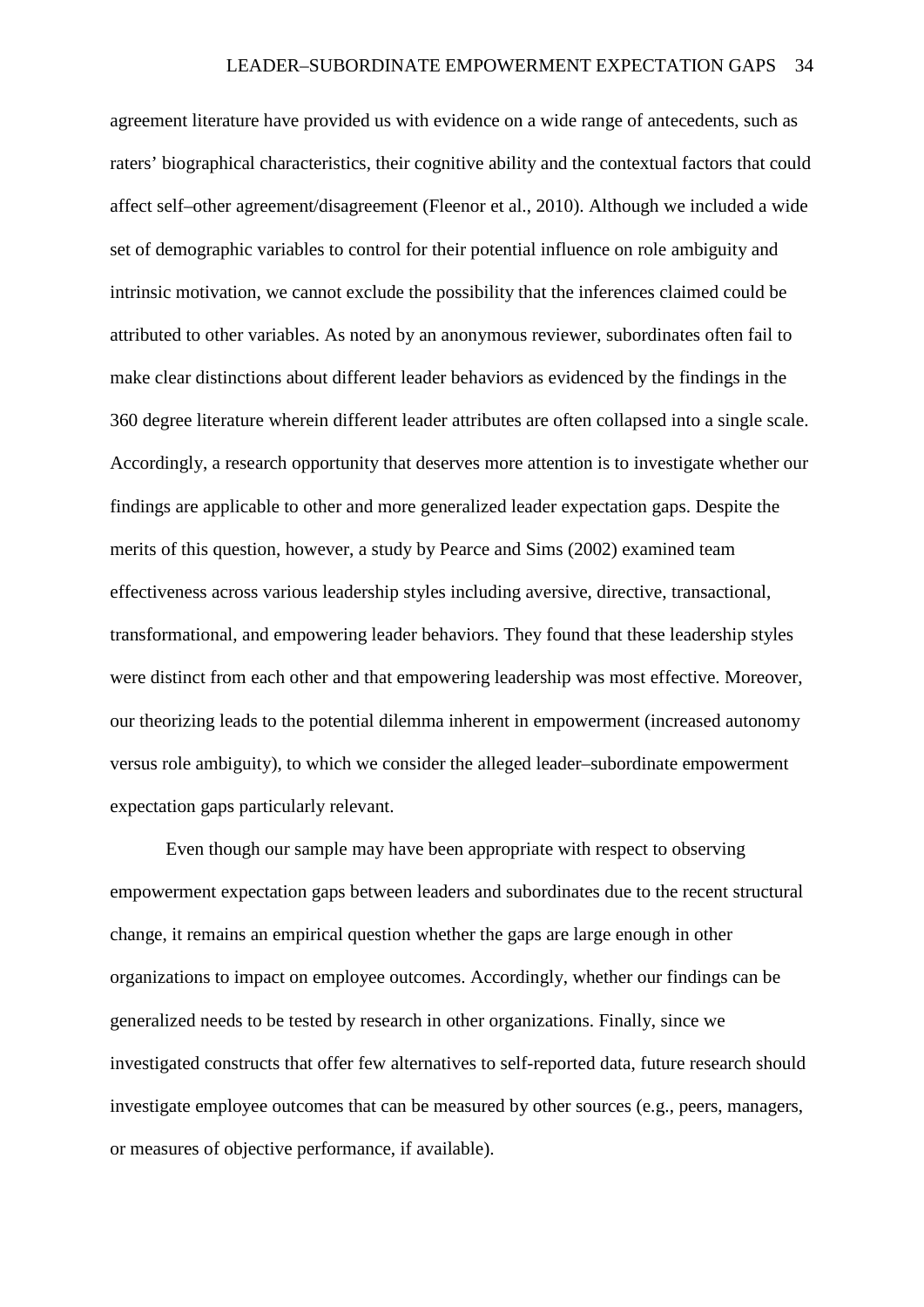### LEADER–SUBORDINATE EMPOWERMENT EXPECTATION GAPS 35

In conclusion, our study adds to the growing body of empowerment research by introducing empowerment expectation gaps. Prior empowerment research has revealed a robust and positive relationship between empowerment and important employee outcomes. By investigating the leader–subordinate empowerment expectation gap, we can probably explain more variances in such outcomes, as evidenced in this study by role ambiguity and intrinsic motivation.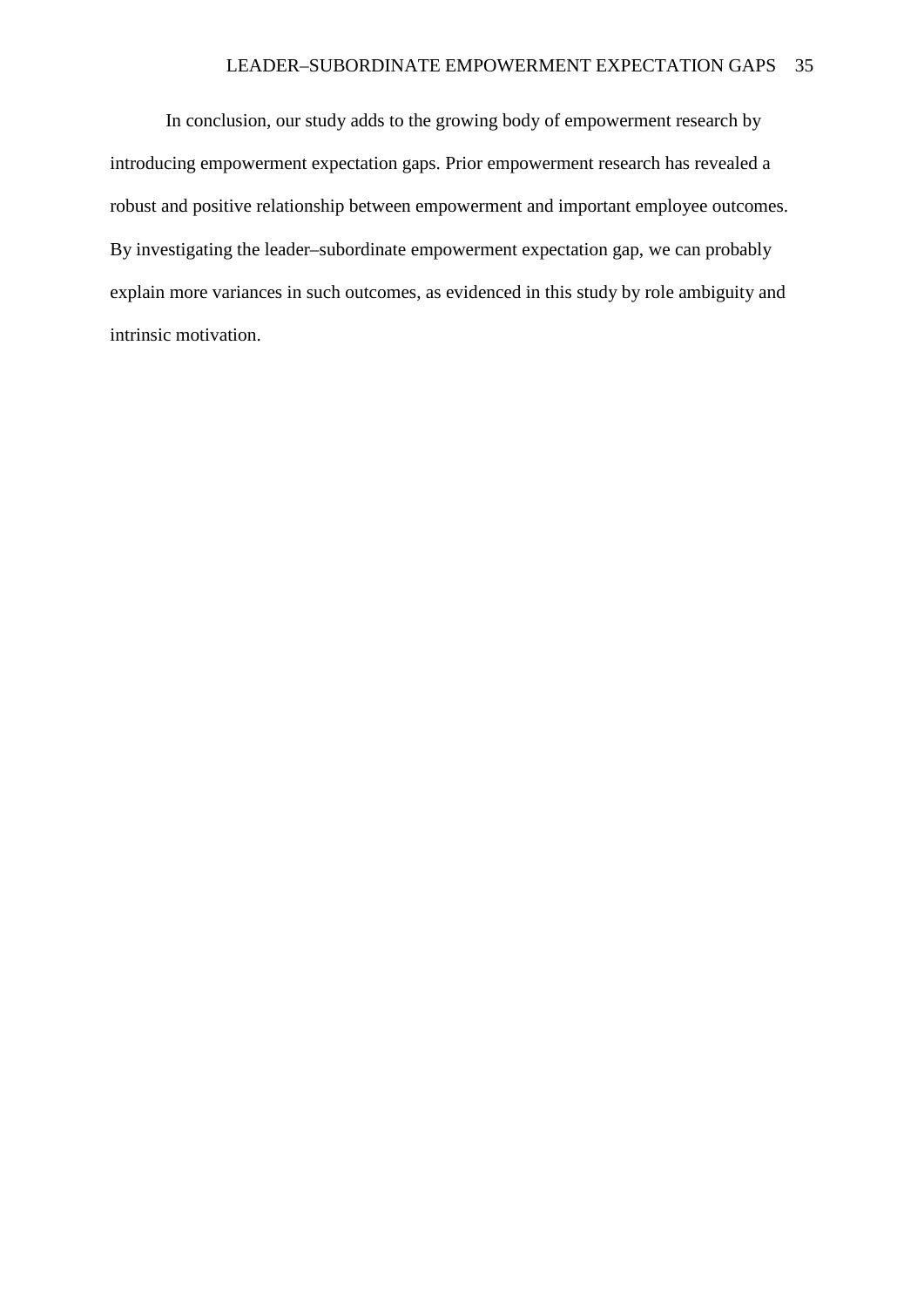#### **References**

- Ahearne, M., Mathieu, J., & Rapp, A. (2005). To empower or not to empower your sales force? An empirical examination of the influence of leadership empowerment behavior on customer satisfaction and performance. *Journal of Applied Psychology, 90*, 945–955. doi:10.1037/0021-9010.90.5.945
- Aiken, L. S., & West, S. G. (1991). *Multiple regression: Testing and interpreting interactions*. Thousand Oaks, CA: Sage.
- Amabile, T. M., Hill, K. G., Hennessey, B. A., & Tighe, E. M. (1994). The work preference inventory: Assessing intrinsic and extrinsic motivational orientations. *Journal of Personality and Social Psychology*, *66*(5), 950–967. doi: 10.1037//0022- 3514.68.4.580
- Aryee, S., & Chen, Z. X. (2006). Leader-member exchange in a Chinese context: Antecedents, the mediating role of psychological empowerment and outcomes. *Journal of Business Research, 59*(7), 793-801. doi: 10.1016/j.jbusres.2005.03.003
- Atwater, L. E., Waldman, D., Ostroff, C., Robie, C., & Johnson, K. M. (2005). Self–other agreement: Comparing its relationship with performance in the U.S. and Europe. *International Journal of Selection and Assessment, 13*, 25–40. doi: 10.1111/j.0965- 075X.2005.00297.x
- Avolio, B. J., Zhu, W. C., Koh, W., & Bhatia, P. (2004). Transformational leadership and organizational commitment: mediating role of psychological empowerment and moderating role of structural distance. *Journal of Organizational Behavior, 25*(8), 951-968. doi: 10.1002/job.283
- Baard, P. P. (2002). Intrinsic need satisfaction in organizations: A motivational basis of success in for-profit and not-for-profit settings. In E. L. Deci, & R. M. Ryan (Eds.),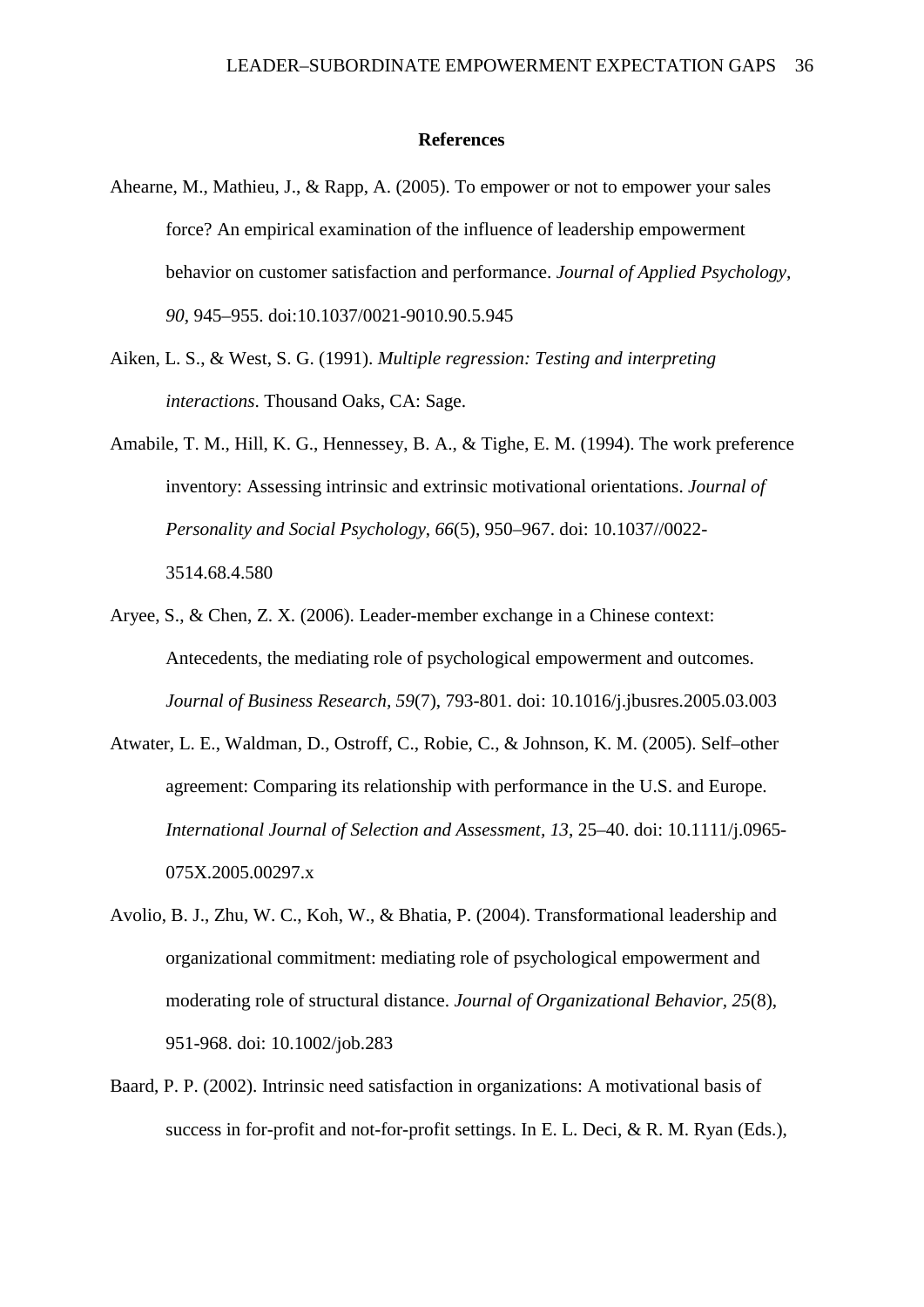*Handbook of self-determination research* (pp. 255–275). Rochester, NY: University of Rochester Press.

- Boje, D. M., & Rosile, G. A. (2001). Where's the power in empowerment?: Answers from Follett and Clegg. *The Journal of Applied Behavioral Science, 37*(1), 90–117. doi: 10.1177/0021886301371006
- Carless, S. A. (2004). Does psychological empowerment mediate the relationship between psychological climate and job satisfaction? *Journal of Business and Psychology*, *18*(4), 405–425. doi: 10.1023/B:JOBU.0000028444.77080.c5
- Cicero, L., Pierro, A., & van Knippenberg, D. (2010). Leadership and uncertainty: How role ambiguity affects the relationship between leader group prototypicality and leadership effectiveness. *British Journal of Management, 21*, 411–421. doi: 10.1111/j.1467- 8551.2009.00648.x
- Collins, D. (1999). Born to fail? Empowerment, ambiguity and set overlap. *Personnel Review, 28*(3), 208–221. doi: 10.1108/00483489910264598
- Conger, J. A., & Kanungo, R. N. (1988). The empowerment process: Integrating theory and practice. *Academy of Management Review, 31*, 471-482. doi: 10.2307/258093
- Cook ,J. D., Hepworth, S. J., Wall, T. D., & Warr, P. B. (1981). *Experience of work: A compendium and review of 249 measures and their use*. New York: Academic Press.
- Cordery, J. L., Morrison, D., Wright, B. M., & Wall, T. D. (2010). The impact of autonomy and task uncertainty on team performance: A longitudinal field study. *Journal of Organizational Behavior, 31*, 240–258. doi: 10.1002/job.657
- Cox, J. F., Pearce, C. L., & Sims, H. P. (2003). Toward a broader agenda for leadership development: Extending the traditional transactional-transformational duality by developing directive, empowering and shared leadership skills. In R. E. Riggio, & S.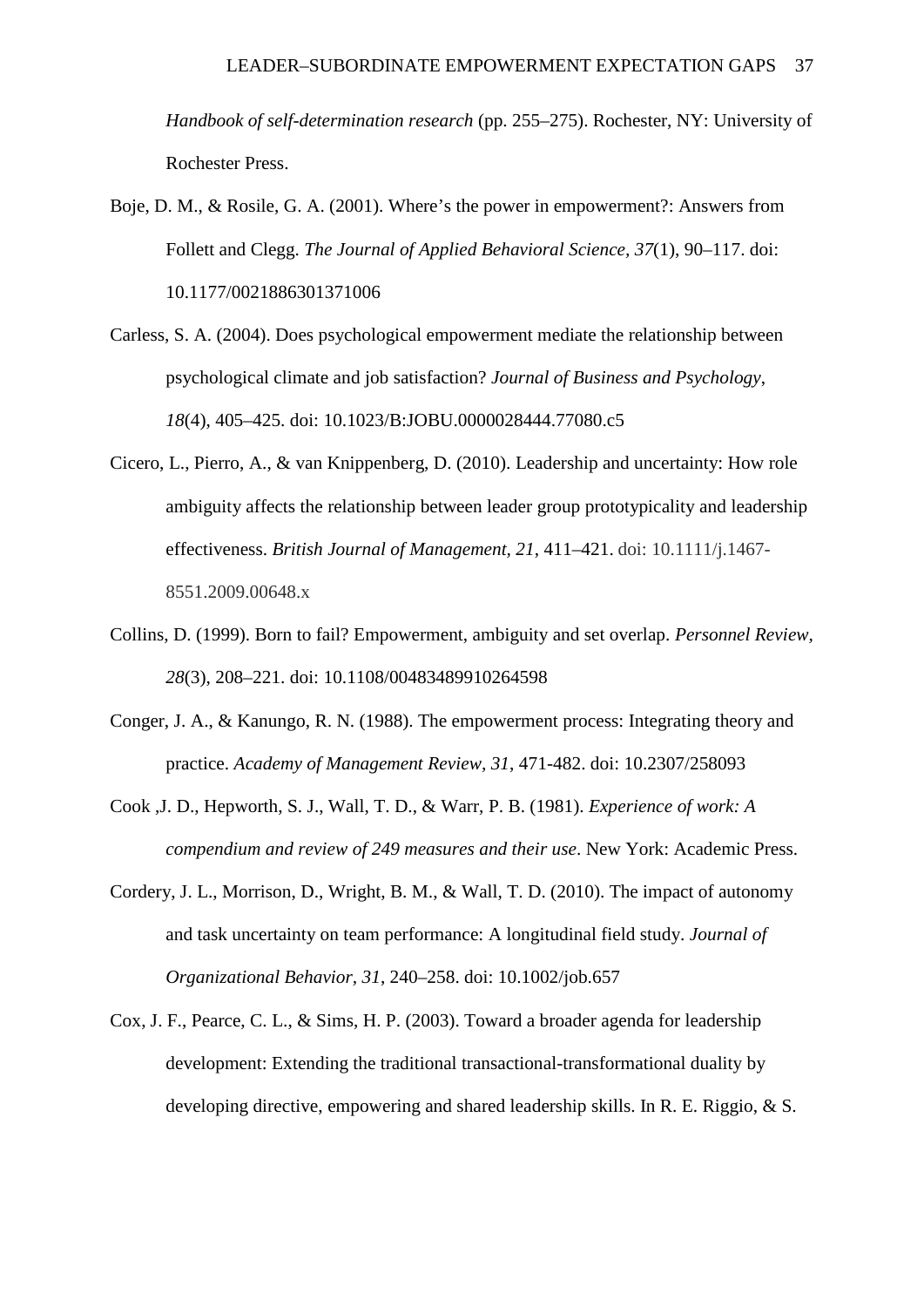Murphy (Eds.), *The future of leadership development* (pp. 161–179). Mahwah, NJ: Lawrence Erlbaum.

- Dabos, G. E., & Rousseau, D. M. (2004). Mutuality and reciprocity in the psychological contracts of employees and employers. *Journal of Applied Psychology*, *89*(1), 52–72. doi: 10.1037/0021-9010.89.1.52
- Deci, E. L., Koestner, R., & Ryan, R. M. (1999). A meta-analytic review of experiments examining the effects of extrinsic rewards on intrinsic motivation. *Psychological Bulletin, 125*, 627–668. doi: 10.1037/0033-2909.125.6.627
- Deci, E. L., & Ryan, R. M. (1985). Intrinsic motivation and self-determination in human behavior. *Psychological Bulletin, 125*, 627–668.
- Deemer, E. D., Carter, A. P., & Lobrano, M. T. (2010). Extending the 2 x 2 achievement goal framework: Development of a measure of scientific achievement goals. *Journal of Career Assessment*, *18*(4), 376–392.
- Edwards, J. R. (1994). The study of congruence in organization-behavior research Critique and a proposed alternative. *Organizational Behavior and Human Decision Processes*, *58*, 51–100. doi: 10.1006/obhd.1994.1029
- Edwards, J. R. (2002). Alternatives to difference scores: Polynomial regression analysis and response surface methodology. In F. Drasgow, & N. W. Schmitt (Eds.), *Advances in measurement and data analysis* (pp. 350–400). San Francisco: Jossey-Bass.
- Edwards, J. R., & Parry, M. E. (1993). On the use of polynomial regression equations as an alternative to differences scores in organizational research. *Academy of Management Journal, 36*, 1577–1613. doi: 10.2307/256822
- Fleenor, J. W., Smither, J. W., Atwater, L. E., Braddy, P. W., & Sturm, R. E. (2010). Self– other rating agreement in leadership: A review. *The Leadership Quarterly*, *21*(6), 1005–1034. doi: 10.1016/j.leaqua.2010.10.006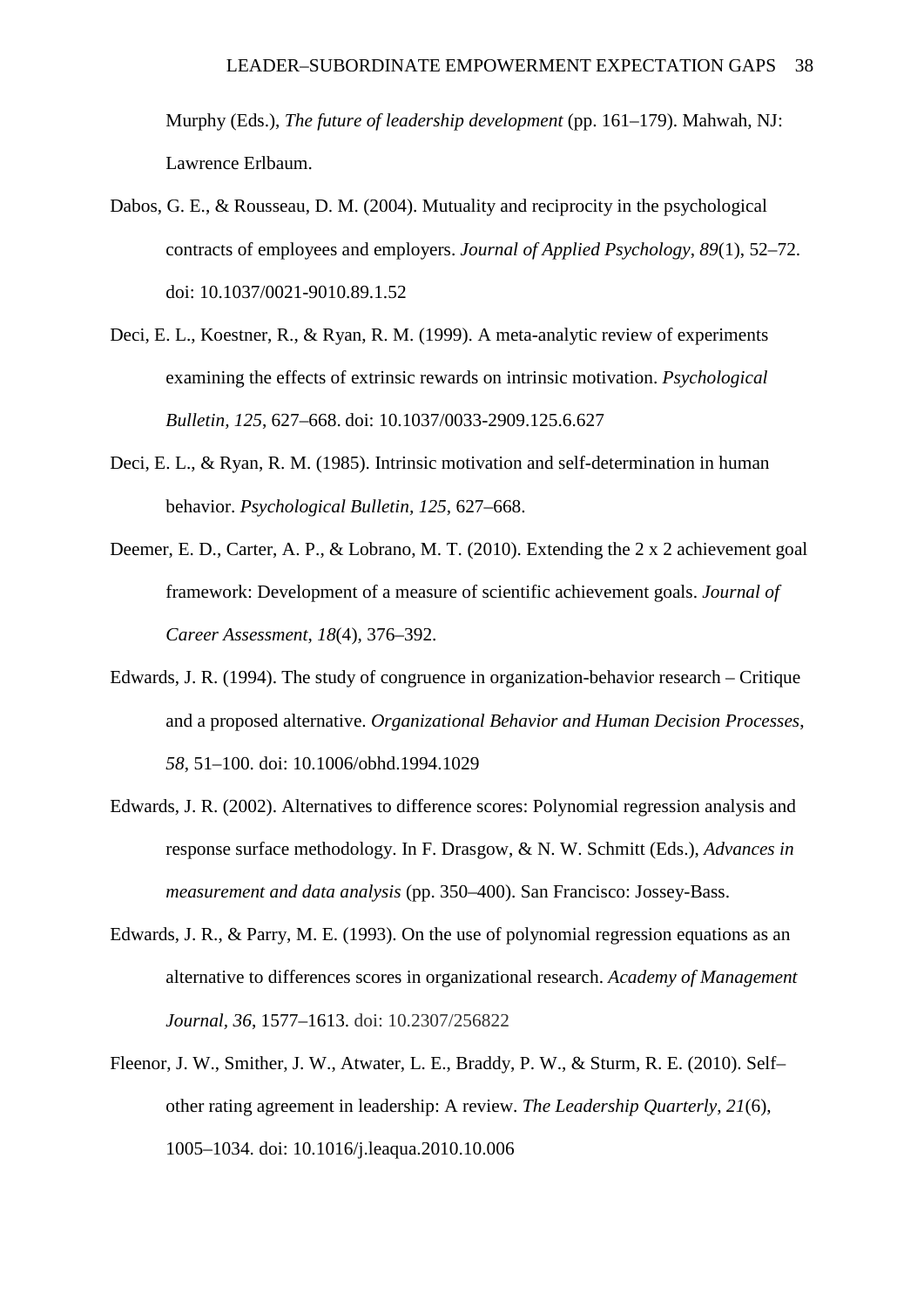Follett, M. P. (1918). *The new state*. New York: Longmans, Green.

Follett, M. P. (1941). *Dynamic administration: The collected papers of Mary Parker Follett*. New York: Harper.

Fox, J. (1991). *Regression diagnostics*. Newbury Park, CA: Sage.

- Gagne, M., & Deci, E. L. (2005). Self-determination theory and work motivation. *Journal of Organizational Behavior, 26*, 331–362. doi: 10.1002/job.322
- Gagne, M., Senecal, C., & Koestner, R. (1997). Proximal job characteristics, feelings of empowerment, and intrinsic motivation: a multidimensional model. *Journal of Applied Social Psychology, 27*, 1222-1240.
- Gao, L., Janssen, O., & Shi, K. (2011). Leader trust and employee voice: The moderating role of empowering leader behaviors. *The Leadership Quarterly, 22*, 787-798.
- Gentry, W. A., Yip, J., & Hannum, K. M. (2010). Self-observer rating discrepancies of managers in Asia: A study of derailment characteristics and behaviors in Southern and Confucian Asia. *International Journal of Selection and Assessment, 18*, 237–250. doi: 10.1111/j.1468-2389.2010.00507.x
- Gibson, C. B., Cooper, C. D., & Conger, J. A. (2009). Do you see what we see? The complex effects of perceptual distance between leaders and teams. *Journal of Applied Psychology, 94*, 62–76. doi: 10.1037/a0013073
- Goleman, D., Boyatzis, R., & McKee, A. (2001). Primal leadership: The hidden driver of great performance. *Harvard Business Review, 79*, 42–51.
- Gonzalez, R., & Griffin, D. (2000). On the statistics of interdependence: Treating dyadic data with respect. In W. Ickes, & S. W. Duck (Eds.), *The social psychology of personal relationships* (pp. 181–213). Chichester: John Wiley & Sons.
- Greguras, G. J., & Diefendorff, J. M. (2009). Different fits satisfy different needs: Linking person–environment fit to employee commitment and performance using self-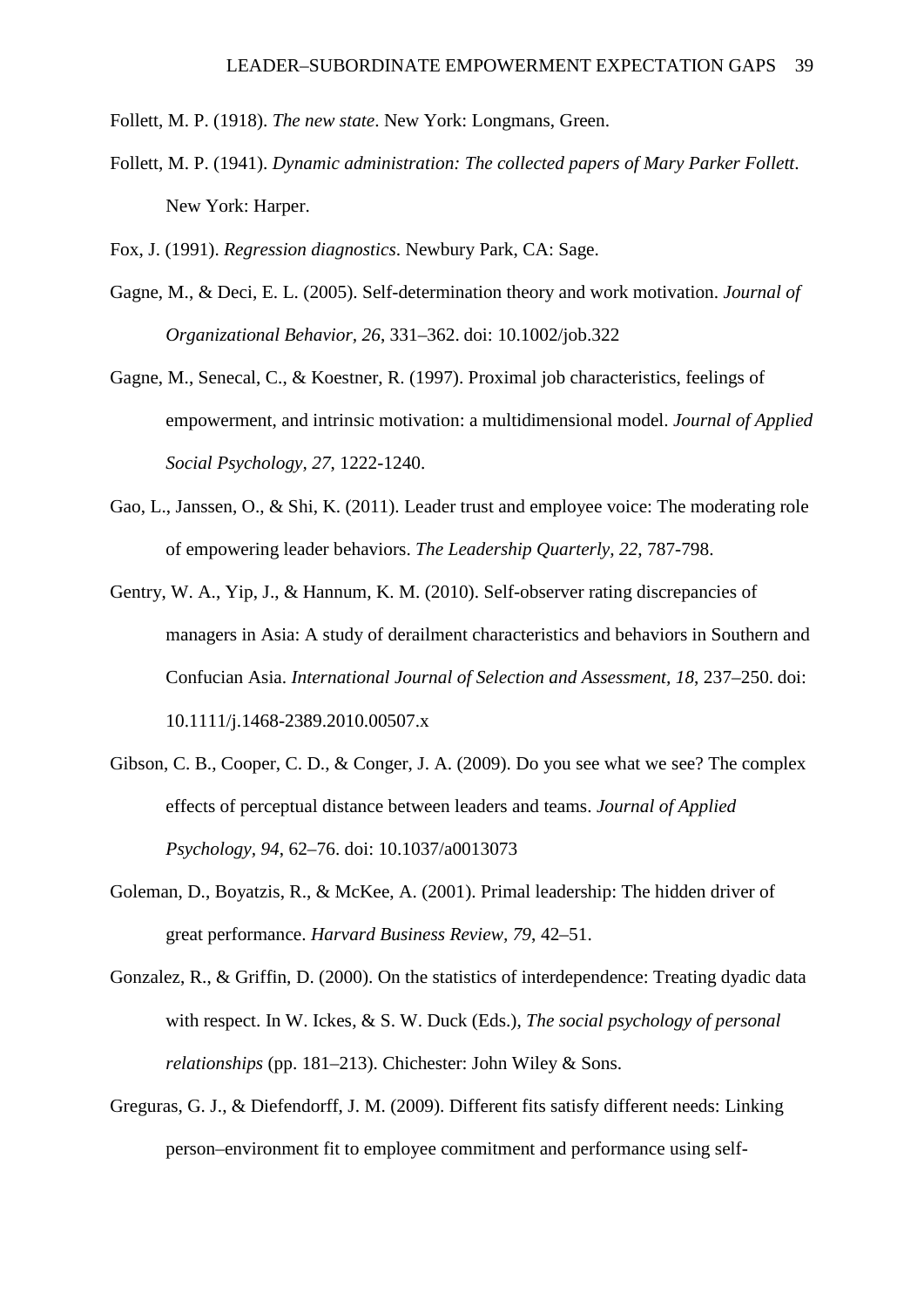determination theory. *Journal of Applied Psychology, 94*, 465–477. doi: 10.1037/a0014068

- Hair, J. F., Anderson, R. E., Tatham, R. L., & Black, W. C. (1998). *Multivariate data analysis* (5th ed.). Upper Saddle River, NJ: Prentice-Hall.
- Hakimi, N., van Knippenberg, D., & Giessner, S. (2010). Leader empowering behavior: The leader's perspective. *British Journal of Management*, *21*, 7041–7716. doi: 10.1111/j.1467-8551.2010.00703.x
- Hofmann, D. A. (1997). An overview of the logic and rationale of hierarchical linear models. *Journal of Management*, *23*(6), 723–744.
- Hooijberg, R., & Choi, J. (2000). Which leadership roles matter to whom? An examination of rater effects on perceptions of effectiveness. *Leadership Quarterly, 11*, 341–364. doi: 10.1016/S1048-9843(00)00044-8
- Huang, X., Iun, J., Liu, A., & Gong, Y. (2010). Does participative leadership enhance work performance by inducing empowerment or trust? The differential effects on managerial and non-managerial subordinates. *Journal of Organizational Behavior*, *31*, 122–143. doi: 10.1002/job.636
- Irving, P. G., & Meyer, J. P. (1994). Re-examination of the met-expectations hypothesis: A longitudinal analysis. *Journal of Applied Psychology, 79*, 937–949.
- Jansen, K., & Kristof-Brown, A. L. (2005). Marching to the beat of a different drummer: Examining the impact of pacing congruence. *Organizational Behavior and Human Decision Processes*, *97*, 93–105.
- Kahn, R. L., Wolfe, D. M., Quinn, R. P., & Snoek, J. D. (1964). *Organizational stress: Studies in role conflict and ambiguity*. New York: John Wiley.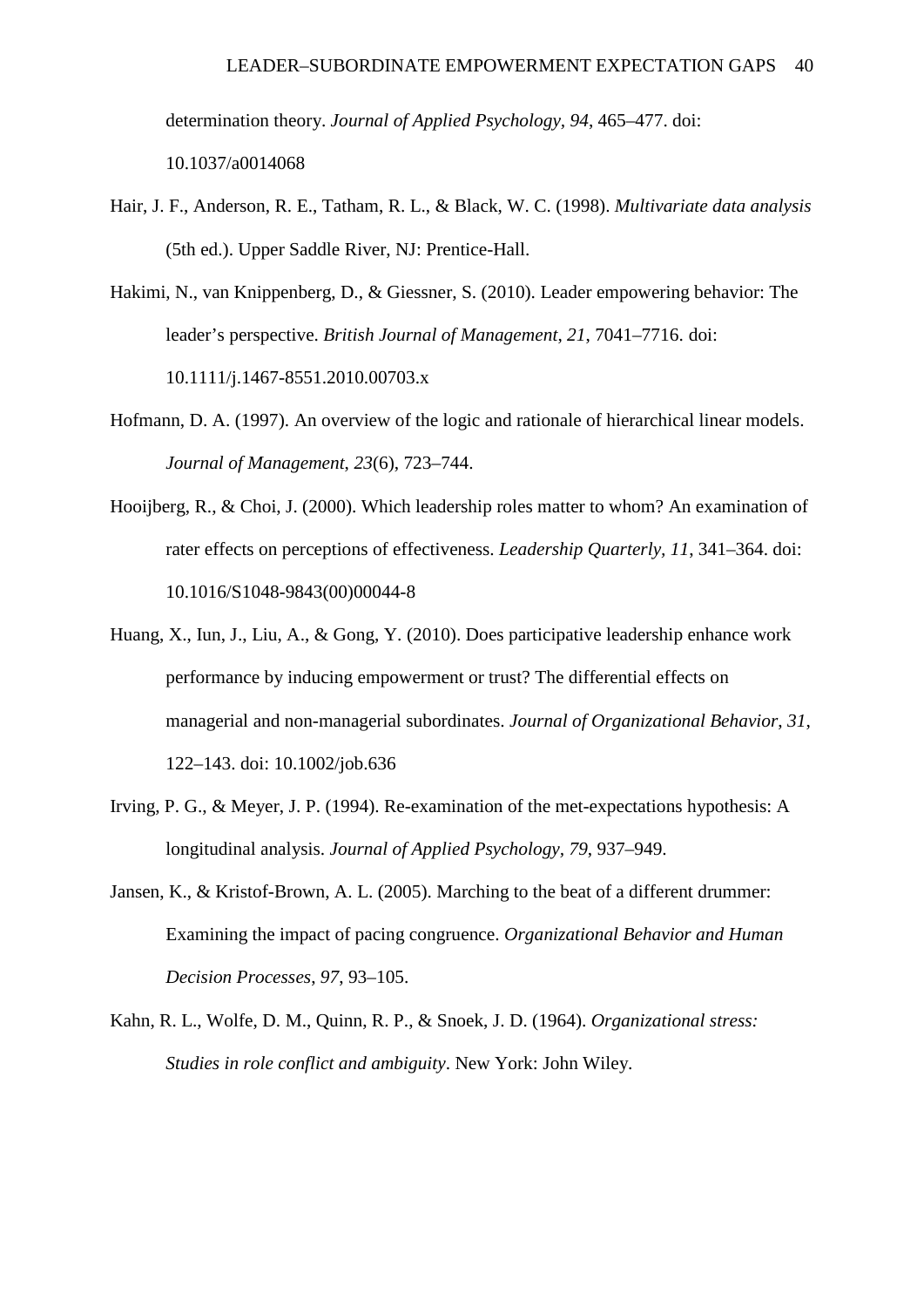Kanfer, R., & Ackerman, P. L. (1989). Motivation and cognitive abilities: An integrative aptitude treatment interaction approach to skill acquisition. *Journal of Applied Psychology, 74*, 657–690. doi: 10.1037/0021-9010.74.4.657

Kanter, R. M. (1977). *Men and women of the corporation*. New York: BasicBooks.

- Katz, D., & Kahn, R. L. (1966). *The social psyhcology of organizations*. New York: John Wiley & Sons.
- Katz, D., & Kahn, R. L. (1978). *The Social Psychology of Organizations* (2nd ed.). New York: John Wiley & Sons.
- Kooij, D. T. A. M., De Lange, A. H., Jansen, P. G. W., Kanfer, R., & Dikkers, J. S. E. (2011). Age and work-related motives: Results of a meta-analysis. *Journal of Organizational Behavior*, *32*(2), 197–225. doi: 10.1002/job.665
- Kuvaas, B. (2006). Work performance, affective commitment, and work motivation: The roles of pay administration and pay level. *Journal of Organizational Behavior*, *27*, 365–385. doi: 10.1002/job.377
- Kuvaas, B., & Dysvik, A. (2009). Perceived investment in employee development, intrinsic motivation, and work performance. *Human Resource Management Journal, 19*, 217– 236. doi: 10.1111/j.1748-8583.2009.00103.x
- Labianca, G., Gray, B., & Brass, D. J. (2000). A grounded model of organizational schema change during empowerment. *Organization Science, 11*, 235–257. doi: 10.1287/orsc.11.2.235.12512
- Lambert, L. S., Edwards, J. R., & Cable, D. M. (2003). Breach and fulfillment of the psychological contract: A comparison of traditional and expanded views. *Personnel Psychology*, *56*, 895–934.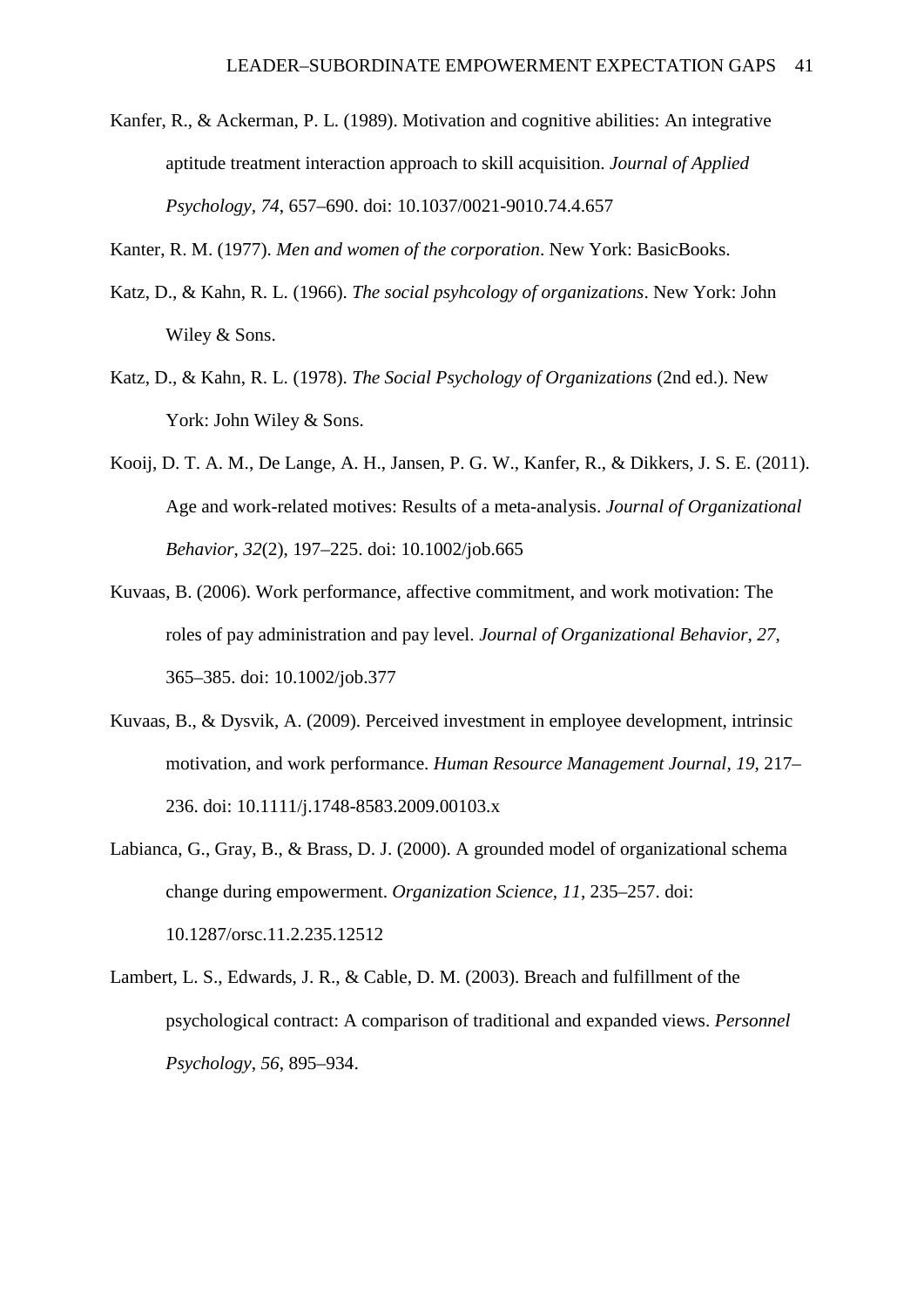- Liden, R. C., & Arad, S. (1996). A power perspective of empowerment and work groups: Implication for HRM research. In G. R. Ferris (Ed.), *Research in personnel and HRM* (Vol. 14, pp. 205–252). Greenwich, CT: JAI Press.
- Liden, R. C., Wayne, S. J., & Sparrowe, R. T. (2000). An examination of the mediating role of psychological empowerment on the relations between the job, interpersonal relationships, and work outcomes. *Journal of Applied Psychology, 85*(3), 407-416. doi: 10.1037//0021-9010.85.3.407
- Lincoln, N. D., Travers, C., Ackers, P., & Wilkinson, A. (2002). The meaning of empowerment: The interdisciplinary etymology of a new management concept. *International Journal of Management Reviews*, *4*(3), 271–290.
- Marginson, D., & Bui, B. (2009). Examining the human cost of multiple role expectations. *Behavioral Research in Accounting, 21*, 59–81.

Nunnally, J. (1978). *Psychometric theory* (2nd ed.). New York: McGraw-Hill.

- Oliver, R. L., Balakrishnan, P. V., & Barry, B. (1994). Outcome satisfaction in negotiation: A test of expectancy disconfirmation. *Organizational Behavior and Human Decision Processes*, *60*(2), 252–275. doi: 10.1006/obhd.1994.1083
- Paul, R. J., Niehoff, B. P., & Turnley, W. H. (2000). Empowerment, expectations, and the psychological contract: Managing the dilemmas and gaining the advantages. *Journal of Socio-Economics*, *29*, 471–485.
- Payne, S. C., Youngcourt, S. S., & Beaubien, J. M. (2007). A meta-analytic examination of the goal orientation nomological net. *Journal of Applied Psychology, 92*, 128–150. doi: 10.1037/0021-9010.92.1.128
- Pearce, C. L., & Sims, H. P. (2002). Vertical versus shared leadership as predictors of the effectiveness of change management teams: An examination of aversive, directive,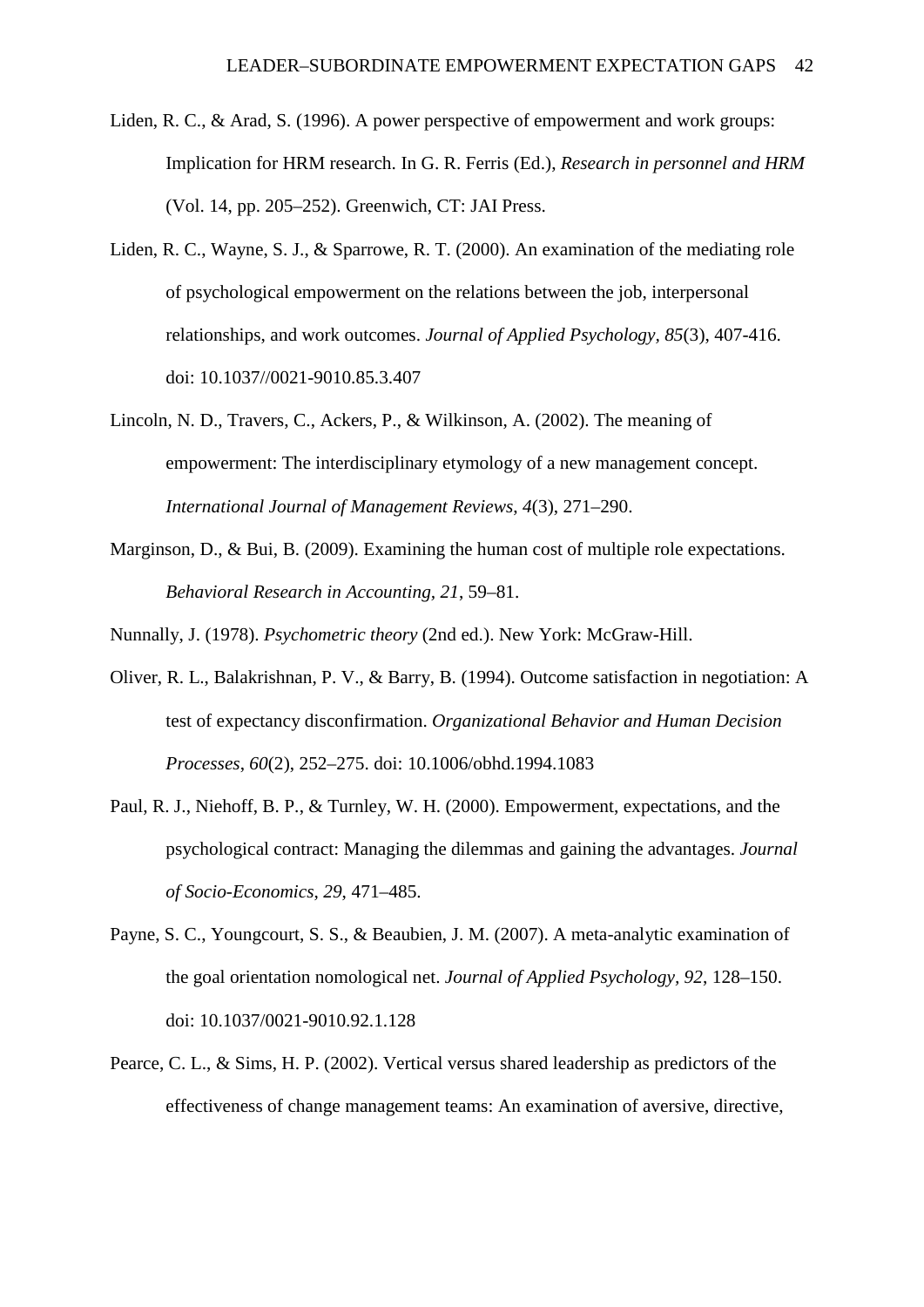transactional, transformational, and empowering leader behaviors. *Group Dynamics – Theory Research and Practice, 6*, 172–197. doi: 10.1037//1089-2699.6.2.172

- Pedhazur, E. J., & Schmelkin, L. P. (1991). *Measurement, design, and analysis: An integrated approach*. New York: Psychology Press.
- Pfeffer, J., & Salancik, G. R. (1975). Determinants of supervisory behavior: A role set analysis. *Human Relations, 28*, 139–154. doi: 10.1177/001872677502800203
- Piccolo, R. F., & Colquitt, J. A. (2006). Transformational leadership and job behaviors: The mediating role of core job characteristics. *Academy of Management Journal*, *49*, 327– 340. doi: 10.5465/AMJ.2006.20786079
- Quinn, R. E., & Spreitzer, G. M. (1997). The road to empowerment: Seven questions every leader should consider. *Organizational Dynamics, 26*(2), 37-49.
- Raudenbush, S. W., & Bryk, A. S. (2002). *Hierarchical linear models: Applications and data analysis methods* (2nd ed.). Thousand Oaks, CA: Sage.
- Rizzo, J. R., House, R. J., & Lirtzman, S. I. (1970). Role conflict and ambiguity in complex firms. *Administrative Science Quarterly, 15*, 150–164.
- Ryan, R. M., & Deci, E. L. (2000). Self-determination theory and the facilitation of intrinsic motivation, social development, and well-being. *American Psychologist, 55*, 68-78.
- Sauley, K. S., & Bedeian, A. G. (1989). 05: A case of the tail wagging the distribution. *Journal of Management*, *15*(2), 335–344.
- Shanock, L. R., Baran, B. E., Gentry, W. A., Pattison, S. C., & Heggestad, E. D. (2010). Polynomial regression with response surface analysis: A powerful approach for examining moderation and overcoming limitations of difference scores. *Journal of Business Psychology, 25*, 543–554. doi: 10.1007/s10869-010-9183-4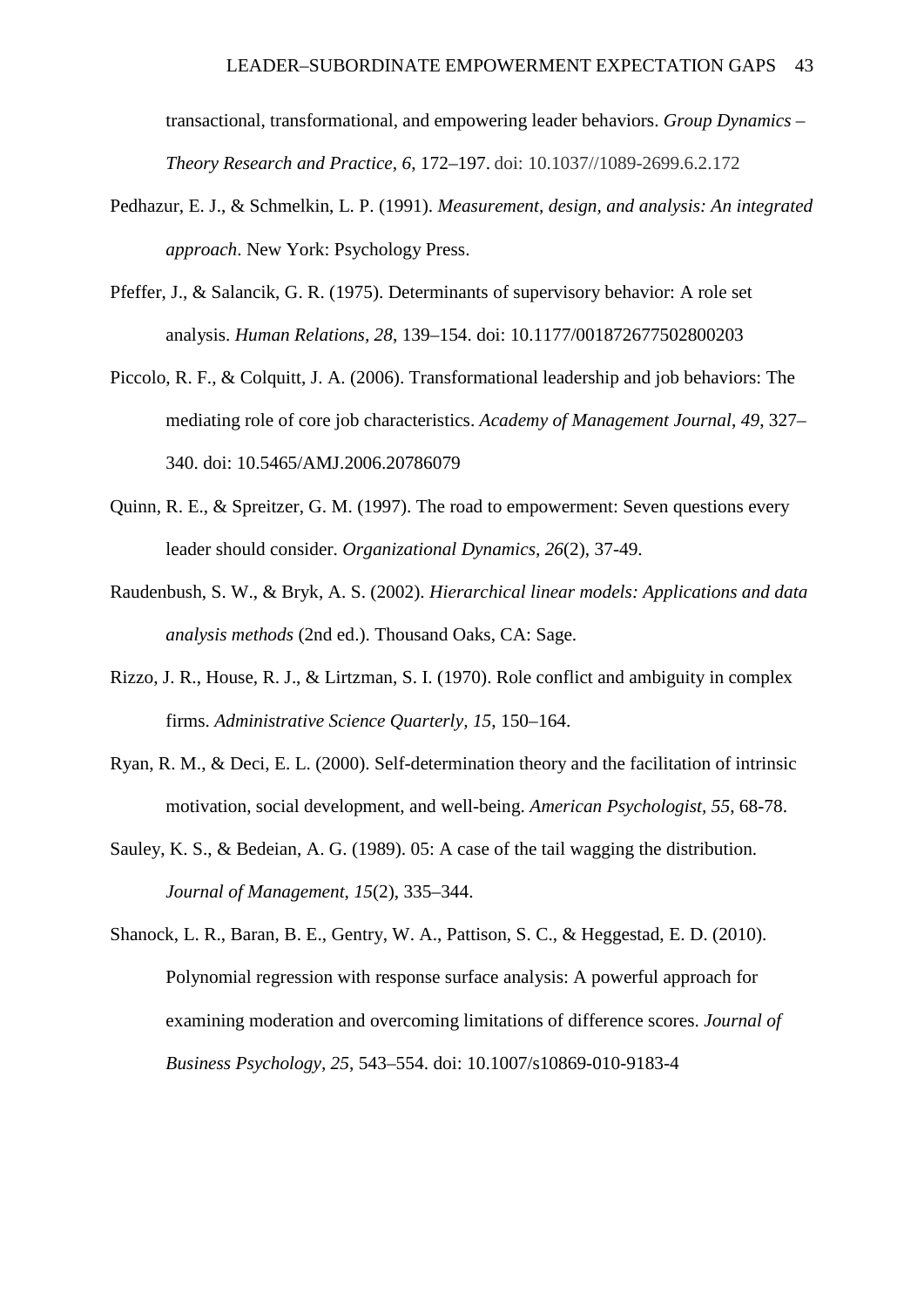- Spreitzer, G. M. (1995). Psychological empowerment in the workplace Dimensions, measurement, and validation. *Academy of Management Journal, 38*, 1442–1465. doi: 10.2307/256865
- Spreitzer, G. M. (2008). Taking stock: A review of more than twenty years of research on empowerment at work. In J. Barling, & C. L. Cooper (Eds.), *The Sage handbook of organizational behavior* (Vol. 1: Micro approaches, pp. 54–72). Thousand Oaks, CA: Sage.
- Spreitzer, G. M., & Doneson, D. (2005). Musings on the past and future of employee empowerment. In T. Cummings (Ed.), *Handbook of Organizational Development* (pp. 311-324). Thousand Oaks: Sage.
- Spreitzer, G. M., & Mishra, A. K. (2002). To stay or to go: Voluntary survivor turnover following an organizational downsizing. *Journal of Organizational Behavior, 23*, 707–729. doi: 10.1002/job.166
- Srivastava, A., Bartol, K. M., & Locke, E. A. (2006). Empowering leadership in management teams: Effects on knowledge sharing, efficacy, and performance. *Academy of Management Journal, 49*, 1239–1251. doi: 10.5465/AMJ.2006.23478718
- Stewart, G. L., Courtright, S. H., & Manz, C. C. (2011). Self-leadership: A multilevel review. *Journal of Management, 37*(1), 185–222. doi: 10.1177/0149206310383911
- Thomas, K. W., & Velthouse, B. A. (1990). Cognitive elements of empowerment: An interpretive model of intrinsic task motivation. *Academy of Management Review, 15*(4), 666–681. doi: 10.2307/258687
- Tsui, A. S. (1984). A role set analysis of managerial reputation. *Organizational Behavior and Human Performance, 34*, 64–96. doi: 10.1016/0030-5073(84)90037-0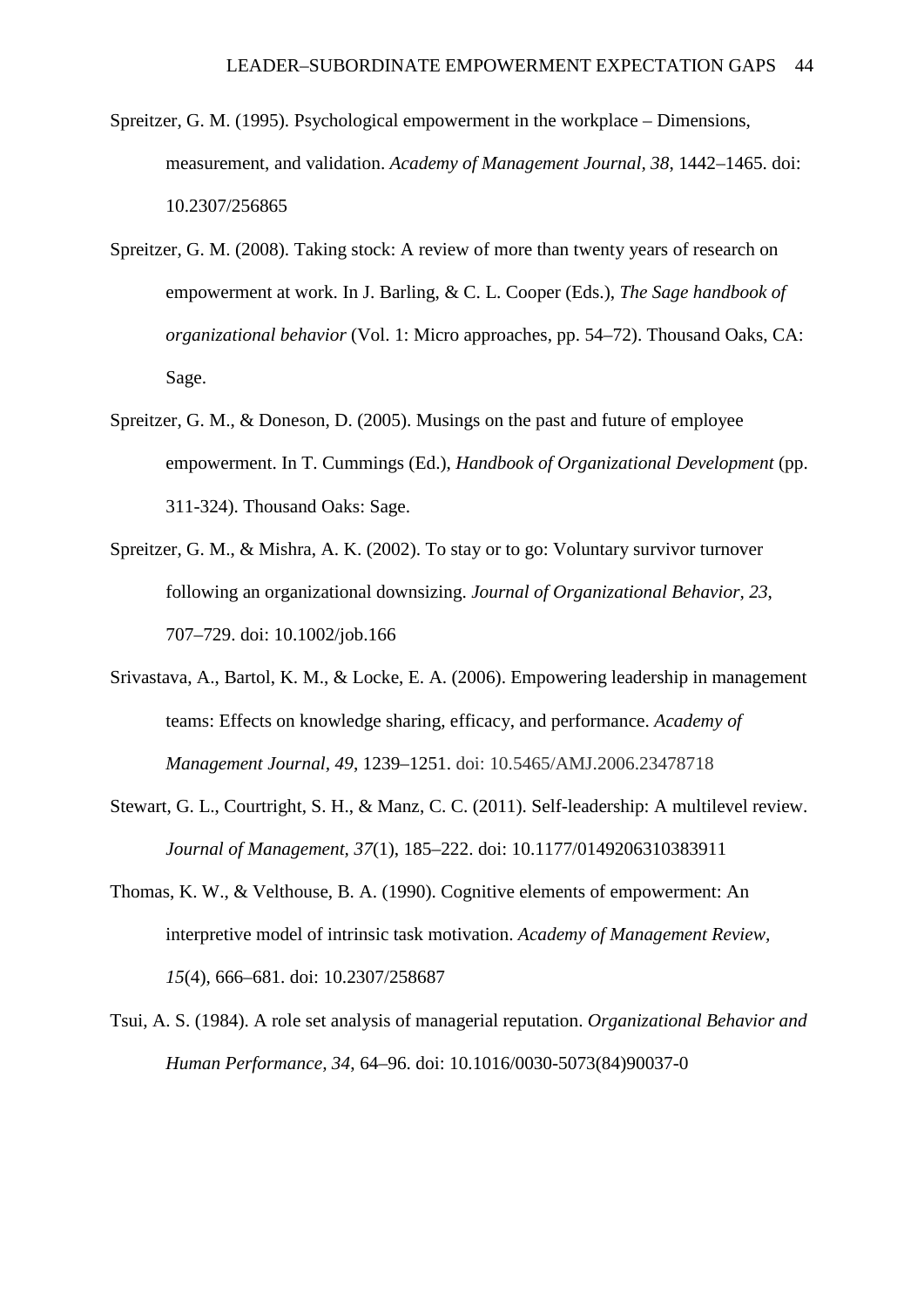Tsui, A. S., & Ashford, S. J. (1994). Adaptive self-regulation: A process view of managerial effectiveness. *Journal of Management*, *20*(1), 93–121. doi: 10.1177/014920639402000105

- Tsui, A. S., Ashford, S. J., St. Clair, L., & Xin, K. R. (1995). Dealing with discrepant expectations: Response strategies and managerial effectiveness. *Academy of Management Journal, 38*, 1515–1543. doi: 10.2307/256842
- Turner, R. H. (2009). Role taking: Process versus conformity. In D. Brissett & C. Edgley (Eds.), *Life as Theater* (3rd ed.). New Brunswick, NJ: Transaction.
- Vallerand, R. J., & Ratelle, C. F. (2004). Intrinsic and extrinsic motivation: A hierarchical model. In E. L. Deci, & R. M. Ryan (Eds.), *Handbook of self-determination research* (pp. 37–63). Rochester, NY: University of Rochester Press.
- Vecchio, R. P., Justin, J. E., & Pearce, C. L. (2010). Empowering leadership: An examination of mediating mechanisms within a hierarchical structure. *The Leadership Quarterly, 21*, 530–542. doi: 10.1016/j.leaqua.2010.03.014
- Venkatesh, V., & Goyal, S. (2010). Expectation disconfirmation and technology adoption: Polynomial modelling and response surface analysis. *MIS Quarterly*, *34*(2), 281–303. doi: 10.1016/j.obhdp.2006.09.008
- Wall, T., Cordery, J. L., & Clegg, C. (2002). Empowerment, performance and operational uncertainty: A theoretical integration. *Applied Psychology – An International Review*, *51*, 146–149.
- Wat, D., & Shaffer, M. A. (2005). Equity and relationship quality influences on organizational citizenship behaviors: The mediating role of trust in the supervisor and empowerment. *Personnel Review, 34*(4), 406-422. doi: 10.1108/00483480510599752

Weick, K. E. (1995). *Sensemaking in Organizations*. Thousand Oaks, CA: Sage.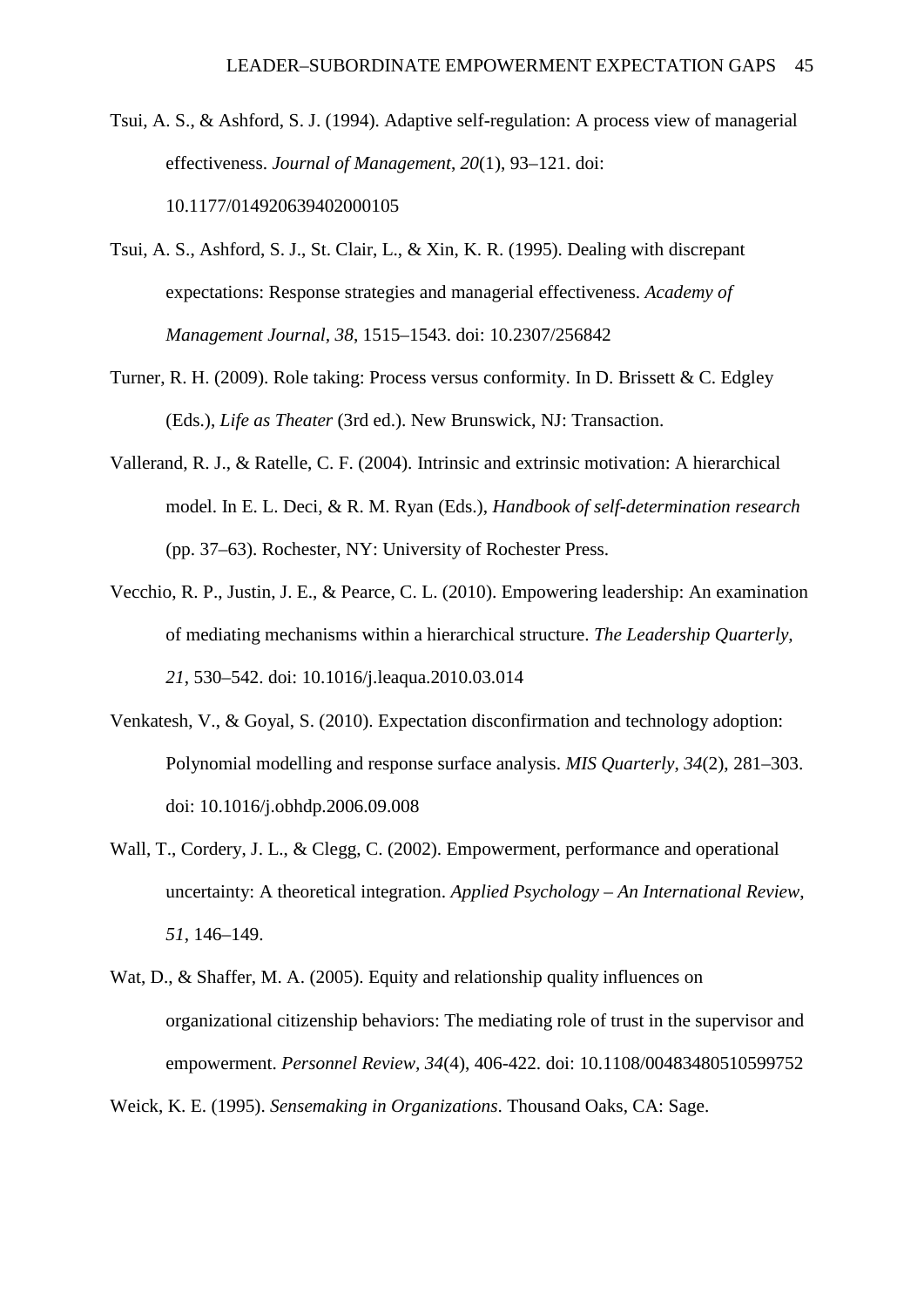- Weick, K. E. (1979). *The social psychology of organizing* (2nd ed.). New York: McGraw-Hill.
- Weinfurt, K. P., Bryant, F. B., & Yarnold, P. R. (1994). The Factor Structure of the Affect Intensity Measure: In Search of a Measurement Model. *Journal of Research in Personality, 28*(3), 314-331. doi: 10.1006/jrpe.1994.1023
- Zhang, X., & Bartol, K. M. (2010). Linking empowering leadership and employee creativity: The influence of psychological empowerment, intrinsic motivation, and creative process engagement. *Academy of Management Journal*, *53*(1), 107–128.
- Zhang, Z., Wang, M. O., & Shi, J. (2012). Leader–follower congruence in proactive personality and work outcomes: The mediating role of leader–member exchange. *Academy of Management Journal*, *55*(1), 111–130. doi: 10.5465/amj.2009.08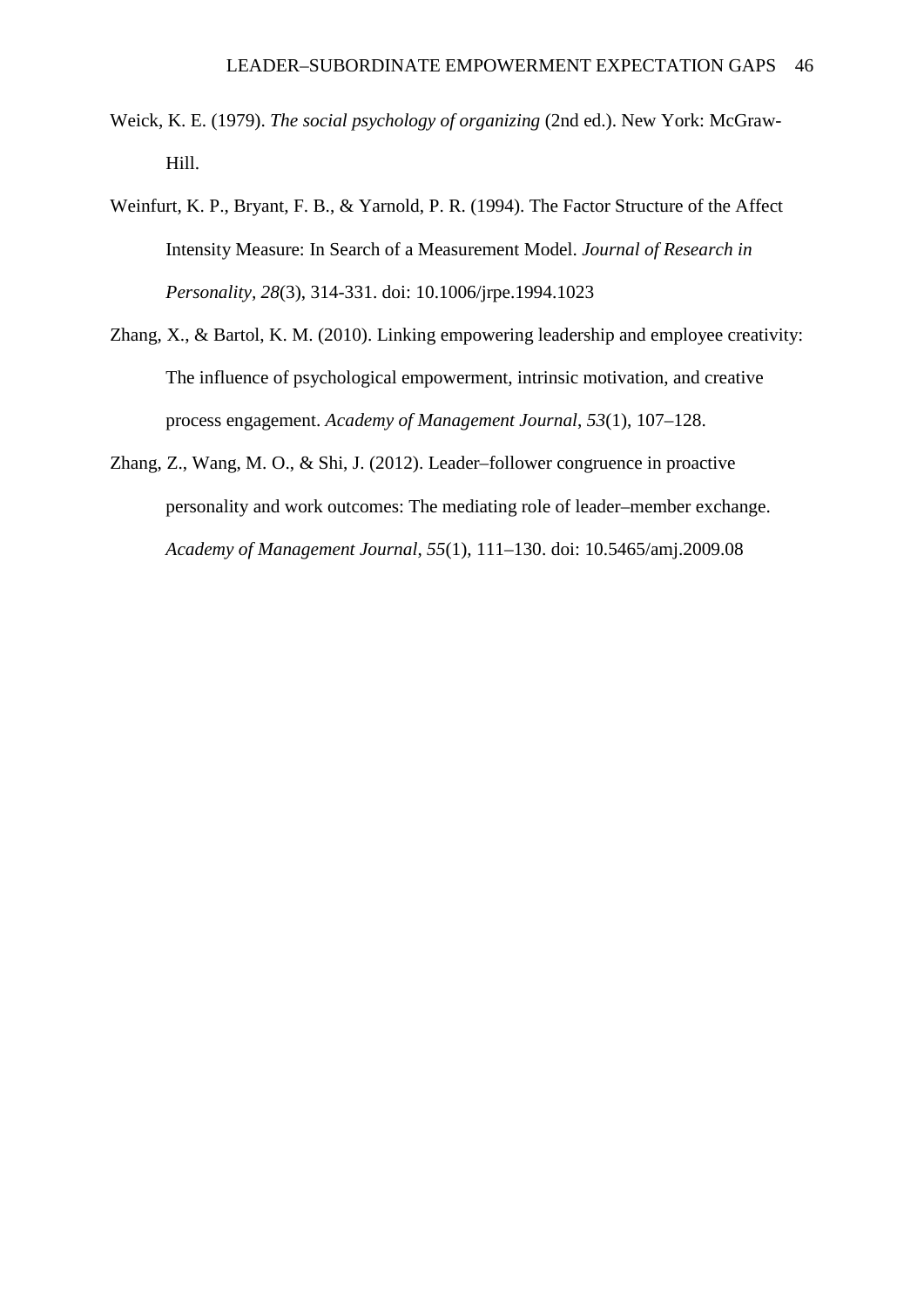Table 1 Principal component analysis with quartimax rotation

|                                                                                                                                  | <b>SE</b> | LE     | <b>RA</b> | IM     |
|----------------------------------------------------------------------------------------------------------------------------------|-----------|--------|-----------|--------|
| SE1: I expect my leader to help me understand how my objectives and goals relate to those of the company.                        | .53       | .11    | .47       | .00    |
| SE2: I expect my leader to help me understand the importance of my work to the overall effectiveness of the company.             | .63       | .12    | .38       | $-.14$ |
| SE3: I expect my leader to help me understand how my job fits into the bigger picture.                                           | .66       | .06    | .42       | $-.05$ |
| SE4: I expect my leader to make many decisions together with me.                                                                 | .63       | .03    | $-.07$    | .13    |
| SE5: I expect my leader to consult me often on strategic decisions.                                                              | .56       | .09    | $-.10$    | .28    |
| SE6: I expect my leader to solicit my opinion on decisions that may affect me.                                                   | .66       | .09    | $-.01$    | .25    |
| SE7: I expect my leader to believe that I can handle demanding tasks.                                                            | .57       | $-.01$ | .34       | .24    |
| SE8: I expect my leader to believe in my ability to improve even when I make mistakes.                                           | .66       | .07    | .27       | .06    |
| SE9: I expect my leader to express confidence in my ability to perform at a high level.                                          | .68       | .06    | .15       | .23    |
| SE10: I expect my leader to allow me to do my job my way.                                                                        | .55       | .18    | $-.18$    | .01    |
| SE11: I expect my leader to make it more efficient for me to do my job by keeping the rules and regulations simple.              | .57       | .03    | $-.12$    | .07    |
| SE12: I expect my leader to allow me to make important decisions quickly to satisfy customer needs.                              | .60       | .10    | $-.11$    | .12    |
| LE1: My subordinates expect me to help them understand how their objectives and goals relate to those of the company.            | $-.08$    | .69    | .19       | .17    |
| LE2: My subordinates expect me to help them understand the importance of their work to the overall effectiveness of the company. | .06       | .83    | .13       | .15    |
| LE3: My subordinates expect me to help them understand how their jobs fit into the bigger picture.                               | .03       | .80    | .16       | .01    |
| LE4: My subordinates expect me to make many decisions together with them.                                                        | .14       | .53    | $-.17$    | $-.01$ |
| LE5: My subordinates expect me to consult them often on strategic decisions.                                                     | .07       | .46    | .03       | $-.12$ |
| LE6: My subordinates expect me to solicit their opinions on decisions that may affect them.                                      | $-.01$    | .65    | $-.10$    | $-.05$ |
| LE7: My subordinates expect me to express confidence that they can handle demanding tasks.                                       | .11       | .59    | .00.      | 19     |
| LE8: My subordinates expect me to express confidence in their ability to improve even when they make mistakes.                   | .20       | .63    | .09       | .02    |
| LE9: My subordinates expect me to express confidence in their ability to perform at a high level.                                | .23       | .67    | .02       | .12    |
| LE10: My subordinates expect me to allow them to do their jobs their ways.                                                       | .05       | .33    | $-.17$    | .26    |
| LE11: My subordinates expect me to make it more efficient for them to do their jobs by keeping the rules and regulations simple. | $-.02$    | .65    | .02       | $-.03$ |
| LE12: My subordinates expect me to allow them to make important decisions quickly to satisfy customer needs.                     | .02       | .56    | $-.15$    | $-.03$ |
| RA1: I have clear, planned goals and objectives for my job (reverse coded).                                                      | .28       | $-.03$ | .46       | .48    |
| RA2: I know exactly what is expected of me (reverse coded).                                                                      | .07       | .02    | .69       | .37    |
| RA3: I know what my responsibilities are (reverse coded).                                                                        | .08       | $-.01$ | .72       | .13    |
| RA4: I feel certain about the level of authority I have (reverse coded).                                                         | .04       | $-.01$ | .74       | .24    |
| IM1: The tasks that I do at work are themselves representing a driving power in my job.                                          | .32       | .11    | .23       | .60    |
| IM2: The tasks that I do at work are enjoyable.                                                                                  | .21       | .06    | .13       | .80    |
| IM3: My job is meaningful.                                                                                                       | .13       | .15    | .23       | .75    |
| IM4: My job is very exciting.                                                                                                    | .18       | .05    | .20       | .84    |
| IM5: My job is so interesting that it is a motivation in itself.                                                                 | .23       | .05    | .09       | .83    |
| IM6: Sometimes I become so inspired by my job that I almost forget everything else around me.                                    | .21       | .03    | $-.09$    | .71    |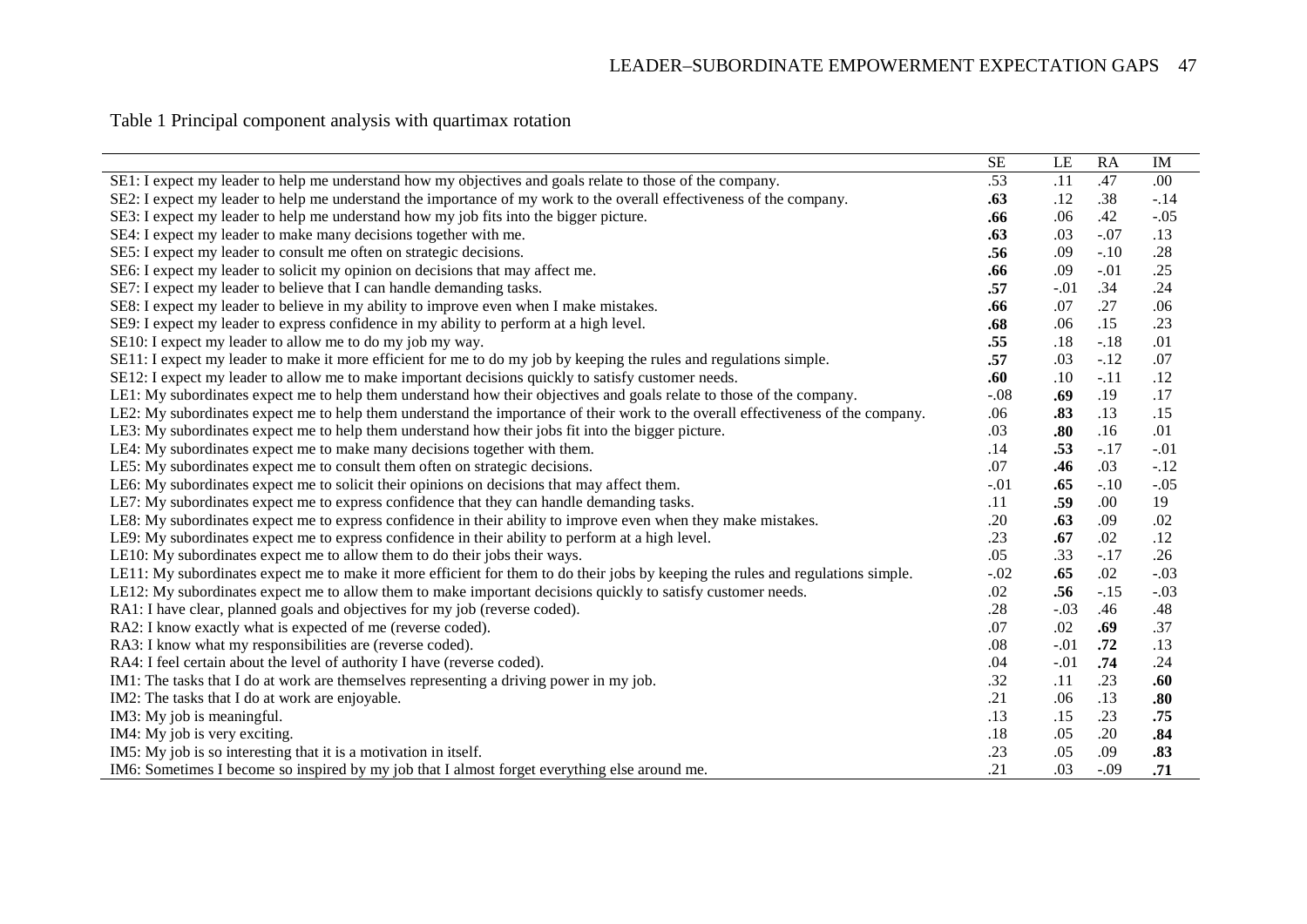Note: N = 168. Boldface loadings are included in the final scales; SE = subordinate empowerment expectation; LE = leader empowerment expectation; RA = role ambiguity; IM = intrinsic motivation.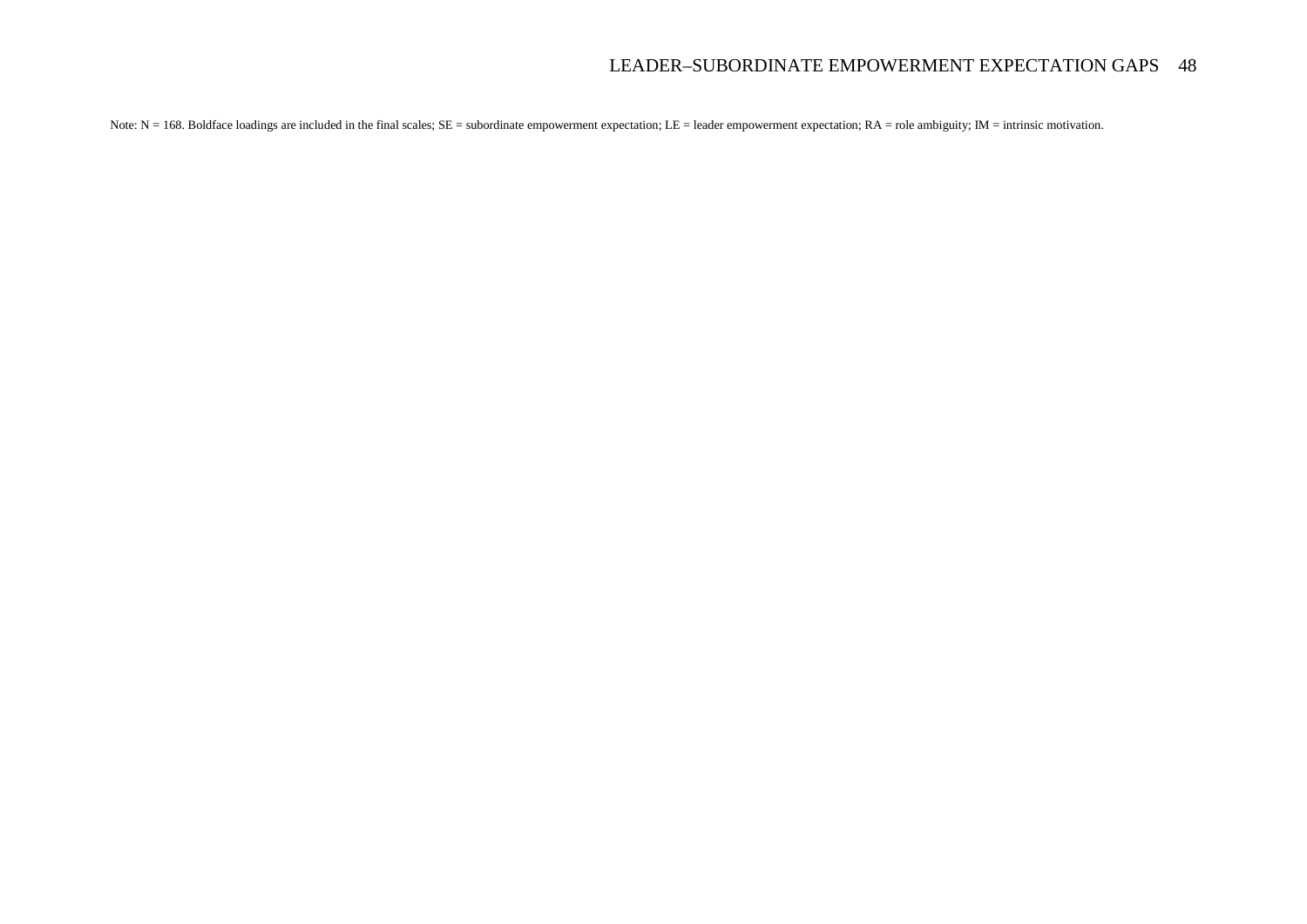# Table 2

#### *Means, Standard Deviations, Alpha Reliabilities, and Correlations among Variables*

| Variable        | SG   | <b>SA</b> | <b>SP</b> | <b>SJ</b> | <b>ST</b> | <b>SF</b> | <b>SM</b> | <b>SOT</b> | LG     | LA     | LJ     | <b>LT</b> | LF     | LM     | <b>LOT</b> | <b>TS</b> | <b>SE</b> | LE     | <b>RA</b> | IM     |
|-----------------|------|-----------|-----------|-----------|-----------|-----------|-----------|------------|--------|--------|--------|-----------|--------|--------|------------|-----------|-----------|--------|-----------|--------|
| 1. SG           |      | .19       | .04       | .11       | .03       | .09       | $-.28$    | .17        | .01    | $-.08$ | .13    | .05       | $-.20$ | .03    | .04        | .11       | $-.23$    | $-.03$ | .01       | $-.12$ |
| <b>SA</b><br>2. |      |           | .23       | $-.06$    | $-.02$    | .17       | $-.14$    | .78        | $-.17$ | $-.18$ | .11    | .04       | .03    | .17    | $-.22$     | .00.      | $-.09$    | .00    | .07       | .19    |
| <b>SP</b><br>3. |      |           |           | $-.23$    | $-.13$    | $-.07$    | $-.06$    | .28        | .07    | $-.06$ | .05    | $-.05$    | $-.08$ | $-.06$ | .02        | .07       | $-.01$    | .00    | $-.07$    | .05    |
| 4. SJ           |      |           |           |           | $-.31$    | $-.18$    | $-.14$    | .03        | .04    | $-.04$ | $-.17$ | .06       | .05    | .15    | .02        | $-.08$    | $-.20$    | $-.09$ | .09       | $-.21$ |
| 5. ST           |      |           |           |           |           | $-.10$    | $-.08$    | $-.03$     | $-.09$ | .15    | $-.02$ | .05       | $-.04$ | $-.06$ | .07        | .05       | .03       | .12    | .07       | .00    |
| SF<br>6.        |      |           |           |           |           |           | $-.04$    | $-.06$     | $-.15$ | .01    | $-.06$ | .01       | .18    | $-.07$ | $-.14$     | $-.09$    | .01       | .06    | .06       | .06    |
| <b>SM</b><br>7. |      |           |           |           |           |           |           | $-.21$     | .04    | .07    | $-.06$ | $-.01$    | $-.03$ | .25    | $-.05$     | $-.10$    | .10       | $-.02$ | .00       | .03    |
| 8. SOT          |      |           |           |           |           |           |           |            | $-.10$ | $-.15$ | .13    | .07       | $-.10$ | .10    | $-.20$     | .11       | $-.22$    | $-.06$ | $-.02$    | .12    |
| 9. LG           |      |           |           |           |           |           |           |            |        | .06    | .08    | .12       | .02    | $-.42$ | .09        | .12       | $-.07$    | $-.03$ | .02       | $-.13$ |
| 10. LA          |      |           |           |           |           |           |           |            |        |        | $-.26$ | $-.17$    | .05    | $-.01$ | .52        | $-.19$    | .09       | .51    | $-16$     | .15    |
| 11. LJ          |      |           |           |           |           |           |           |            |        |        |        | $-.17$    | $-.21$ | $-.13$ | $-.06$     | .05       | $-.04$    | $-.28$ | .04       | .00.   |
| 12. LT          |      |           |           |           |           |           |           |            |        |        |        |           | $-.32$ | $-.20$ | $-.55$     | .26       | $-.19$    | $-.24$ | .08       | $-.21$ |
| 13. LF          |      |           |           |           |           |           |           |            |        |        |        |           |        | $-.25$ | .04        | $-.46$    | .04       | .15    | $-.01$    | .02    |
| 14. LM          |      |           |           |           |           |           |           |            |        |        |        |           |        |        | .12        | $-.14$    | .13       | .17    | $-.13$    | .18    |
| 15. LOT         |      |           |           |           |           |           |           |            |        |        |        |           |        |        |            | $-.18$    | .13       | .63    | $-.19$    | .06    |
| 16. TS          |      |           |           |           |           |           |           |            |        |        |        |           |        |        |            |           | $-.16$    | $-.35$ | .09       | $-.14$ |
| 17. SE          |      |           |           |           |           |           |           |            |        |        |        |           |        |        |            |           |           | .24    | $-.21$    | .40    |
| 18. LE          |      |           |           |           |           |           |           |            |        |        |        |           |        |        |            |           |           |        | $-.10$    | .19    |
| 19. RA          |      |           |           |           |           |           |           |            |        |        |        |           |        |        |            |           |           |        |           | $-.40$ |
| 20. IM          |      |           |           |           |           |           |           |            |        |        |        |           |        |        |            |           |           |        |           |        |
| 21. M           | 0.88 | 42.05     | 0.09      | 0.36      | 0.15      | 0.05      | 0.03      | 18.91      | 0.95   | 47     | 0.10   | 0.21      | 0.29   | 0.13   | 20.22      | 3.48      | 3.94      | 4.02   | 2.05      | 3.48   |
| 22. SD          | 0.33 | 10.52     | 0.28      | 0.48      | 0.35      | 0.23      | 0.18      | 10.70      | 0.22   | 8.02   | 0.30   | 0.40      | 0.45   | 0.34   | 9.93       | 0.92      | .57       | .45    | .66       | .79    |
| $23.\alpha$     | na   | na        | na        | na        | na        | na        | na        | na         | na     | na     | na     | na        | na     | na     | na         | na        | .86       | .80    | .79       | .88    |

Note. N = 168. Correlation values above |.16| are significant at the .05 level (2-tailed). Correlation values above |.21| are significant at the .01 level (2-tailed). SG = Subordinate Gender; SA = Subordinate Age; SP = Subordinate Primary School Education Attainment; SJ = Subordinate Junior School Education Attainment; ST = Subordinate Two Year College Education Attainment; SF = Subordinate Four Year College Education Attainment; SM = Subordinate Master Education Attainment; SOT = Subordinate Organizational Tenure; LG = Leader Gender; LA = Leader Age; LJ = Leader Junior School Education Attainment; LT = Leader Two Year College Education Attainment; LF = Leader Four Year College Education Attainment; LM = Leader Master Education Attainment; LOT = Leader Organizational Tenure; TS = Team Size; SE = Subordinate Empowerment Expectation; LE = Leader Empowerment Expectation; RA = Role ambiguity; IM = Intrinsic Motivation. Leader Primary School Education Attainment was not included in the correlation analysis as no respondent was under that category.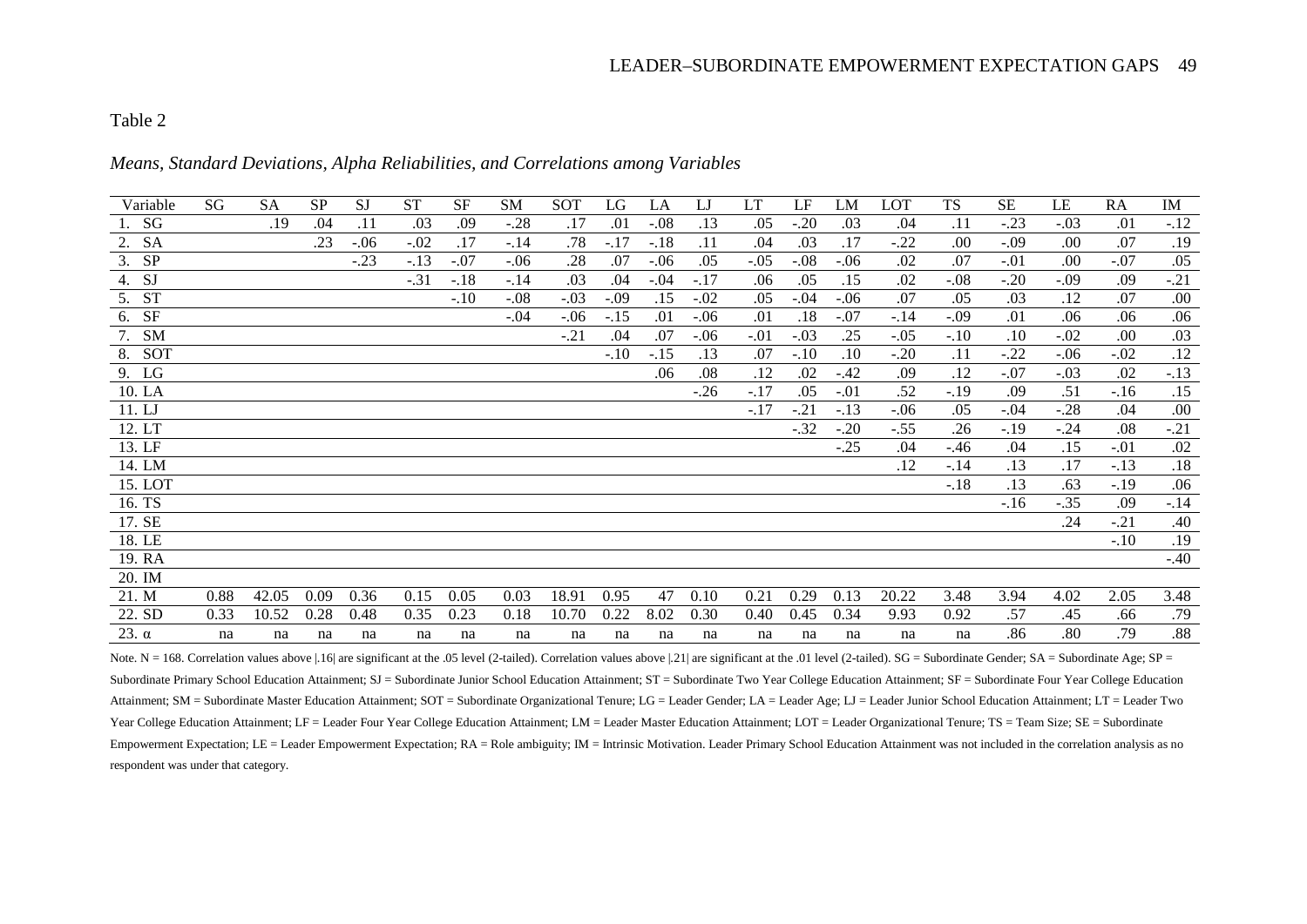# Table 3

*Cross-level Polynomial Regression Analyses with Role Ambiguity and Intrinsic Motivation* 

|  |  | Regressed on Subordinate and Leader Empowerment Expectation |  |
|--|--|-------------------------------------------------------------|--|
|  |  |                                                             |  |

|                                          | <b>Fixed Effects Coefficients</b> |                             |  |  |
|------------------------------------------|-----------------------------------|-----------------------------|--|--|
| Variables                                | Role Ambiguity                    | <b>Intrinsic Motivation</b> |  |  |
| Control variables:                       |                                   |                             |  |  |
| Subordinate gender                       | $-.19(.15)$                       | $-12(.16)$                  |  |  |
| Subordinate age                          | $.02(.01)$ **                     | .01(.01)                    |  |  |
| Subordinate junior school education      | .28(.11)***                       | $-.19(.12)$                 |  |  |
| Subordinate organizational tenure        | $-.02(.01)$ **                    | .01(.01)                    |  |  |
| Leader age                               | $-.01(.01)$                       | $.02(.01)$ **               |  |  |
| Leader junior school education           | $-14(.19)$                        | $-0.01(0.19)$               |  |  |
| Leader two year college education        | .20(.17)                          | $-.12(.18)$                 |  |  |
| Leader master education                  | $.48(.17)$ ***                    | .25(.17)                    |  |  |
| Leader organizational tenure             | $-.02(.01)$                       | $-0.01(0.01)$               |  |  |
| Team size                                | $-.02(.07)$                       | .09(.07)                    |  |  |
| Component scores:                        |                                   |                             |  |  |
| Subordinate empowerment expectation (SE) | $-.31(.11)$                       | .68(.13)                    |  |  |
| Leader empowerment expectation (LE)      | $.55(.18)$ ***                    | $-0.01(0.18)$               |  |  |
| Squared component scores:                |                                   |                             |  |  |
| SE <sup>2</sup>                          | .02(.15)                          | $-.33(.18)^*$               |  |  |
| $SE \times LE$                           | $-.91(.28)$                       | $.83(.33)$ **               |  |  |
| LE <sup>2</sup>                          | $-.44(.30)$                       | $-11(.32)$                  |  |  |
| Total variance explained                 | $.23***$                          | $.39^{*}$                   |  |  |
| $a_1(b_1+b_2)$                           | .20(.20)                          | .67(.22)                    |  |  |
| $a_2(b_3+b_4+b_5)$                       | $-1.30(.34)$                      | .39(.37)                    |  |  |
| $a_3(b_1-b_2)$                           | $-.82(.23)$ ***                   | $.69(.25)$ ***              |  |  |
| $a_4(b_3-b_4+b_5)$                       | .51(.58)                          | $-1.28(.68)$                |  |  |

Note. N(subordinate) = 168; N(leader) = 33. Fixed effects coefficients and their standard errors are shown in each equation. \*p < 0.10, \*\*p < 0.05, \*\*\*p < 0.01. Total variance explained was calculated as 1 – (variance of full model/variance of null model); significance was determined by  $\chi^2$  difference across models. *a*1 (*b*1 + *b*2) and *a*2 (*b*3 + *b*4 + *b*5) represent the linear and curvilinear slopes along the congruence line respectively.  $a3 (b1 - b2)$  and  $a4 (b3 - b4 + b5)$  represent the linear and curvilinear slopes along the incongruence line respectively.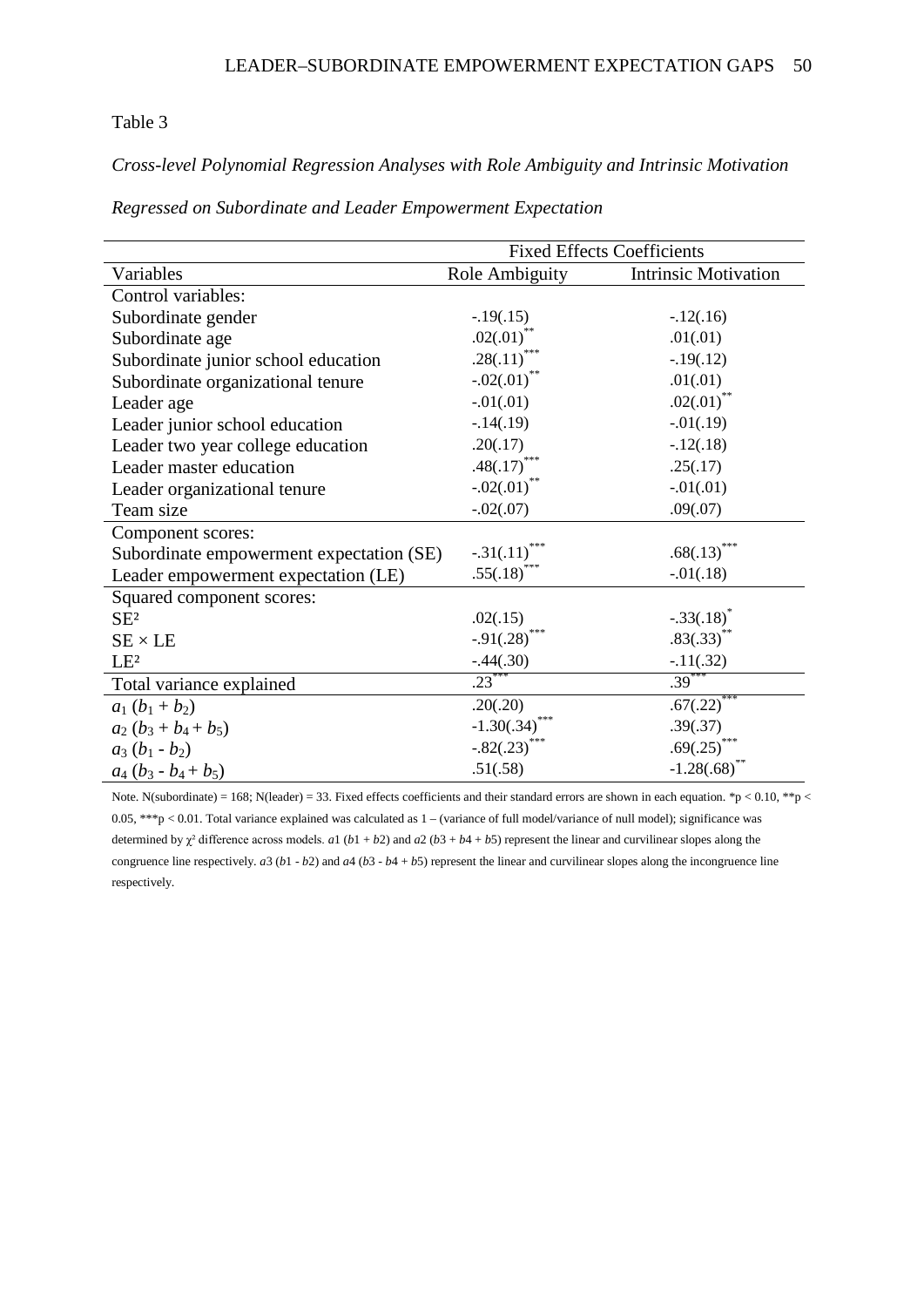# Figure 1

*Response Surface Analysis for Leader-Subordinate Empowerment Expectation Predicting* 

# *Role Ambiguity*